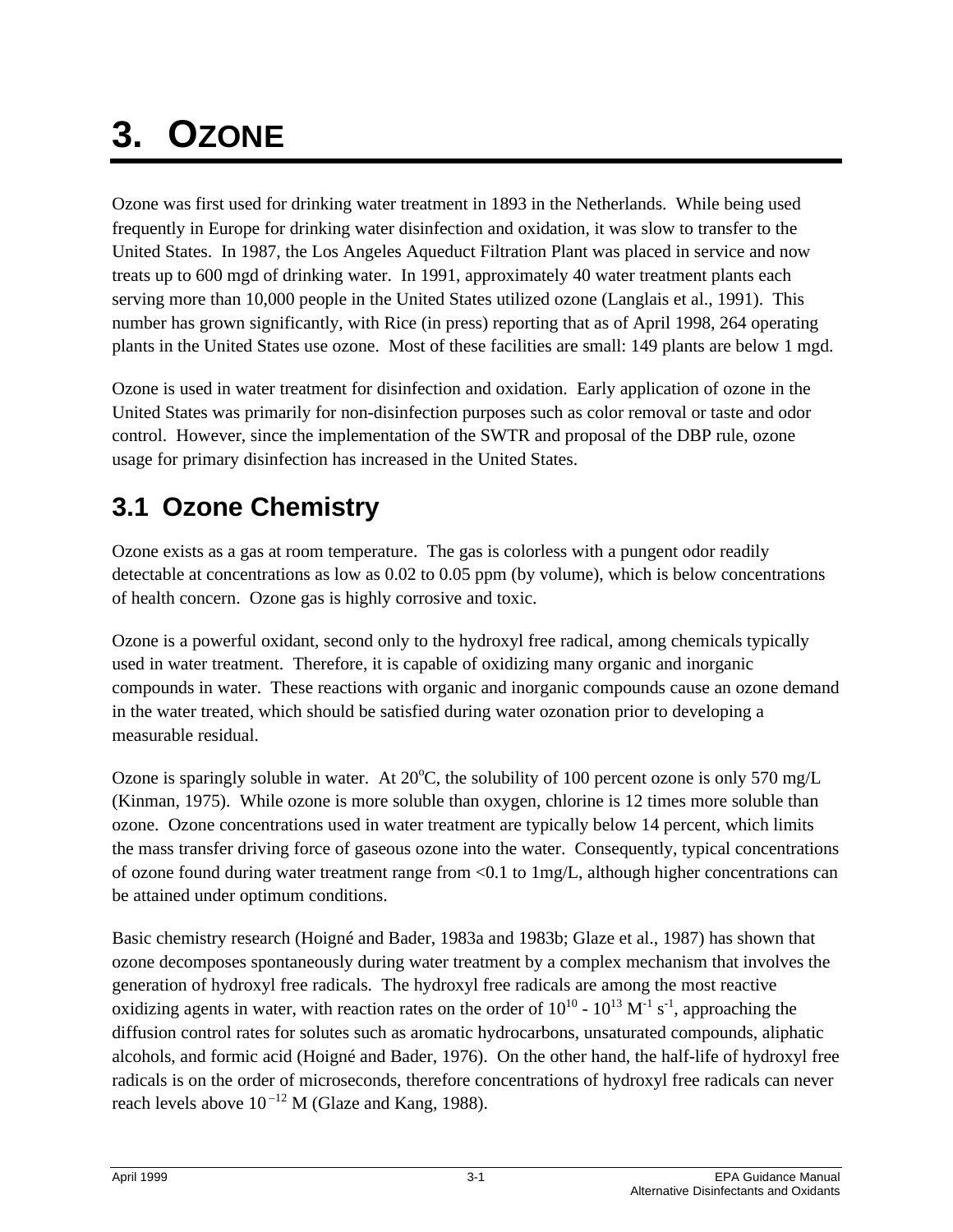As shown in Figure 3-1 ozone can react by either or both modes in aqueous solution (Hoigné and Bader, 1977):

- Direct oxidation of compounds by molecular ozone  $(O_{3(aq)})$ .
- Oxidation of compounds by hydroxyl free radicals produced during the decomposition of ozone.





The two oxidation pathways compete for substrate (i.e., compounds to oxidize). The direct oxidation with aqueous ozone is relatively slow (compared to hydroxyl free radical oxidation) but the concentration of aqueous ozone is relatively high. On the other hand, the hydroxyl radical reaction is fast, but the concentration of hydroxyl radicals under normal ozonation conditions is relatively small. Hoigné and Bader (1977) found that:

- Under acidic conditions, the direct oxidation with molecular ozone is of primary importance; and
- Under conditions favoring hydroxyl free radical production, such as high pH, exposure to UV, or addition of hydrogen peroxide, the hydroxyl oxidation starts to dominate.

This latter mechanism is used in advanced oxidation processes such as discussed in Chapter 7, Peroxone, to increase the oxidation rates of substrates.

The spontaneous decomposition of ozone occurs through a series of steps. The exact mechanism and reactions associated have not been established, but mechanistic models have been proposed (Hoigné and Bader, 1983a and 1983b; Glaze, 1987). It is believed that hydroxyl radicals forms as one of the intermediate products, and can react directly with compounds in the water. The decomposition of ozone in pure water proceeds with hydroxyl free radicals produced as an intermediate product of ozone decomposition, resulting in the net production of 1.5 mole hydroxyl free radicals per mole ozone.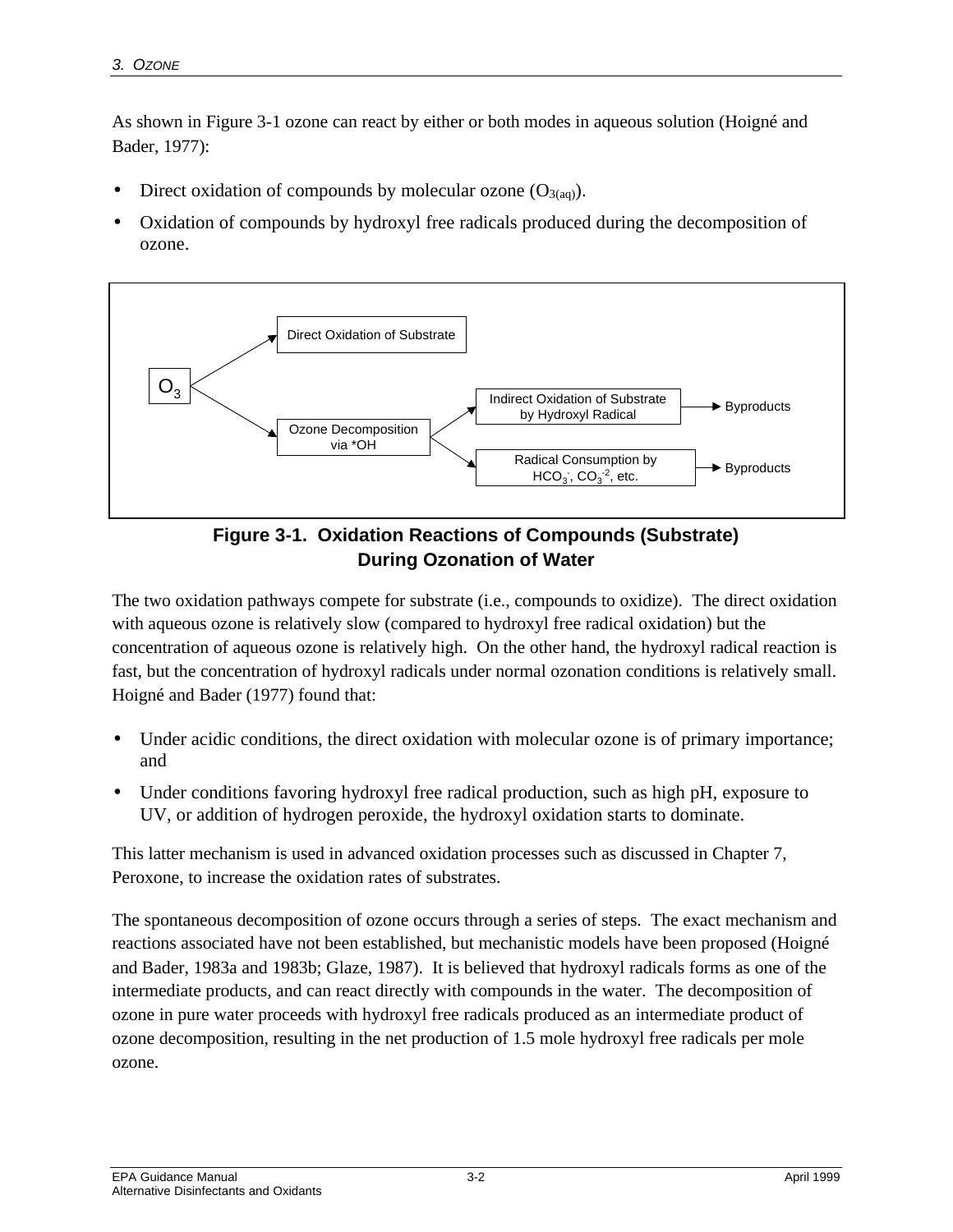In the presence of many compounds commonly encountered in water treatment, ozone decomposition forms hydroxyl free radicals. Ozone demands are associated with the following:

- Reactions with natural organic matter (NOM) in the water. The oxidation of NOM leads to the formation of aldehydes, organic acids, and aldo- and ketoacids (Singer, 1992).
- Organic oxidation byproducts. Organic oxidation byproducts are generally more amenable to biological degradation and can be measured as assimilable organic carbon (AOC) or biodegradable dissolved organic carbon (BDOC).
- Synthetic organic compounds (SOCs). Some SOCs can be oxidized and mineralized under favorable conditions. To achieve total mineralization, hydroxyl radical oxidation should usually be the dominant pathway, such as achieved in advanced oxidation processes.
- Oxidation of bromide ion. Oxidation of bromide ion leads to the formation of hypobromous acid, hypobromite ion, bromate ion, brominated organics, and bromamines (see Figure 3-2).
- Bicarbonate or carbonate ions, commonly measured as alkalinity, will scavenge the hydroxyl radicals and form carbonate radicals (Staehelin et al., 1984; Glaze and Kang, 1988). These reactions are of importance for advanced oxidation processes where the radical oxidation pathway is predominant.



Source: Gunten and Hoigné, 1996.

**Figure 3-2. Reaction of Ozone and Bromide Ion Can Produce Bromate Ion and Brominated Organics**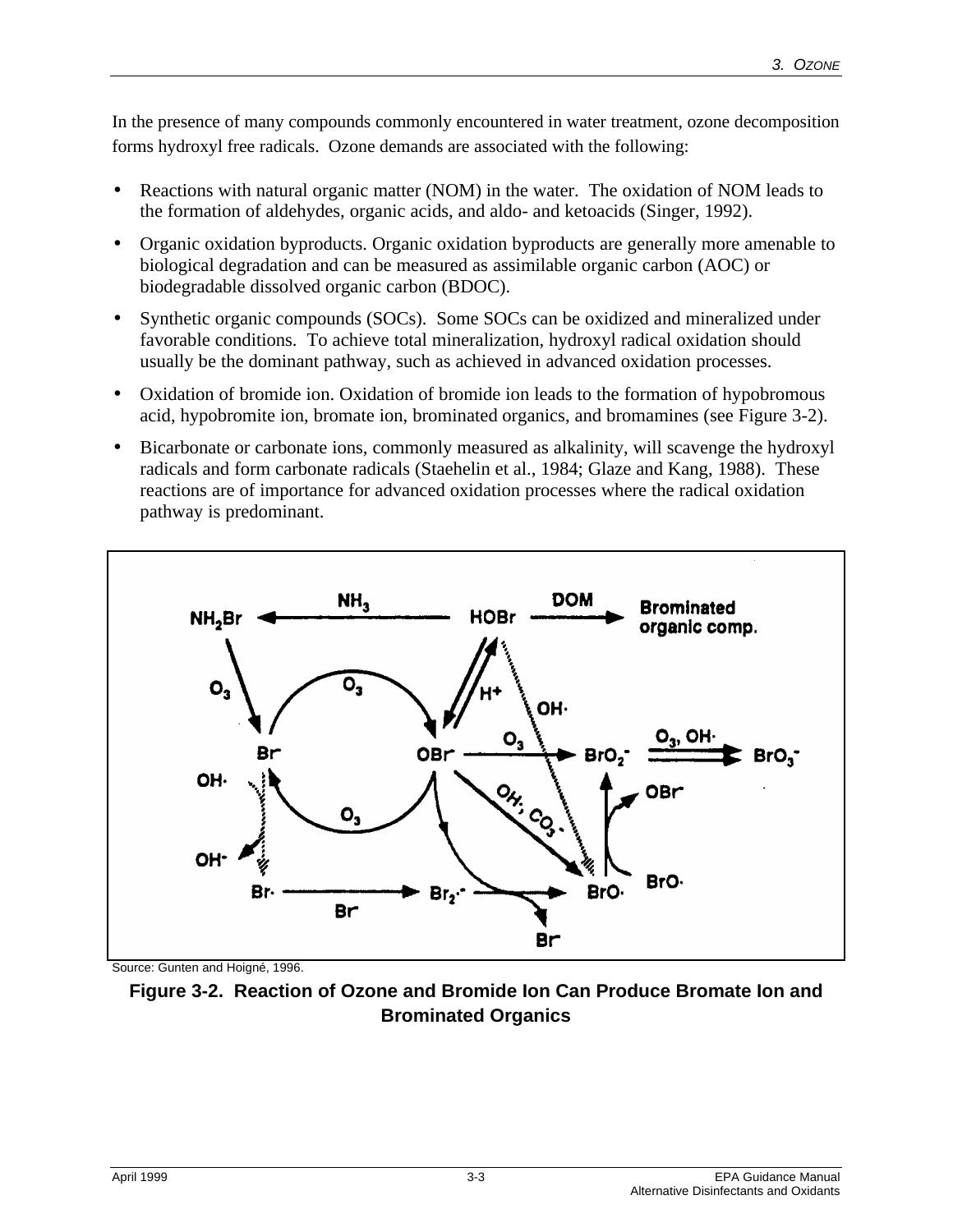# **3.2 Ozone Generation**

### **3.2.1 Ozone Production**

Because ozone is an unstable molecule, it should be generated at the point of application for use in water treatment. It is generally formed by, combining an oxygen atom with an oxygen molecule  $(O_2)$ :

#### $30<sub>2</sub>$ ⇔ $20<sub>3</sub>$

This reaction is endothermic and requires a considerable input of energy.

Schönbein (Langlais et < biblio >) first discovered synthetic ozone through the electrolysis of sulfuric acid. Ozone can be produced several ways, although one method, corona discharge, predominates in the ozone generation industry. Ozone can also be produced by irradiating an oxygen-containing gas with ultraviolet light, electrolytic reaction and other emerging technologies as described by Rice (1996).

Corona discharge, also known as silent electrical discharge, consists of passing an oxygen-containing gas through two electrodes separated by a dielectric and a discharge gap. Voltage is applied to the electrodes, causing an electron flowthrough across the discharge gap. These electrons provide the energy to disassociate the oxygen molecules, leading to the formation of ozone. Figure 3-3 shows a basic ozone generator.



**Figure 3-3. Basic Ozone Generator**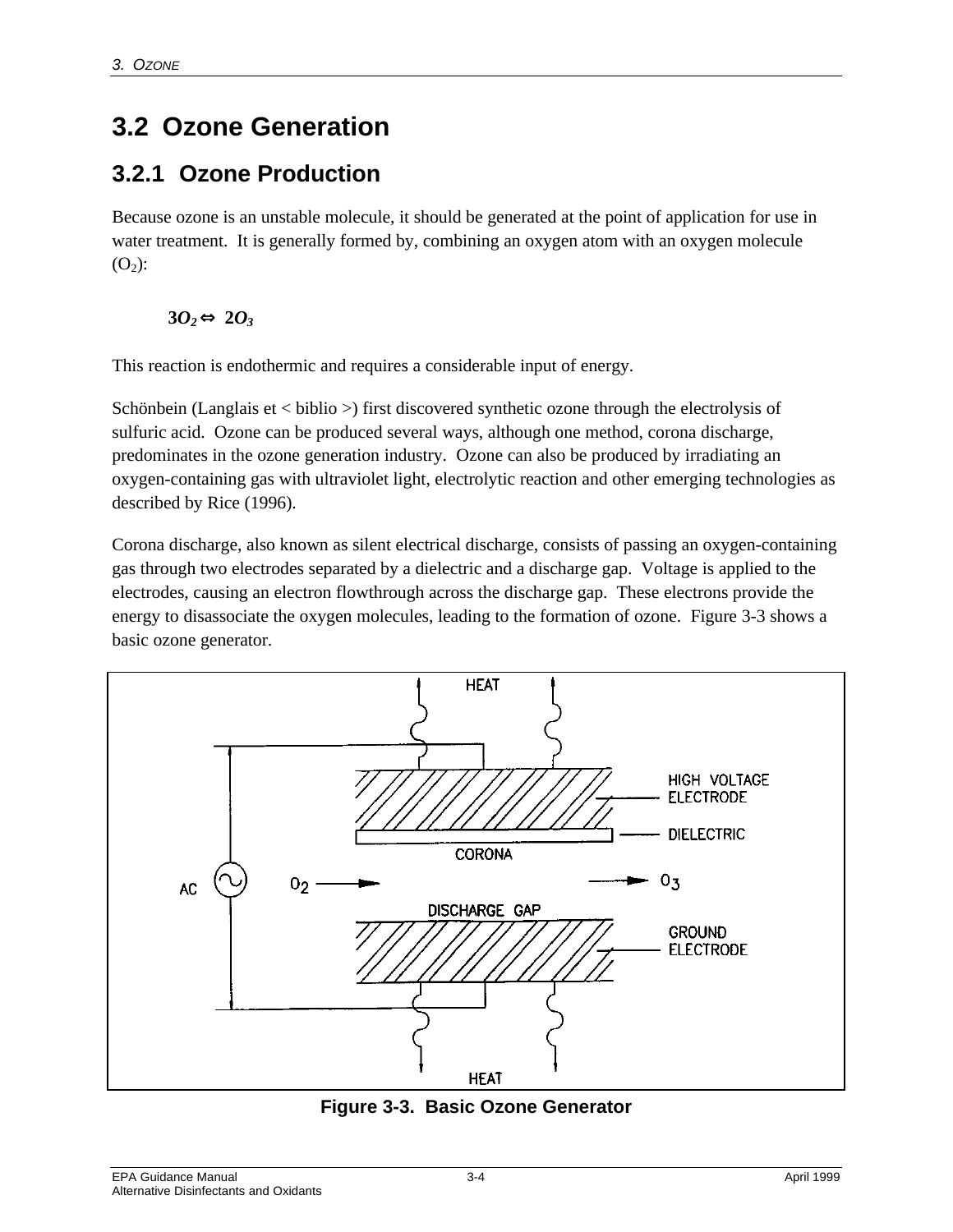# **3.2.2 System Components**

As shown in Figure 3-4, ozone water treatment systems have four basic components: a gas feed system, an ozone generator, an ozone contactor, and an off-gas destruction system. The gas feed system provides a clean, dry source of oxygen to the generator. The ozone contactor transfers the ozone-rich gas into the water to be treated, and provides contact time for disinfection (or other reactions). The final process step, off-gas destruction, is required as ozone is toxic in the concentrations present in the off-gas. Some plants include an off-gas recycle system that returns the ozone-rich off-gas to the first contact chamber to reduce the ozone demand in the subsequent chambers. Some systems also include a quench chamber to remove ozone residual in solution.



**Figure 3-4. Simplified Ozone System Schematic**

#### *3.2.2.1 Gas Feed Systems*

Ozone feed systems are classified as using air, high purity oxygen or mixture of the two. High purity oxygen can be purchased and stored as a liquid (LOX), or it can be generated on-site through either a cryogenic process, with vacuum swing adsorption (VSA), or with pressure swing adsorption (PSA). Cryogenic generation of oxygen is a complicated process and is feasible only in large systems. Pressure swing adsorption is a process whereby a special molecular sieve is used under pressure to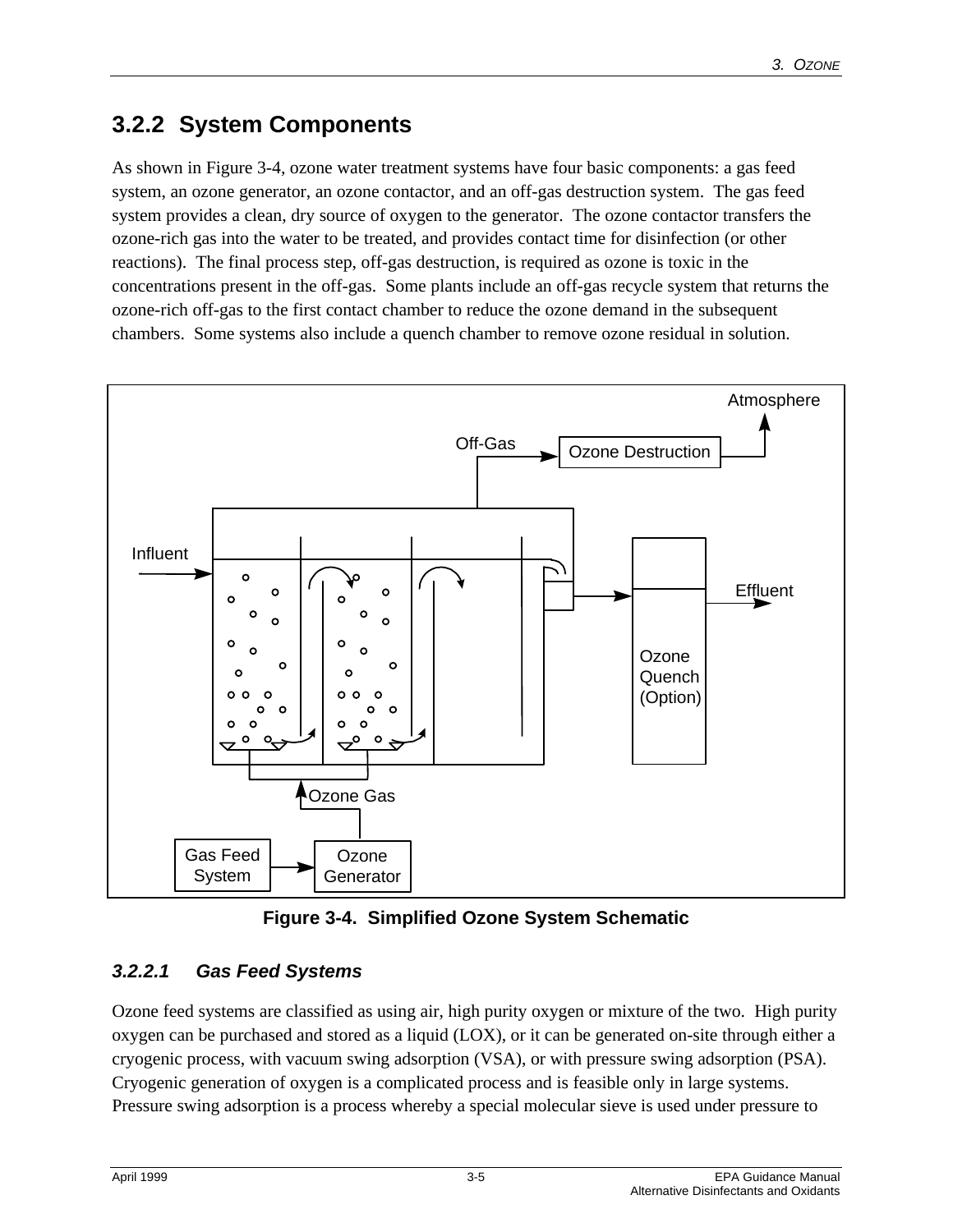selectively remove nitrogen, carbon dioxide, water vapor, and hydrocarbons from air, producing an oxygen rich  $(80-95)$  percent  $O<sub>2</sub>$ ) feed gas. The components used in pressure swing adsorption systems are similar to high pressure air feed systems in that both use pressure swing molecular absorption equipment. Low pressure air feed systems use a heat reactivated desiccant dryer.

*Oxygen Feed Systems* - Liquid oxygen feed systems are relatively simple, consisting of a storage tank or tanks, evaporators to convert the liquid to a gas, filters to remove impurities, and pressure regulators to limit the gas pressure to the ozone generators.

*Air Feed Systems* - Air feed systems for ozone generators are fairly complicated as the air should be properly conditioned to prevent damage to the generator. Air should be clean and dry, with a maximum dew point of -60 $\degree$ C (-80 $\degree$ F) and free of contaminants. Air preparation systems typically consist of air compressors, filters, dryers, and pressure regulators. Figure 3-5 is a schematic of large scale air preparation system.

Particles greater than 1 μm and oil droplets greater than 0.05 μm should be removed by filtration (Langlais et al., 1991). If hydrocarbons are present in the feed gas, granular activated carbon filters should follow the particulate and oil filters. Moisture removal can be achieved by either compression or cooling (for large-scale system), which lowers the holding capacity of the air, and by desiccant drying, which strips the moisture from the air with a special medium. Desiccant dryers are required for all air preparation systems. Large or small particles and moisture cause arcing which damages generator dielectrics.

Typically, desiccant dryers are supplied with dual towers to allow regeneration of the saturated tower while the other is in service. Moisture is removed from the dryer by either an external heat source or by passing a fraction (10 to 30 percent) of the dried air through the saturated tower at reduced pressure. Formerly, small systems that require only intermittent use of ozone , a single desiccant tower is sufficient, provided that it is sized for regeneration during ozone decomposition time.

Air preparation systems can be classified by the operating pressure: ambient, low (less than 30 psig), medium, and high (greater than 60 psig) pressure. The distinguishing feature between low and high pressure systems is that high pressure systems can use a heatless dryer. A heatless dryer operates normally in the 100 psig range, rather than the 60 psig range. Rotary lobe, centrifugal, rotary screw, liquid ring, vane, and reciprocating compressors can be used in air preparation systems. Table 3-1 lists the characteristics of many of these types of compressors.

Reciprocating and liquid ring compressors are the most common type used in the United States, particularly in small systems, the former because the technology is so prevalent and the latter because liquid ring compressors do not need aftercoolers. Air receivers are commonly used to provide variable air flow from constant volume compressors. Oil-less compressors are used in modern systems to avoid hydrocarbons in the feed gas (Dimitriou, 1990).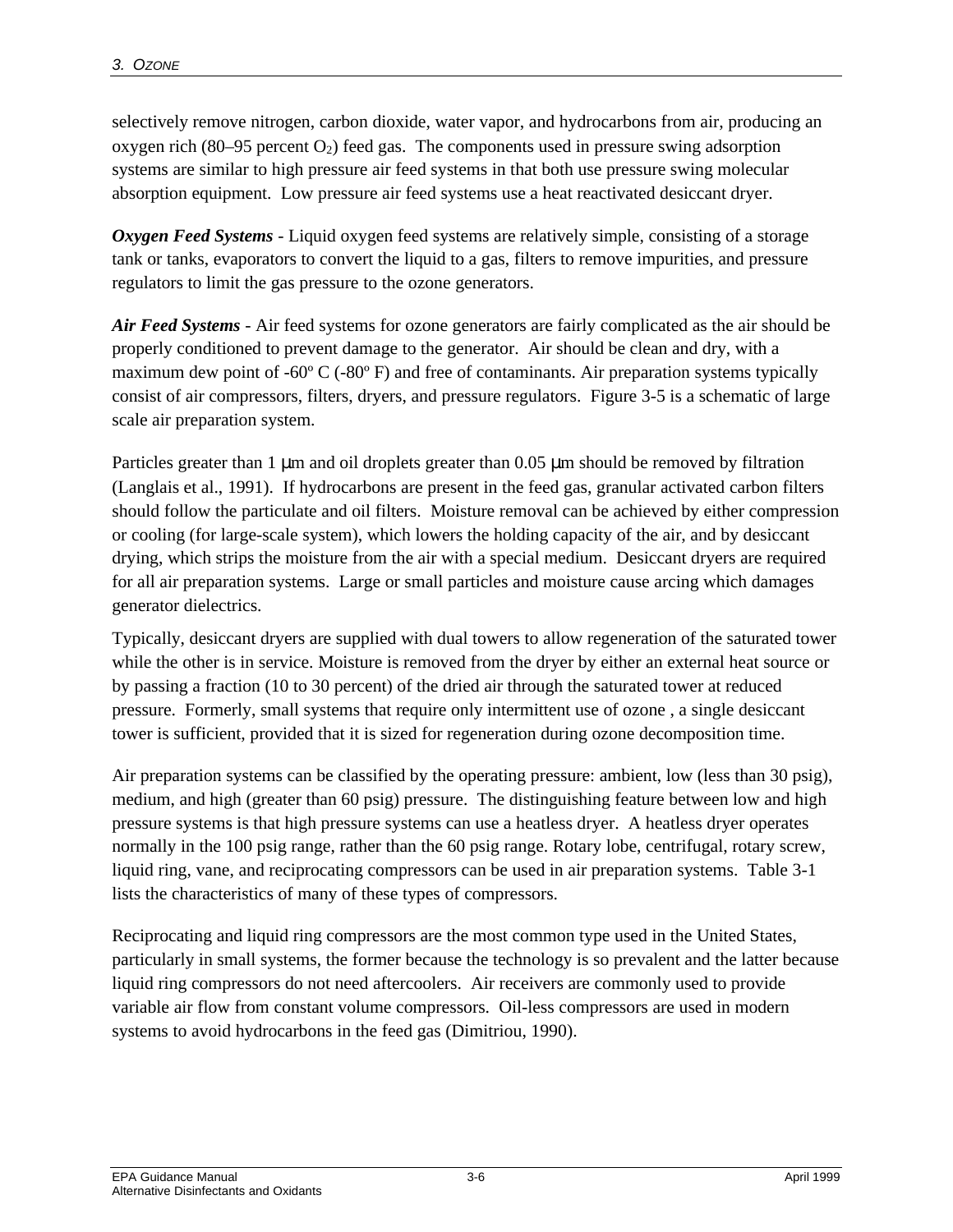

**Figure 3-5. Schematic of an Air Preparation System**

|  |  |  |  | Table 3-1. Types of Compressors Used in Air Preparation Systems |  |
|--|--|--|--|-----------------------------------------------------------------|--|
|--|--|--|--|-----------------------------------------------------------------|--|

| <b>Compressor Type</b> | Pressure                                      | Volume                                 | Comments                                                                                                                                                                   |
|------------------------|-----------------------------------------------|----------------------------------------|----------------------------------------------------------------------------------------------------------------------------------------------------------------------------|
| Rotary lobe            | $Low - 15$ psi                                | Constant or variable with<br>unloading | Common in Europe                                                                                                                                                           |
| Centrifugal            | $30 - 100$ psi depending<br>on no. of stages  | Variable, high volume                  | Medium efficiency, cost effective in high<br>volumes                                                                                                                       |
| <b>Rotary Screw</b>    | 50 psi (single stage) to<br>100 psi (2 stage) | Variable with unloading                | Slightly more efficient than rotary lobe, draws<br>approximately 40% of full load power in<br>unloaded state, available in non-lubricated<br>design for larger capacities. |
| Liquid Ring            | 10-80 psi                                     | Constant volume                        | Does not require lubrication or aftercooler,<br>relatively inefficient, common in United<br>States.                                                                        |
| Vane                   | High - to 100 psi                             | Constant or variable                   | Relatively inefficient, not common in U.S.                                                                                                                                 |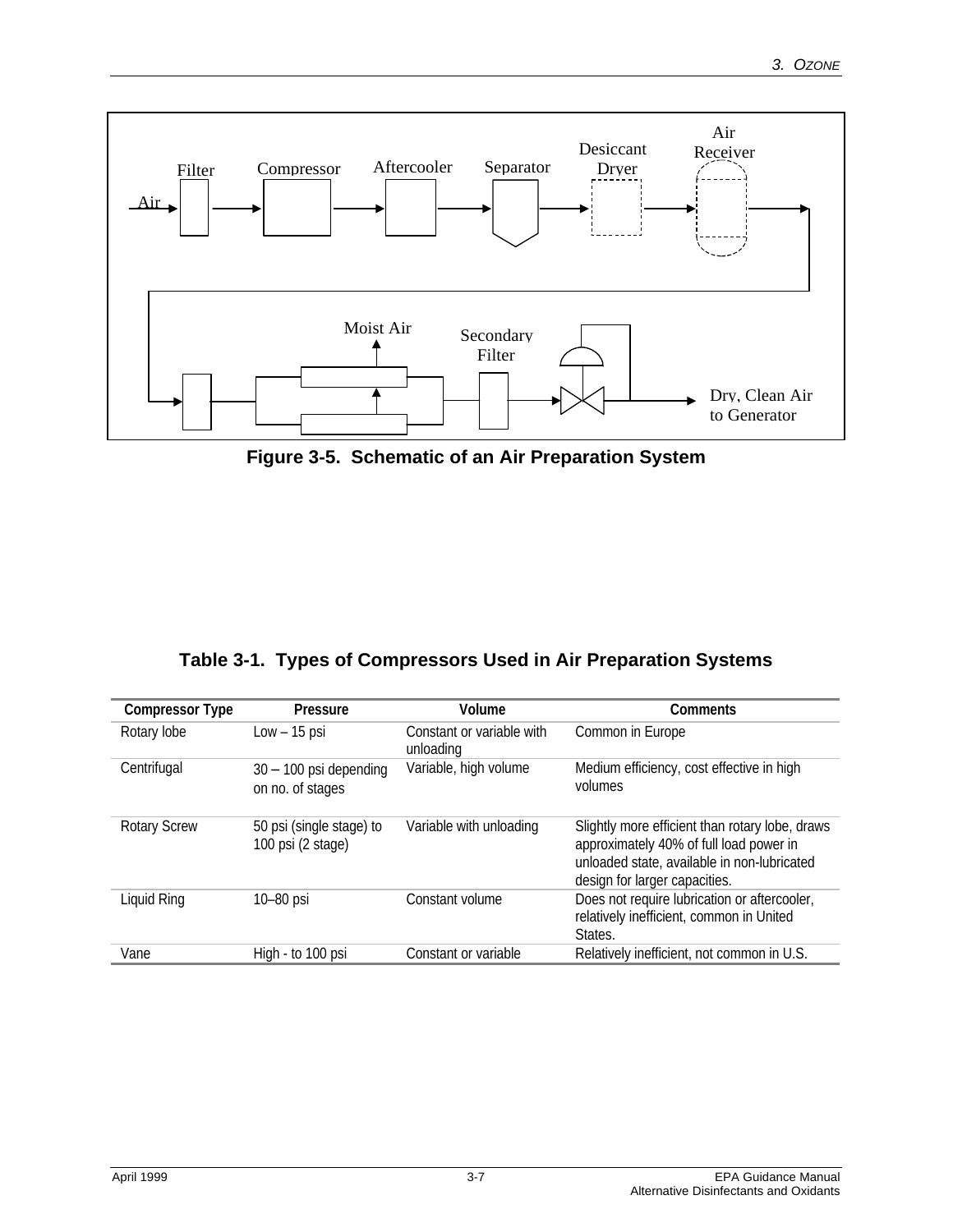Table 3-2 presents a comparison of the advantages and disadvantages of each gas feed system.

| Source                         | Advantages                                                                                                                                                               | <b>Disadvantages</b>                                                                                                                            |
|--------------------------------|--------------------------------------------------------------------------------------------------------------------------------------------------------------------------|-------------------------------------------------------------------------------------------------------------------------------------------------|
| Air                            | Commonly used equipment<br>Proven technology                                                                                                                             | More energy consumed per ozone volume<br>produced                                                                                               |
|                                | Suitable for small and large systems                                                                                                                                     | Extensive gas handling equipment required<br>٠<br>Maximum ozone concentration of 3-5%<br>$\bullet$                                              |
| Oxygen (general)               | Higher ozone concentration (8-14%)<br>$\bullet$<br>Approximately doubles ozone concentration<br>for same generator<br>Suitable for small and large systems<br>$\bullet$  | Safety concerns<br>Oxygen resistant materials required                                                                                          |
| <b>LOX</b>                     | Less equipment required<br>Simple to operate and maintain<br>Suitable for small and intermediate systems<br>$\bullet$<br>Can store excess oxygen to meet peak<br>demands | Variable LOX costs<br>Storage of oxygen onsite (Fire Codes, i.e.<br>safety concerns)<br>Loss of LOX in storage when not in use                  |
| Cryogenic Oxygen<br>Generation | Equipment similar to air preparation systems<br>$\bullet$<br>Feasible for large systems<br>$\bullet$<br>Can store excess oxygen to meet peak<br>$\bullet$<br>demands     | More complex than LOX<br>$\bullet$<br>Extensive gas handling equipment required<br>Capital intensive<br>Complex systems to operate and maintain |

| Table 3-2. Comparison of Air and High Purity Oxygen Feed Systems |  |  |  |
|------------------------------------------------------------------|--|--|--|
|                                                                  |  |  |  |

#### *3.2.2.2 Ozone Generators*

The voltage required to produce ozone by corona discharge is proportional to the pressure of the source gas in the generator and the width of the discharge gap. Theoretically, the highest yield (ozone produced per unit area of dielectric) would result from a high voltage, a high frequency, a large dielectric constant, and a thin dielectric. However, there are practical limitations to these parameters. As the voltage increases, the electrodes and dielectric materials are more subject to failure. Operating at higher frequencies produces higher concentrations of ozone and more heat requiring increased cooling to prevent ozone decomposition. Thin dielectrics are more susceptible to puncturing during maintenance. The design of any commercial generator requires a balance of ozone yield with operational reliability and reduced maintenance.

Two different geometric configurations for the electrodes are used in commercial ozone generators: concentric cylinders and parallel plates. The parallel plate configuration is commonly used in small generators and can be air cooled. Figure 3-6 shows the basic arrangement for the cylindrical configuration. The glass dielectric/high voltage electrode in commercial generators resembles a fluorescent light bulb and is commonly referred to as a "generator tube."

Most of the electrical energy input to an ozone generator (about 85 percent) is lost as heat (Rice, 1996). Because of the adverse impact of temperature on the production of ozone, adequate cooling should be provided to maintain generator efficiency. Excess heat is removed usually by water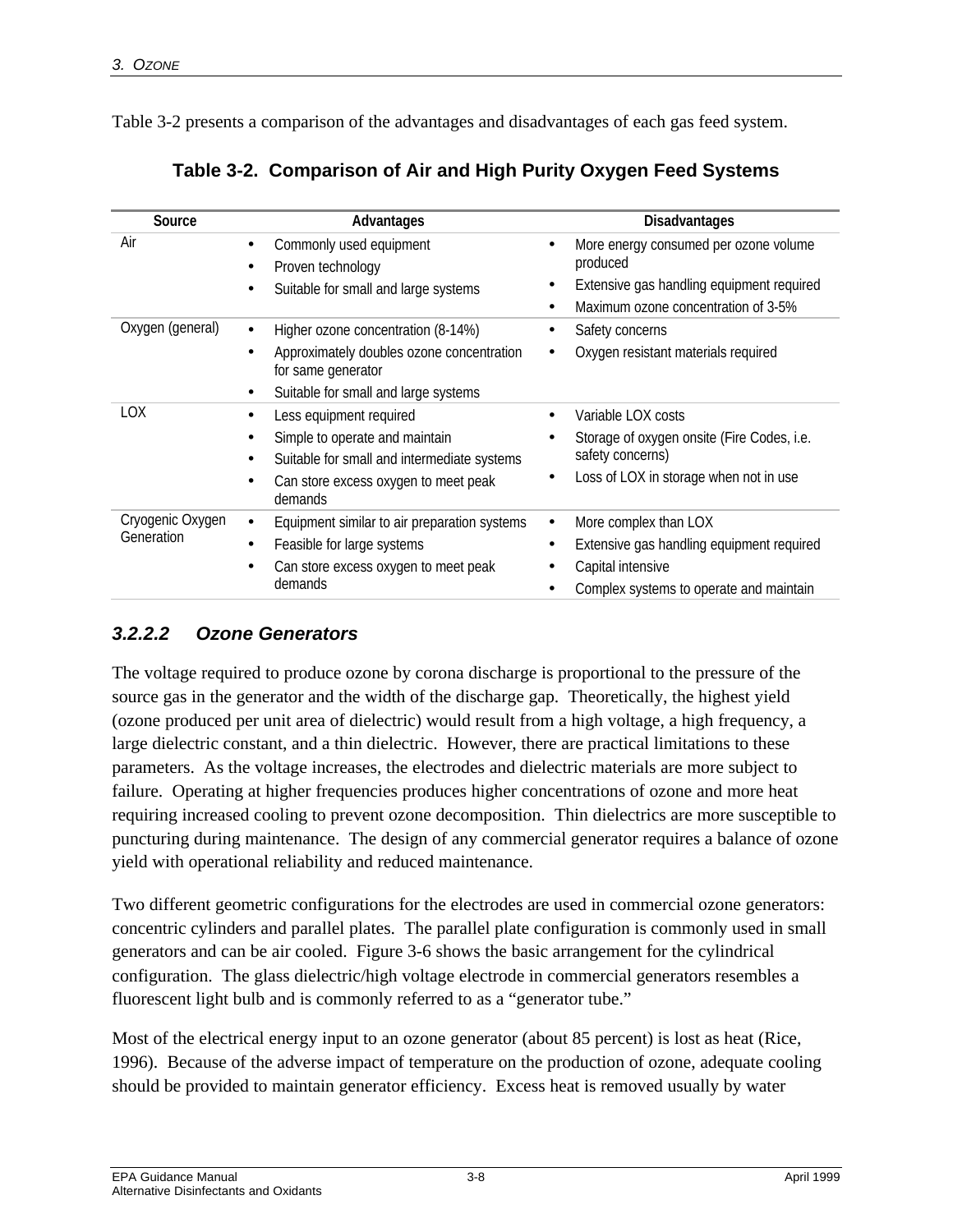flowing around the stainless steel ground electrodes. The tubes are arranged in either a horizontal or vertical configuration in a stainless steel shell, with cooling water circulating through the shell.



**Figure 3-6. Cylindrical Electrode Schematic**

Ozone generators are classified by the frequency of the power applied to the electrodes. Low frequency (50 or 60 Hz) and medium frequency (60 to 1,000 Hz) generators are the most common found in the water industry, however some high frequency generators are available. Table 3-3 presents a comparison of the three types of generators. Medium frequency generators are efficient and can produce ozone economically at high concentrations, but they generate more heat than low frequency generators and require a more complicated power supply to step up the frequency supplied by utility power. New installations tend to use medium or high frequency generators.

#### *3.2.2.3 Ozone Contactors*

Once ozone gas is transferred into water, the dissolved ozone reacts with the organic and inorganic constituents, including any pathogens. Ozone not transferred into the process water during contacting is released from the contactor as off-gas. Transfer efficiencies of greater than 80 percent typically are required for efficient ozone disinfection (DeMers and Renner, 1992).

Common ozone dissolution methods include:

- Bubble diffuser contactors;
- Injectors; and
- Turbine mixers.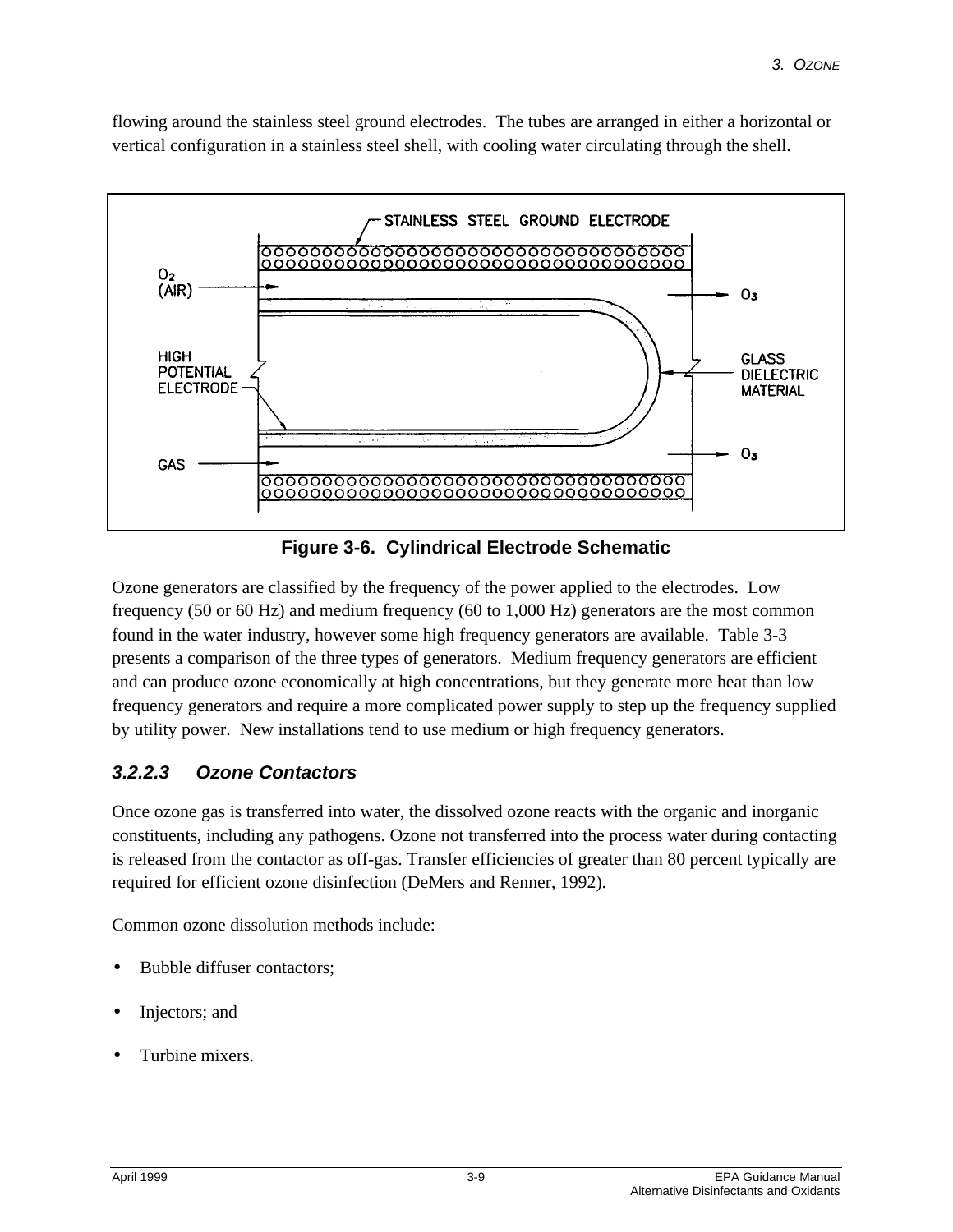| Characteristic                                                            | Low Frequency<br>$(50 - 60$ Hz)        | <b>Medium Frequency</b><br>(up to 1,000 Hz) | <b>High Frequency</b><br>(>1,000 Hz)    |
|---------------------------------------------------------------------------|----------------------------------------|---------------------------------------------|-----------------------------------------|
| Degree of Electronics Sophistication                                      | low                                    | high                                        | high                                    |
| Peak Voltages                                                             | 19.5                                   | 11.5                                        | 10                                      |
| Turndown Ratio                                                            | 5:1                                    | 10:1                                        | 10:1                                    |
| Cooling Water Required (gal/lb of<br>ozone produced)                      | $0.5$ to $1.0$                         | $0.5$ to $1.5$                              | $0.25$ to 1                             |
| <b>Typical Application Range</b>                                          | $< 500$ lb/day                         | to $2,000$ lb/day                           | to 2,000 lb/day                         |
| <b>Operating Concentrations</b><br>wt - % in air<br>wt - % in oxygen      | 0.5 to 1.5%<br>2.0 to 5.0%             | 1.0 to $2.5\%$ <sup>+</sup><br>2 to 12%     | 1.0 to $2.5\%$ <sup>+</sup><br>2 to 12% |
| Optimum Ozone Production (as a<br>proportion of total generator capacity) | 60 to 75%                              | 90 to 95%                                   | 90 to 95%                               |
| Optimum Cooling Water Differential                                        | 8° to 10°F                             | $5^\circ$ to $8^\circ$ F                    | $5^\circ$ to $8^\circ$ F                |
| Power Required (kW-h/lb O <sub>3</sub> )                                  | air feed: 8 to 12<br>$O2$ feed: 4 to 6 | air feed: 8 to 12<br>$O2$ feed: 4 to 6      | air feed: 8 to 12<br>$O2$ feed: 4 to 6  |
| Air Feed System Power Requirements<br>$(kW-h/lb O_3)$                     | 5 to 7                                 | 5 to 7                                      | 5 to 7                                  |

#### **Table 3-3. Comparison of Primary Characteristics of Low, Medium, and High Frequency Ozone Generators**

Source: Adapted from Rice, 1996, with modifications.

#### **Bubble Diffuser Contactors**

The bubble diffuser contactor is commonly used for ozone contacting in the United States and throughout the world (Langlais et al., 1991). This method offers the advantages of no additional energy requirements, high ozone transfer rates, process flexibility, operational simplicity, and no moving parts. Figure 3-7 illustrates a typical three stage ozone bubble diffuser contactor. This illustration shows a countercurrent flow configuration (ozone and water flowing in opposite directions), an alternating cocurrent/countercurrent arrangement, and a cocurrent flow configuration (ozone and water flowing in the same direction). Also, the number of stages can vary from two to six for ozone disinfection, with the majority of plants using two or three chambers for contacting and reaction (Langlais et al., 1991).

Bubble diffuser contactors are typically constructed with 18 to 22 ft water depths to achieve 85 to 95 percent ozone transfer efficiency. Since all the ozone is not transferred into the water, the contactor chambers are covered to contain the off-gas. Off-gas is routed to an ozone destruct unit, usually catalysts, thermal, or thermal/catalysts.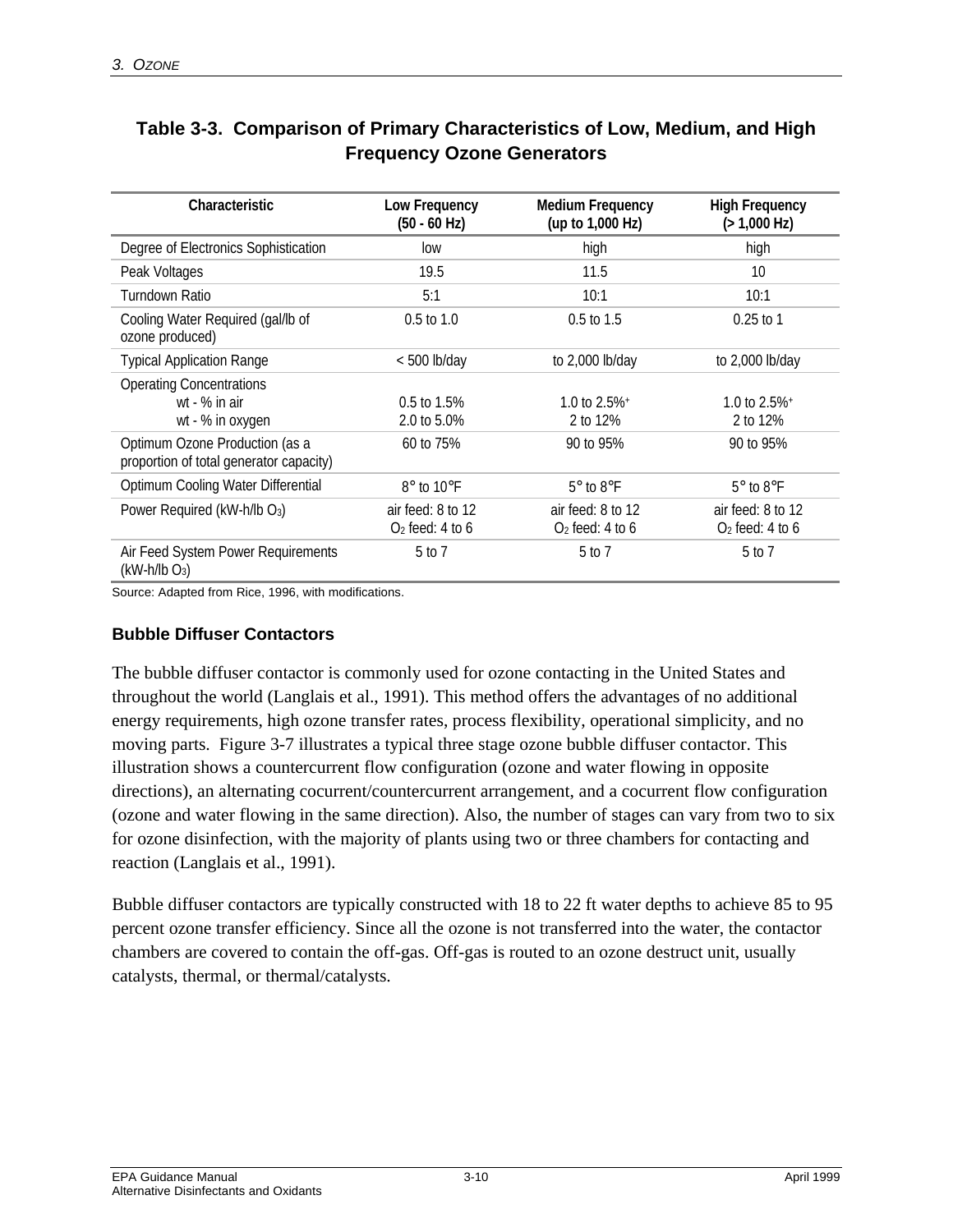

**Figure 3-7. Ozone Bubble Contactor**

Bubble diffuser contactors use ceramic or stainless steel diffusers that are either rod-type or disc-type to generate bubbles. Design considerations for these diffusers (Renner et al., 1988) include:

- Gas flow range of 0.5 to 4.0 scfm;
- Maximum headloss of 0.5 psig;
- Permeability of 2 to 15 cfm/ft<sup>2</sup>/in of diffuser thickness; and porosity of 35 to 45 percent.

The configuration of the bubble diffuser contactor structure should best be designed to provide plug flow hydraulics. This configuration will minimize the overall volume of the contactor while still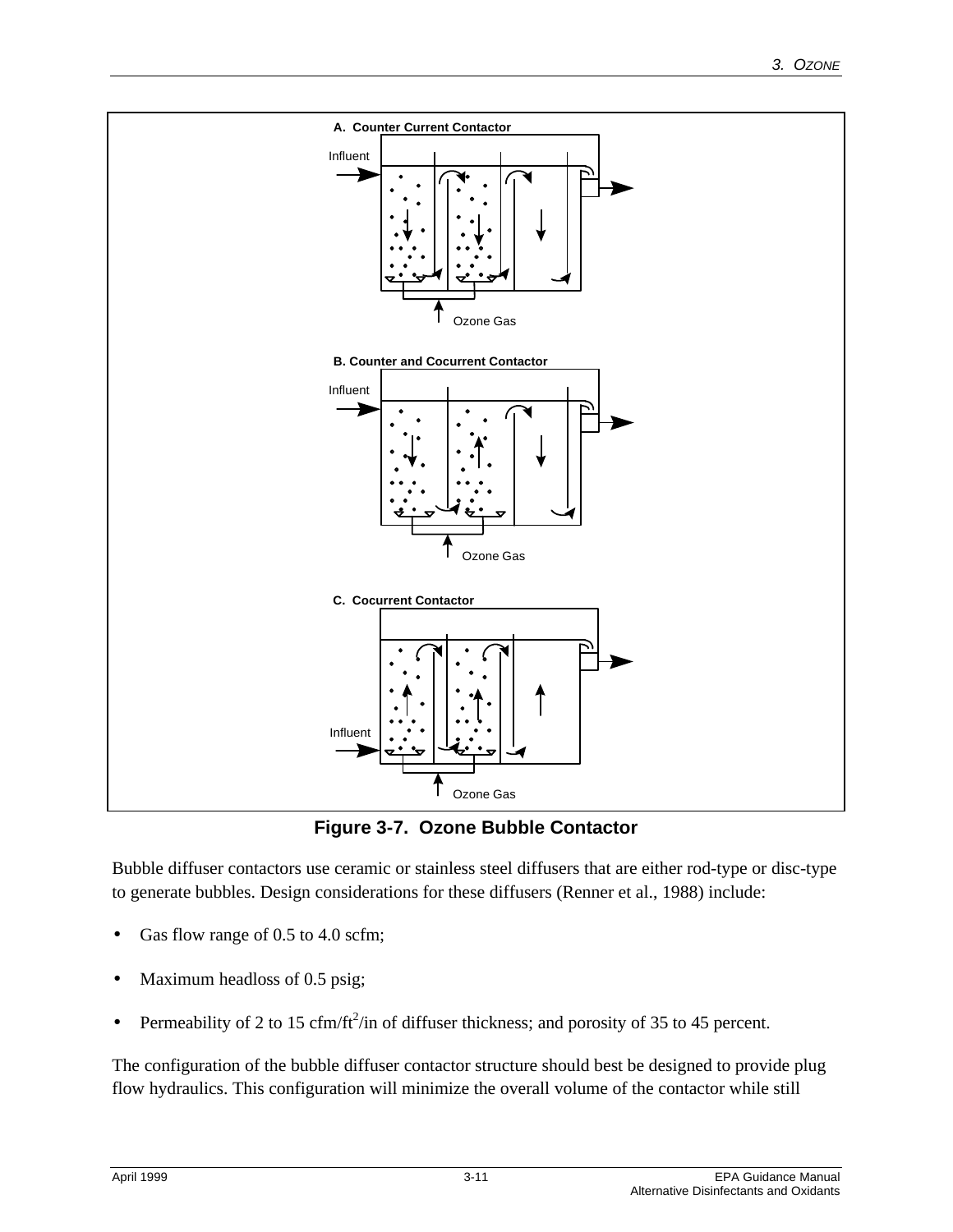meeting the CT requirements for the system. Contactor volume is determined in conjunction with the applied ozone dosage and estimated residual ozone concentration to satisfy the disinfection CT requirement.

Table 3-4 summarizes the advantages and disadvantages of the bubble diffuser contactor (Langlais et al., 1991). Also, diffuser pore clogging can be a problem when ozone dosages are intermittent and/ or when iron and manganese oxidation is required. Channeling of bubbles is dependent on the type of diffusers used and the spacing between diffusers.

| Advantages               | <b>Disadvantages</b>               |
|--------------------------|------------------------------------|
| No moving parts          | Deep contact basins                |
| Effective ozone transfer | Vertical channeling of bubbles     |
| Low hydraulic headloss   | Maintenance of gaskets and piping. |
| Operational simplicity   |                                    |

**Table 3-4. Bubble Diffuser Contactor Advantages and Disadvantages**

#### **Injector Dissolution**

The injector contacting method is commonly used in Europe, Canada, and the United States (Langlais et al., 1991). Ozone is injected into a water stream under negative pressure, which is generated in a venturi section, pulling the ozone into the water stream. In many cases, a sidestream of the total flow is pumped to a higher pressure to increase the available vacuum for ozone injection. After the ozone is injected into this sidestream, the sidestream containing all the added ozone is combined with the remainder of the plant flow under high turbulence to enhance dispersion of ozone into the water. Figure 3-8 illustrates typical in-line and sidestream ozone injection systems.



**Figure 3-8. Sidestream Ozone Injection System**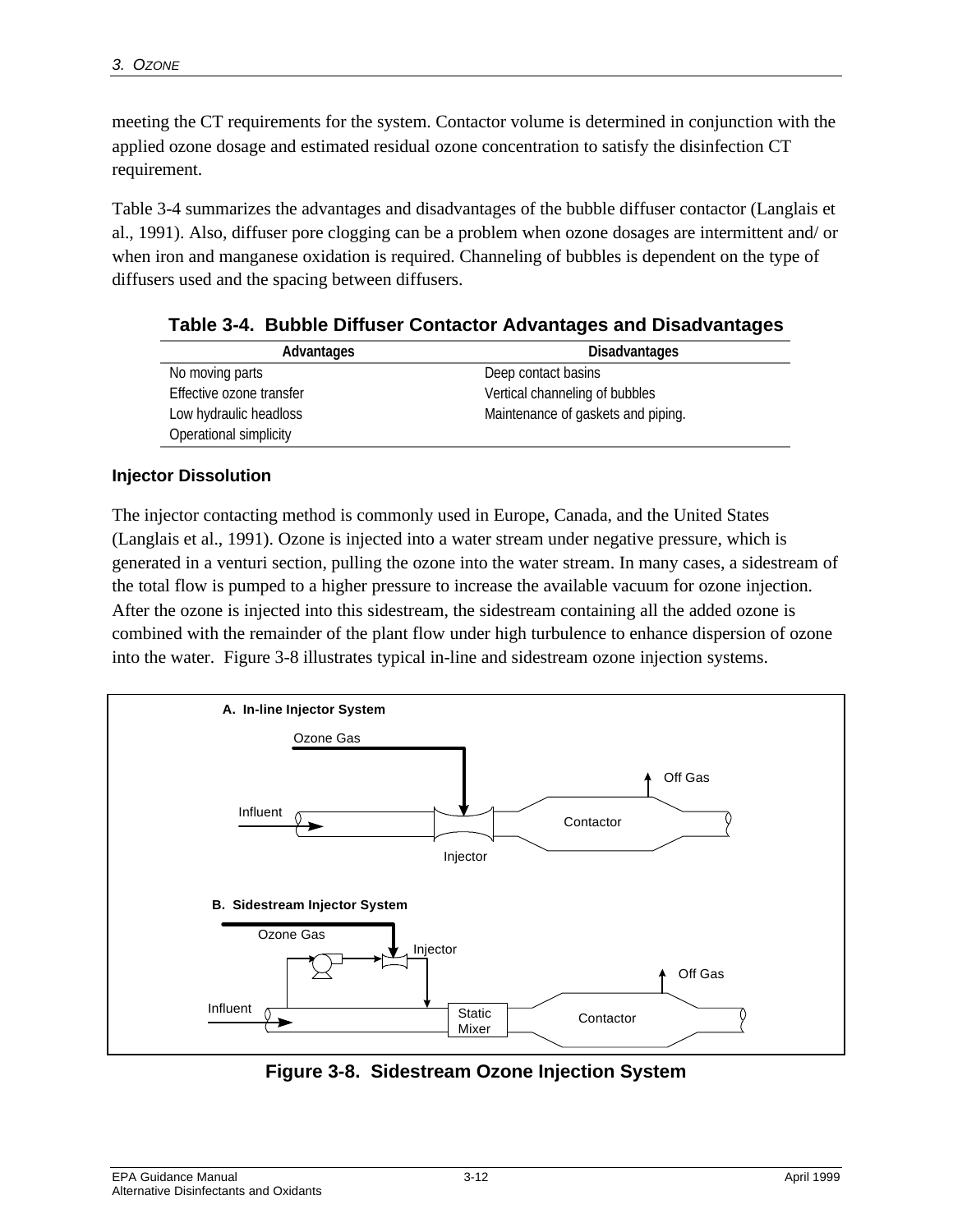The gas to liquid ratio is a key parameter used in the design of injector contacting systems. This ratio should be less than 0.067 cfm/gpm to optimize ozone transfer efficiency (Langlais et al., 1991). Meeting this criterion typically requires relatively low ozone dosages and ozone gas concentrations greater than 6 percent by weight (DeMers and Renner, 1992). High concentration ozone gas can be generated using a medium-frequency generator and/or liquid oxygen as the feed gas.

To meet the CT disinfection requirements, additional contact time is required after the injector, typically in a plug flow reactor. The additional contact volume is determined in conjunction with the applied ozone dosage and estimated residual ozone concentration to satisfy the disinfection CT requirement.

Table 3-5 summarizes the advantages and disadvantages of injection contacting (Langlais et al., 1991).

| Advantages                                       | <b>Disadvantages</b>                                                                 |
|--------------------------------------------------|--------------------------------------------------------------------------------------|
| Injection and static mixing have no moving parts | Additional headloss (energy usage) due to static mixers<br>which may require pumping |
| Very effective ozone transfer                    | Turndown capability limited by injection system                                      |
| Contactor depth less than bubble diffusion       | More complex operation and high cost.                                                |

**Table 3-5. Injection Contacting Advantages and Disadvantages**

#### **Turbine Mixer Contactors**

Turbine mixers are used to feed ozone gas into a contactor and mix the ozone with the water in the contactor. Figure 3-9 illustrates a typical turbine contactor. The illustrated turbine mixer design shows the motor located outside the basin, allowing for maintenance access. Other designs use a submerged turbine.

Ozone transfer efficiency for turbine mixers can be in excess of 90 percent. However, the power required to achieve this efficiency is 2.2 to 2.7 kW-hr of energy per lb of ozone transferred (Dimitriou, 1990).

Turbine mixing basins vary in water depth from 6 to 15 ft, and dispersion areas vary from 5 to 15 ft (Dimitriou, 1990). Again, as with injector contacting, sufficient contact time may not be available in the turbine basin to meet disinfection CT requirements; consequently additional contact volume may be required.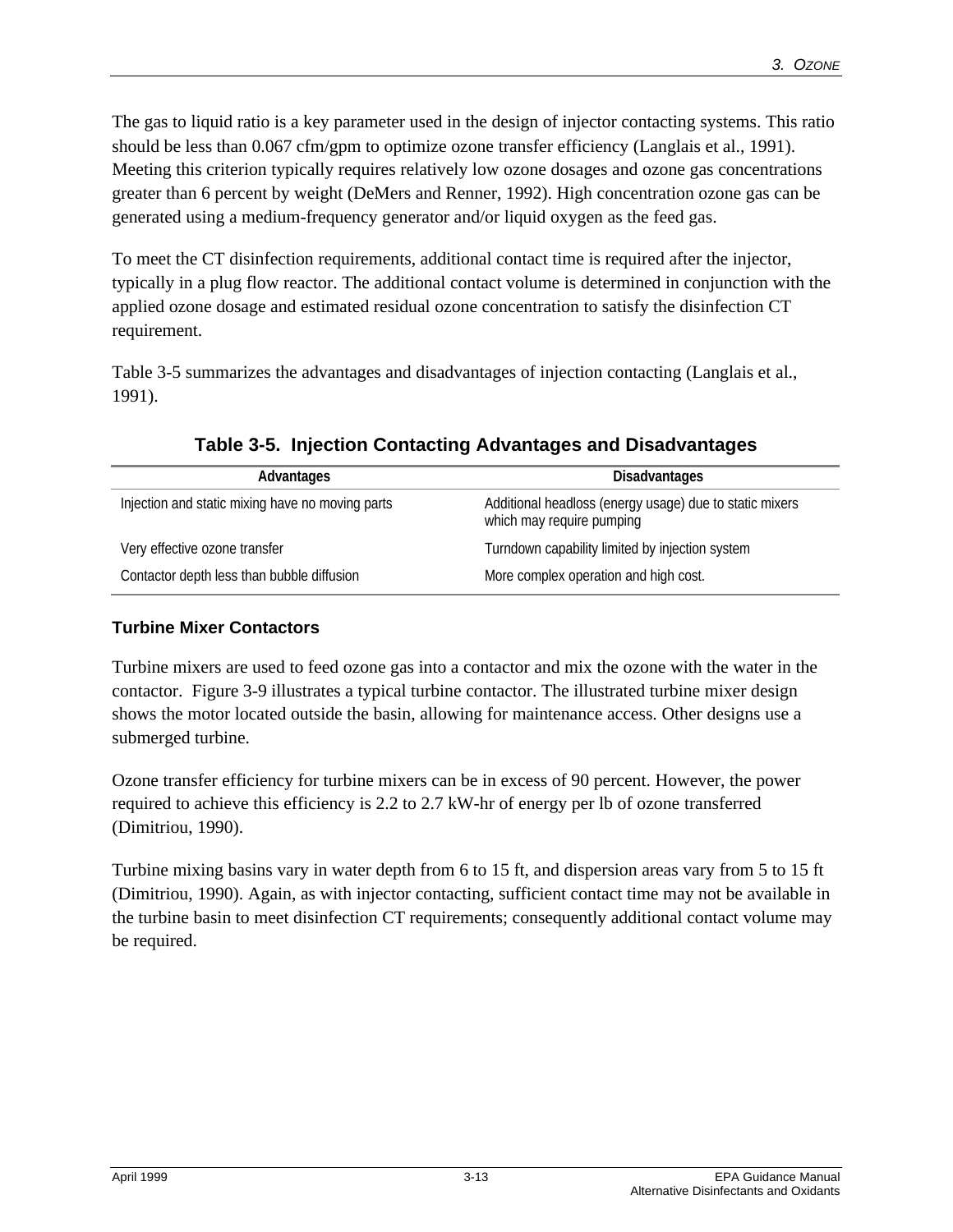

**Figure 3-9. Turbine Mixer Ozone Contactor**

Table 3-6 summarizes advantages and disadvantages for the turbine mixer contactor (Langlais et al., 1991).

| Table 3-6. Turbine Mixer Contactor Advantages and Disadvantages |
|-----------------------------------------------------------------|
|                                                                 |

| Advantages                                                                      | <b>Disadvantages</b>                                                               |
|---------------------------------------------------------------------------------|------------------------------------------------------------------------------------|
| Ozone transfer is enhanced by high turbulence resulting in<br>small bubble size | Require energy input                                                               |
| Contactor depth less than bubble diffusion                                      | Constant gas flow rate should be maintained, reducing ozone<br>transfer efficiency |
| Aspirating turbines can draw off-gas from other chambers for<br>reuse           | Maintenance requirements for turbine and motor                                     |
| Eliminates diffuser clogging concerns                                           |                                                                                    |

#### *3.2.2.4 Off-gas Destruction Systems*

The concentration of ozone in the off-gas from a contactor is usually well above the fatal concentration. For example, at 90 percent transfer efficiency, a 3 percent ozone feed stream will still contain 3,000 ppm of ozone in the off-gas. Off-gas is collected and the ozone converted back to oxygen prior to release to the atmosphere. Ozone is readily destroyed at high temperature (> 350° C or by a catalyst operating above 100° C) to prevent moisture buildup. The off-gas destruct unit is designed to reduce the concentration to 0.1 ppm of ozone by volume, the current limit set by OSHA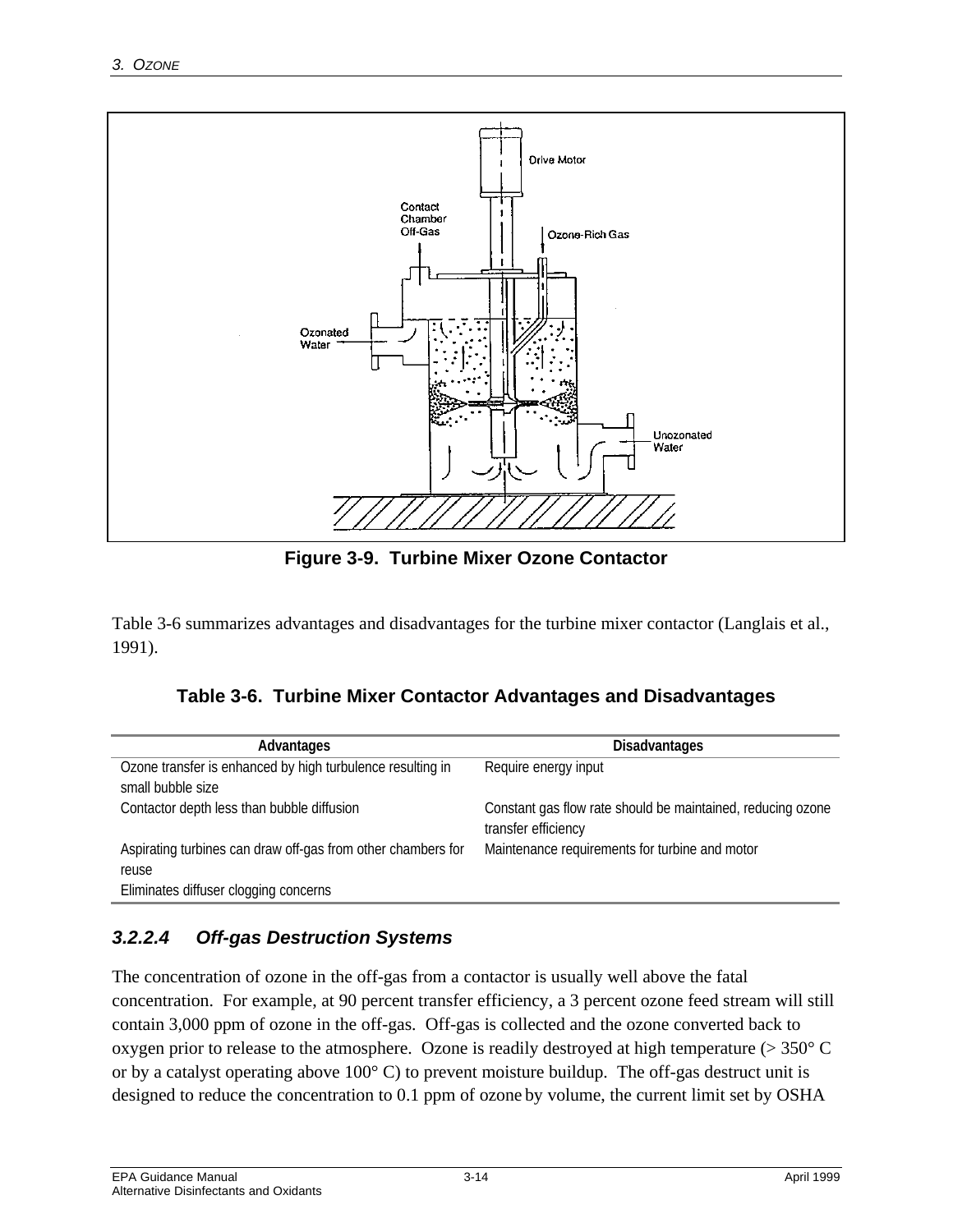for worker exposure in an eight hour shift. A blower is used on the discharge side of the destruct unit to pull the air from the contactor, placing the contactor under a slight vacuum to ensure that no ozone escapes.

#### *3.2.2.5 Instrumentation*

Instrumentation should be provided for ozone systems to protect both personnel and the equipment. Gas phase ozone detectors should be provided in spaces such as generator rooms where ozone gas may be and personnel are routinely present. An ozone detector is also needed on the outlet from the off-gas destruct unit to ensure the unit is working properly. These units should be interlocked with the ozone generator controls to shut down the ozone generation system should excess ozone be detected. A dew point detector on the feed gas supply just upstream of an ozone generator is required to protect the generator from moisture in the feed gas (when air is the feed gas). Flow switches on the cooling water supply are needed to protect the generator from overheating and a pressure switch to prevent over pressurization.

Other instrumentation can be used to monitor and control the ozone process, although manual control is adequate for small systems, but most small systems are designed to operate automatically, particularly in remote areas. Ozone monitors can be used in conjunction with process flow meters to match ozone dose to process demands and control ozone generation. Sophisticated control schemes can be implemented to minimize the cost of dosing with ozone and reduce operator attention requirements. Many systems include residual monitoring at various points in the contactor to maintain a desired ozone residual and prevent energy-wasting overdosing.

### **3.2.3 Operation and Maintenance**

Even though ozone systems are complex, using highly technical instruments, the process is highly automated and very reliable, requiring only a modest degree of operator skill and time to operate an ozone system. Maintenance on generators requires skilled technicians. If trained maintenance staff are not available at the plant, this work can be done by the equipment manufacturer. Some facilities, such as the 600 mgd Los Angeles Aqueduct Filtration Plant, use plant mechanics to perform generator and facilities maintenance. Therefore, backup units are usually installed. Generators should be checked daily when in operation. After a shutdown, dry air or oxygen should be allowed to flow through the generator to ensure that any moisture has been purged prior to energizing the electrodes. At initial start up and after long down times, this process may take up to 12 hours and usually longer when air is the feed gas. As an alternative, a small flow of dry air can be passed through the generator continuously when it is in standby mode to maintain the dry condition.

Filters and desiccant in air preparation systems should be changed periodically, with the frequency depending on the quality of the inlet air and the number of hours in operation. Compressors require periodic service, depending on the type and operating time. LOX tanks should be periodically pressure tested. Piping and contact chambers should be inspected periodically to check for leaks and corrosion.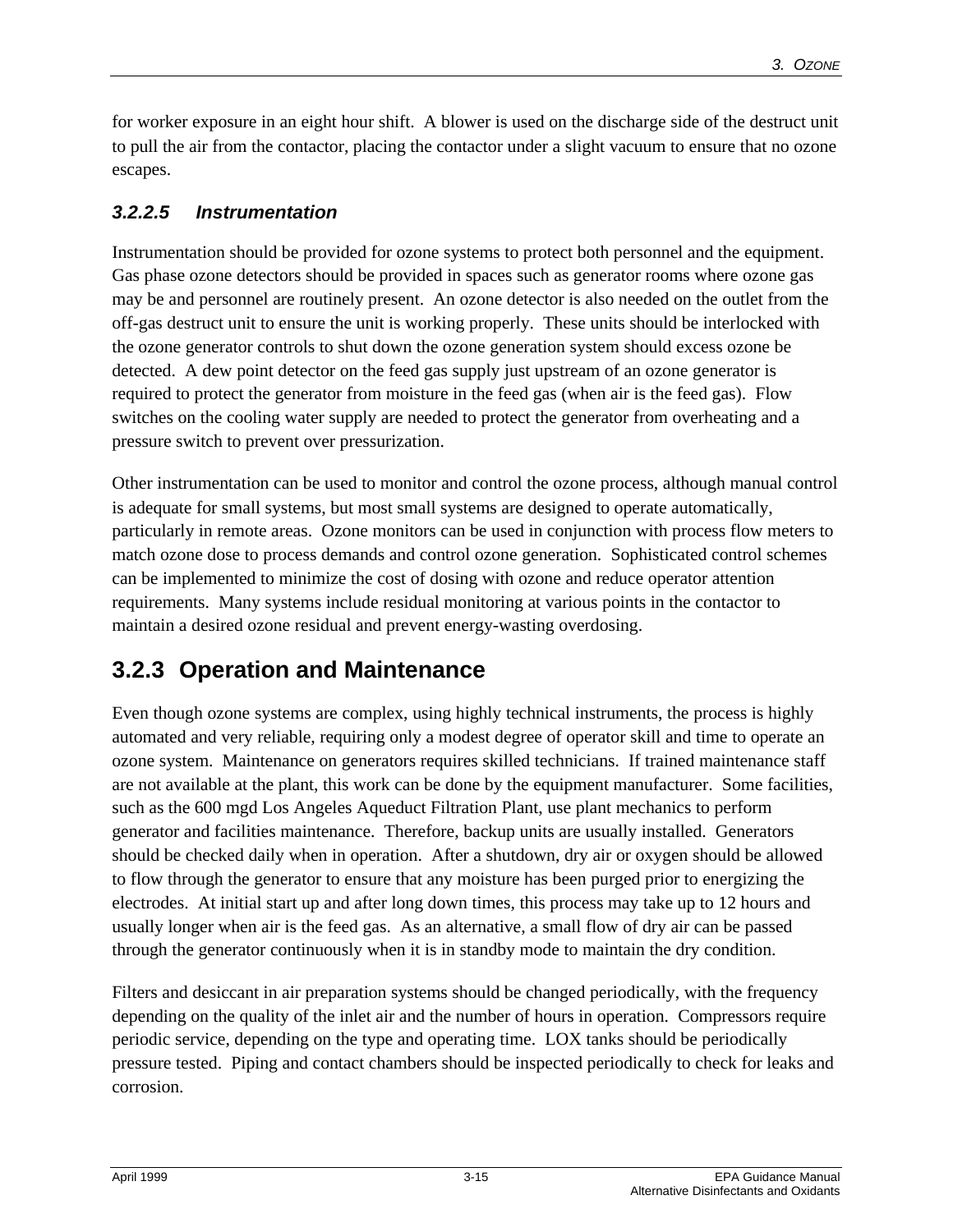Dielectric tubes should be periodically cleaned. This operation should be performed when the generator efficiency drops 10-15 percent. Cleaning the tubes is a delicate operation as the tubes are fragile and expensive. Adequate space should be provided for the cleaning operation and for storage of spare tubes.

# **3.3 Primary Uses and Points of Application of Ozone**

# **3.3.1 Primary Uses of Ozone**

Ozone is used in drinking water treatment for a variety of purposes including:

- Disinfection:
- Inorganic pollutant oxidation, including iron, manganese, and sulfide;
- Organic micropollutant oxidation, including taste and odor compounds, phenolic pollutants, and some pesticides; and
- Organic macropollutant oxidation, including color removal, increasing the biodegradability of organic compounds, DBP precursor control, and reduction of chlorine demand.

#### *3.3.1.1 Disinfection*

Ozone is a powerful oxidant able to achieve disinfection with less contact time and concentration than all weaker disinfectants, such as chlorine, chlorine dioxide, and monochloramine (Demers and Renner, 1992). However, ozone can only be used as a primary disinfectant since it cannot maintain a residual in the distribution system. Thus, ozone disinfection should be coupled with a secondary disinfectant, such as chlorine, chloramine, or chlorine dioxide for a complete disinfection system.

#### *3.3.1.2 Iron and Manganese Oxidation*

Ozone will oxidize iron and manganese, converting ferrous  $(2+)$  iron into the ferric  $(3+)$  state and  $2+$ manganese to the 4+ state. The oxidized forms will precipitate as ferric hydroxide and manganese hydroxide (AWWA, 1990). The precise chemical composition of the precipitate will depend on the nature of the water, temperature, and pH. The ozone dose required for oxidation is 0.43 mg/mg iron and 0.88 mg/mg manganese (Langlais et al., 1991). Iron oxidizes at a pH of 6-9 but manganese is more effective at a pH of around 8. Also, over-ozonation has no effect on iron, but will resolubilize manganese, which then should be reduced to manganese dioxide downstream.

#### *3.3.1.3 Oxidation of Taste and Odor Compounds*

Ozone is used to oxidize/destroy taste and odor-causing compounds because many of these compounds are very resistant to oxidation. Suffet et al. (1986) confirmed that ozone is an effective oxidant for use in taste and odor treatment. They found ozone doses of 2.5 to 2.7 mg/L and 10 minutes of contact time (ozone residual of 0.2 mg/L) significantly reduced taste and odors in the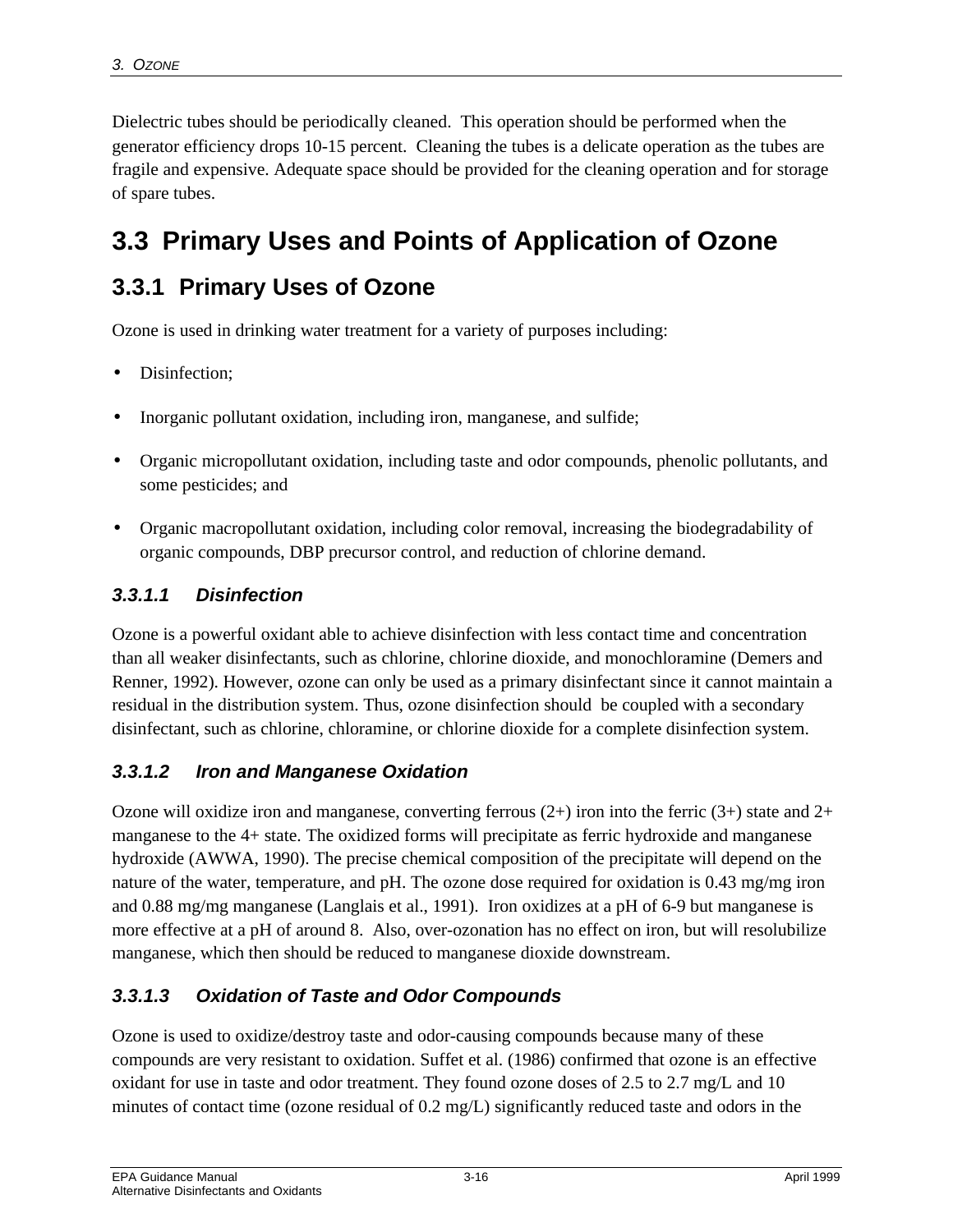specific waters they tested. Most early U.S. water plants (i.e., 1940-1986) installed ozonation specifically for taste and odor removal.

#### *3.3.1.4 DBP Precursor Control*

Early work on oxidation of DBP precursors seemed to indicate that the effects of ozonation, prior to chlorination, were quite site-specific and unpredictable (Umphries et al., 1979). The key variables that seem to determine ozone's effect are dose, pH, alkalinity, and, above all, the nature of the organic material. At low pH levels, precursor destruction by ozone is quite effective; however, above some critical pH, ozone actually is less effective and in fact sometimes increases the amount of chlorination byproduct precursors. For most humic substances this critical pH is 7.5, which is the approximate level at which decomposition of ozone to hydroxyl free radicals increases rapidly, thus increasing organic oxidation rates. Therefore, the implications that at lower pH (approximately 6-7), at which molecular ozone predominates over the hydroxyl free radical, the initial THM precursor byproducts are different in nature than those formed by the hydroxyl free radicals oxidized at higher pH levels. This is logical in light of the greater oxidation potential of the hydroxyl free radical over that of ozone.

As alkalinity increases, it has a beneficial effect on THM formation potential (THMFP) (Langlais et al., 1991). This is because alkalinity scavenges any hydroxyl free radicals formed during ozonation, leaving molecular ozone as the sole oxidant, which is only capable of oxidizing organic precursors to a lower oxidation sequence than does the hydroxyl free radical. Given neutral pH and moderate levels of bicarbonate alkalinity, THMFP level reductions of 3 to 20 percent have been shown at ozone doses ranging from 0.2 to 1.6 mg ozone per mg carbon (Singer et al., 1989; Georgeson and Karimi, 1988).

#### *3.3.1.5 Increase Organic Biodegradation*

Ozone can be effective in partially oxidizing organics in the water to biodegradable compounds that can be removed by biological filtration (Demers and Renner, 1992). This partial oxidation gives rise to lower molecular weight organics that are more easily biodegradable. This increase in the biodegradable fraction of organic carbon occurs as a result of moderate to high levels of ozonation. These ozone levels are typical of the doses commonly applied for disinfection.

#### *3.3.1.6 Coagulation and Filtration Improvement*

Ozone has been reported by some to improve coagulation and filtration efficiency (Gurol and Pidatella, 1993; Farvardin and Collins, 1990; Reckhow et al., 1993; Stolarik and Christie, 1997). However, others have found no improvement in filter effluent turbidity due to ozonation (Tobiason et al., 1992; Hiltebrand et al., 1986). Prendiville (1986) collected data from a large water treatment plant showing that pre-ozonation was more effective than pre-chlorination to reduce filter effluent turbidities. The cause of the improved coagulation is not clear, but several possibilities have been offered (Reckhow et al., 1986), including: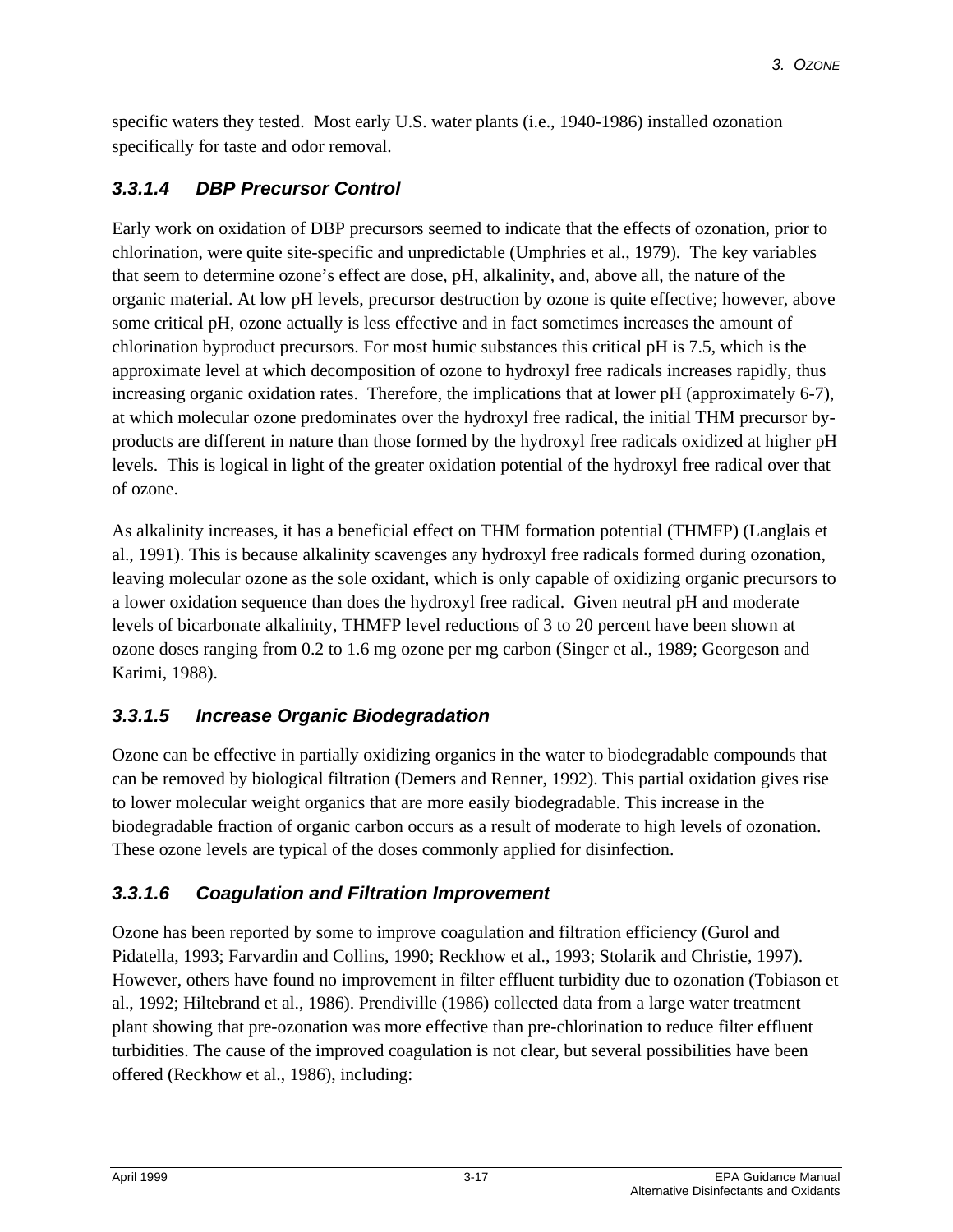- Oxidation of organic compounds into more polar forms; and
- Oxidation of metals ions to yield insoluble complexes, such as ferric iron complexes.

# **3.3.2 Points of Application**

The typical locations for feeding ozone in a water treatment plant are at the head of the treatment plant (raw water) pre-ozonation and after sedimentation.

Raw water quality and turbidity and ozone demand (the amount of ozone required for all oxidation requirements of the water) can be used to assess how to use ozone in the treatment process. Table 3-7 lists the criteria for selecting ozone feed points based on these two parameters. By moving the ozonation process further downstream after sedimentation, the ozone demand and production of byproducts are reduced. The advantage of placing ozone ahead of filtration is that biodegradable organics produced during ozonation can be removed by subsequent biological activity in the filters.

| Ozone Feed Point(s)                  | <b>Special Considerations</b>    |
|--------------------------------------|----------------------------------|
|                                      | Low ozone demand.                |
| Raw Water or After Sedimentation     | Low disinfection byproducts.     |
|                                      | Low biodegradable organics.      |
|                                      | Low ozone demand.                |
| After Sedimentation                  | High inorganic particulate.      |
|                                      | Low biodegradable organics.      |
|                                      | High ozone demand                |
| Raw Water and/or After Sedimentation | Disinfection byproducts          |
|                                      | Biodegradable organics formation |
|                                      | High ozone demand                |
| After Sedimentation and After First  | Disinfection byproducts          |
| Stage Filtration, if necessary       | Biodegradable organics formation |
|                                      |                                  |

**Table 3-7. Criteria for Selecting Ozone Feed Points for Small Systems**

Source: DeMers and Renner, 1992.

For high quality water with direct filtration, the only practical ozone feed point is the raw water.

Category II (Table 3-7) water is characterized by low ozone demand and high turbidity. This water quality indicates the presence of inorganic material, such as clay or silt particles. For ozone to be most effective for Category II water disinfection, it should be added after either pre-sedimentation or conventional sedimentation.

Raw water with low turbidity and high ozone demand (Category III, Table 3-7) contains dissolved constituents, not suspended, that contribute to a high ozone demand. An example of this type of water is a ground water containing bromide ion, iron, manganese, color, or organics. For this water quality, ozone can be added to either the raw water or after sedimentation. If the water contains organic constituents that become more biodegradable by ozonation, a biological treatment step (see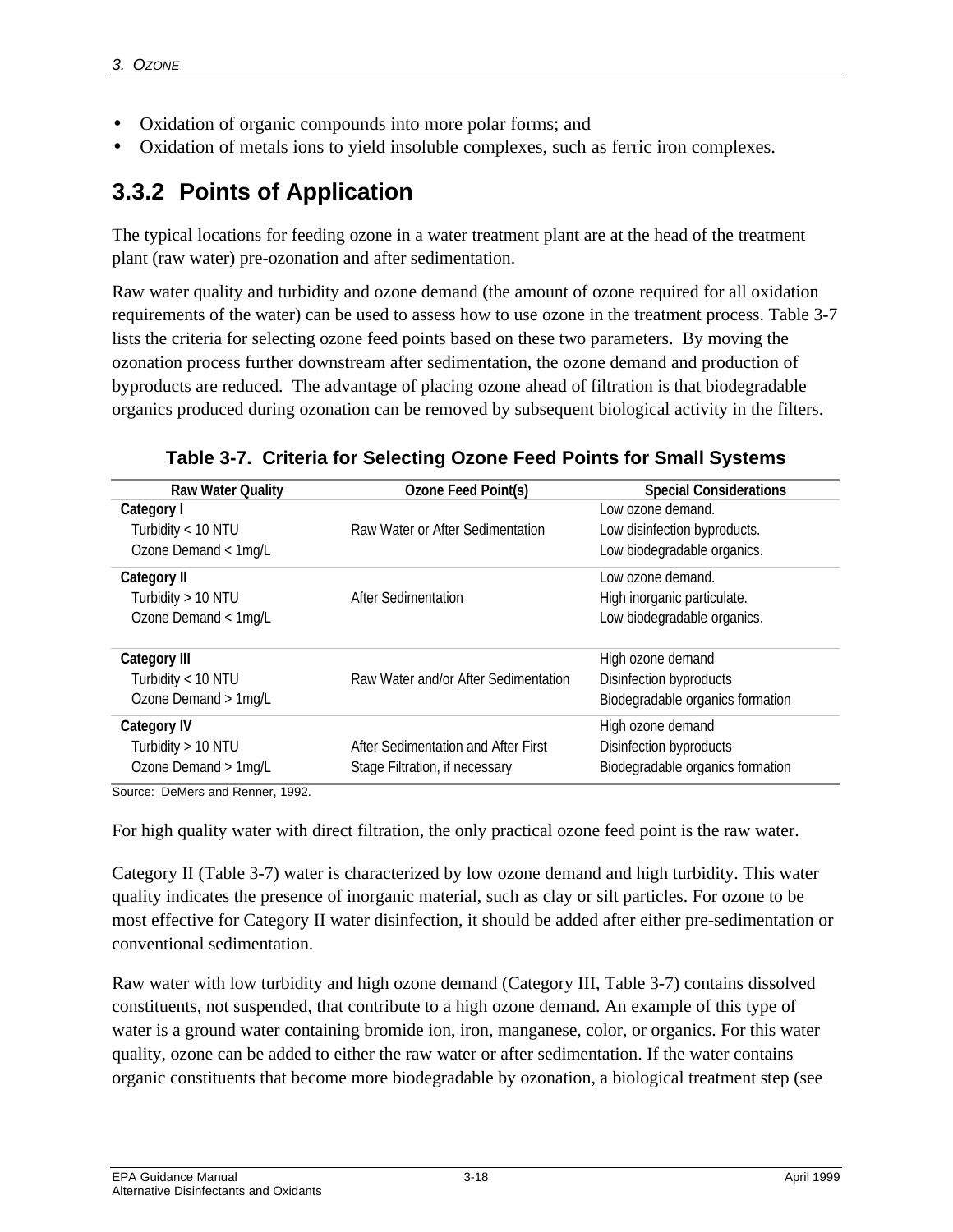Section 3.3.4) may be required. The presence of oxidizable organic constituents or bromide ion will generate disinfection byproducts upon ozonation.

Category IV (Table 3-7) water would be considered the most difficult water to treat with ozone due to its high turbidity and high ozone demand. An example of this water quality is surface water containing high concentrations of organic material and inorganic particles. The most effective use of ozone for this water quality is after sedimentation and possibly after filtration. If the water has an extremely high ozone demand, dual ozone feed points may be required to achieve disinfection goals, because the presence of large amounts of organic material may require a biological treatment step and may generate disinfection byproducts.

# **3.3.3 Impact on Other Treatment Processes**

Ozonation does have an impact on other processes at the water treatment facility. The impacts of ozone addition include the following:

- The use of ozone generates biodegradable organic matter (BOM) that can result in biological growth which may also increase corrosion rates in distribution systems if not removed by biologically active filtration. When ozonation is placed before biological filters, it can impact the filters by increasing biological growth and increasing backwash frequency.
- Ozone is a strong oxidant that reacts with other oxidants, such as chlorine, chlorine dioxide, and monochloramine.
- Ozone oxidation of iron and manganese generates insoluble oxides that should be removed by sedimentation or filtration. These insoluble oxides also impact the filters by increasing load on the filters and increasing backwash frequency.
- Using pre- and/or internal ozone on most raw waters reduces the subsequent chlorine, chlorine dioxide, or monochloramine demand of the finished water so as to allow a stable chlorinecompound residual to be maintained at a much lower level.

The reader is referred to EPA's *Simultaneous Compliance Guidance Document* (expected to be available in 1999) for additional information regarding the interaction between oxidants and other treatment processes.

# **3.3.4 Biologically Active Filtration**

Ozonation typically increases the biodegradability of NOM in water because many large organic molecules are converted into smaller organic molecules that are readily biodegradable. This increase in biodegradable dissolved organic carbon (BDOC) can lead to accelerated bacterial growth and regrowth in the distribution system if not removed in the treatment plant. LeChevallier et al. (1992) found that AOC levels less than 100 ppb may be necessary to control excessive bacterial regrowth in the distribution system if not removed in the treatment plant.

When ozonation is placed upstream of filtration, and environmental conditions such as dissolved oxygen, pH, and temperature are favorable, microbiological activity is increased in the filter and BDOC/AOC removal is enhanced. Ozone addition not only increases the biodegradability of the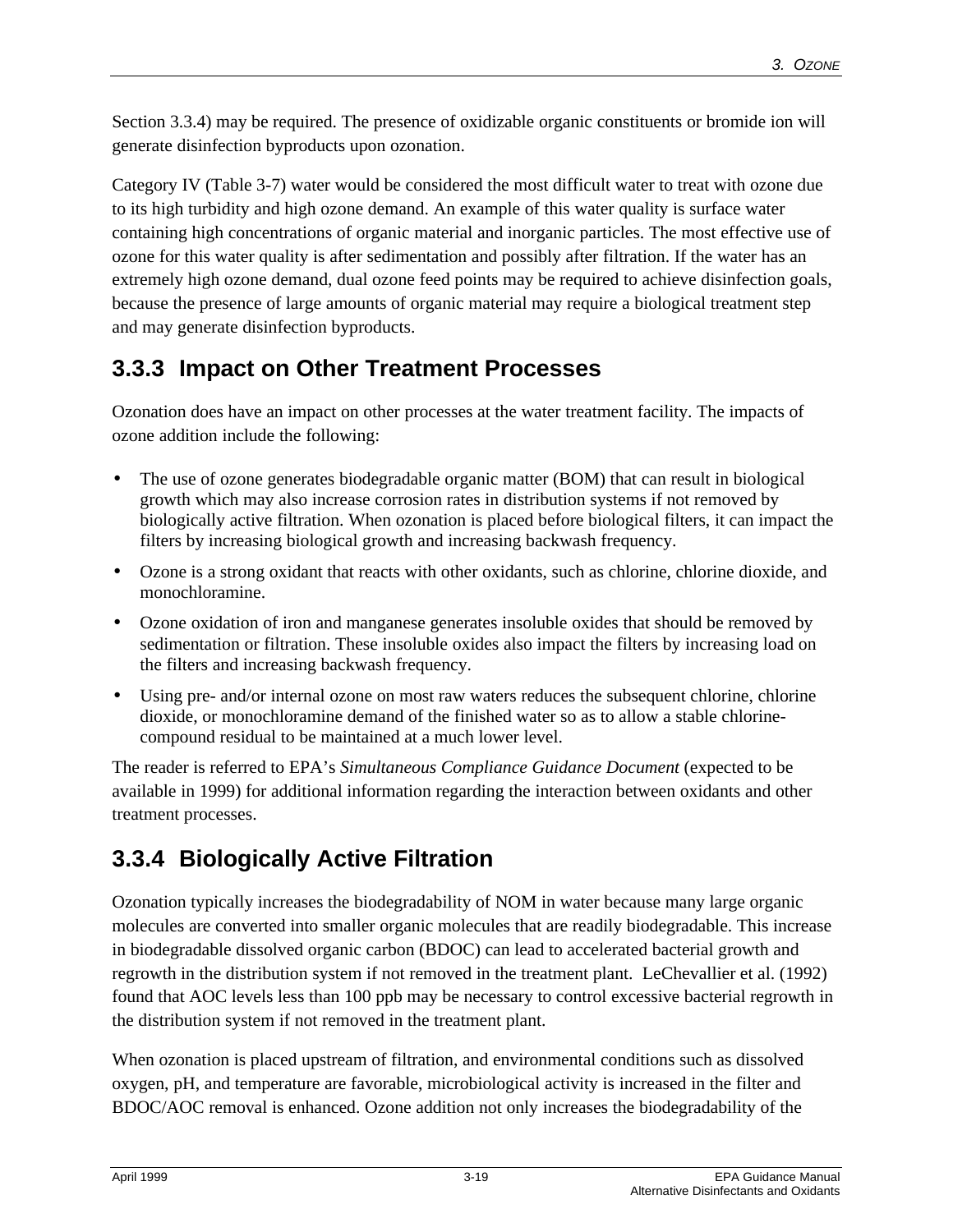dissolved organics, but also introduces large amounts of oxygen to the water, thus, creating an excellent environment for biological growth on the filter media. The advantages of biologically active filtration (Price, 1994) include the following which are all being met in most U.S. plants using ozone:

- Production of a biologically stable water that does not promote excessive bacterial growth and regrowth in the distribution system.
- Removal of NOM that can serve as precursors to byproduct formation as a result of residual disinfection with free or combined chlorine.
- Ozone oxidation as a primary disinfectant prior to biologically active filtration reduces the BDOC concentration in finished water, thus reducing chances of regrowth.
- Reduction of the residual disinfectant demand of the product water so that proposed regulations limiting the maximum disinfectant residual can be met.
- Removal or control of ozonation byproducts.

Biological activity can be supported on slow sand, rapid rate, and GAC media because these media provide a surface for bacteria to attach. Factors such as available surface area, hydraulic loading rate, contact time, availability of nutrients, temperature, and others will determine the performance and BDOC removal efficiency. Biomass develops to higher levels on GAC because of the rougher surface characteristics than on anthracite and sand.

#### *3.3.4.1 Slow Sand Filters*

Ozone addition prior to slow sand filtration can increase the efficiency of TOC removal by about 35 percent (Rachwal et al., 1988; Zabel, 1985). Ozone addition can also increase the efficiency of BDOC removal with slow sand filters (Eighmy et al., 1991; Malley et al., 1993).

#### *3.3.4.2 Rapid Rate Filters*

Research in the area of biologically active rapid rate filters has focused on the reduction of assimilable organic carbon (AOC) instead of BDOC. While studies have shown rapid rate filtration, employing either sand or dual media lowers AOC levels following ozonation, AOC does not measure all the BDOC. AOC measures only that portion of the BDOC that is more easily assimilable or more easily biodegradable under specific laboratory conditions by two specific microorganisms. Research data shows that biodegradation of AOC can occur in rapid rate filters. The data should be viewed with caution, since the more slowly biodegradable DOC, not measured by AOC, may be passing through rapid rate filters.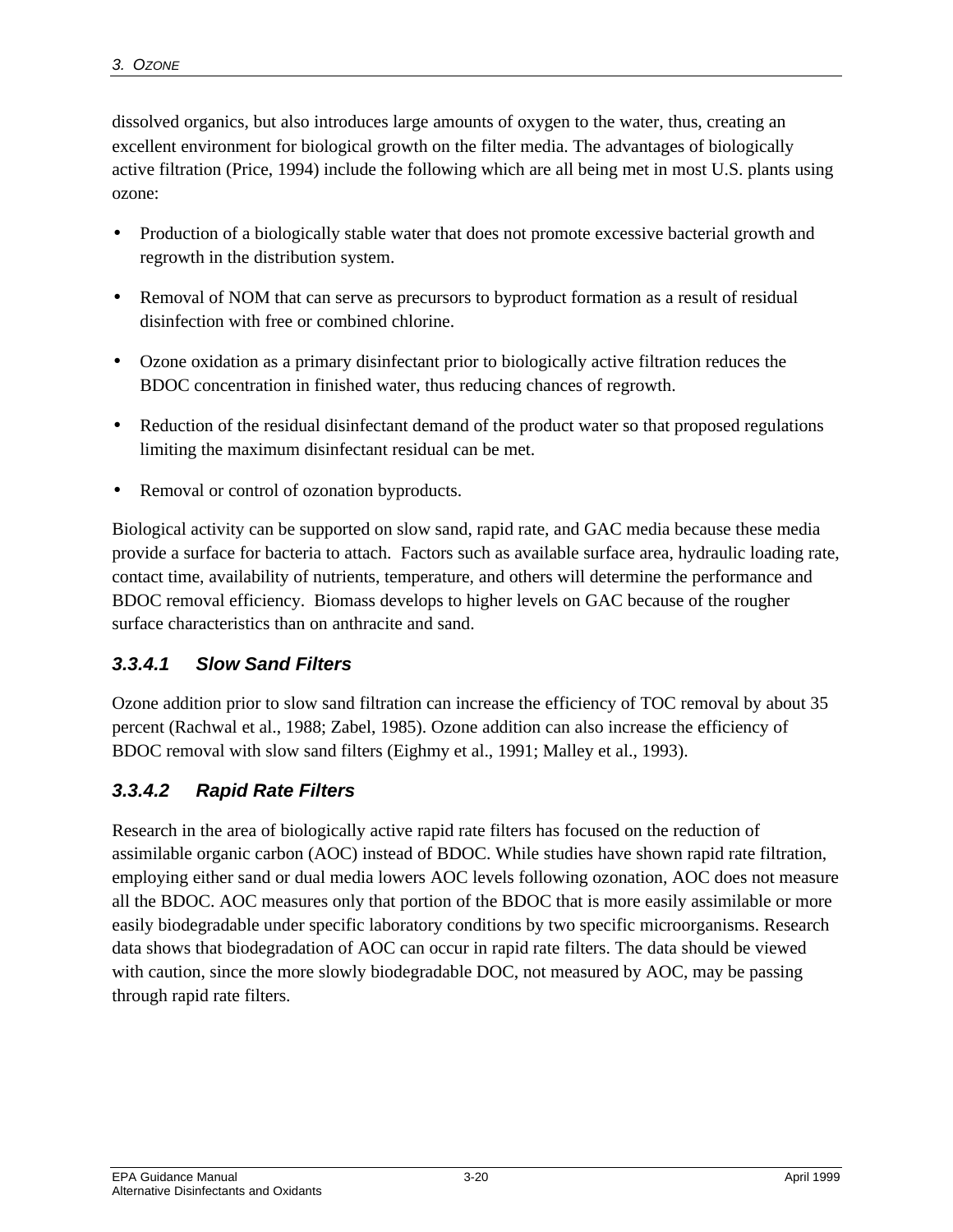#### *3.3.4.3 Granular Activated Carbon*

GAC is made biologically active by the deliberate introduction of sufficient dissolved oxygen to water just before passing through GAC columns (Katz, 1980). The high surface area and long retention time in GAC provide an ideal environment to enhance biological growth.

Although ozone actually increases the amount of BDOC, the efficiency of subsequent biodegradation on GAC can be such that the BDOC in GAC effluent is lower than the BDOC in the ozone influent (Langlais et al., 1991). The degree to which biodegradable DOC is removed by ozone/GAC depends upon the process conditions of temperature, amount of BDOC, and the GAC column loading rate, measured by empty bed contact time (EBCT). For example, with an influent BDOC of 0.65 mg C/L and a 10 minute EBCT, one would expect an effluent BDOC of 0.25 mg C/L. The effluent BDOC then could be lowered by either:

- Adding ozone, which would increase the GAC influent BDOC and, therefore, lower the effluent BDOC; or
- Adding more GAC or decreasing the loading rate, which would extend the EBCT and lower the effluent BDOC (Billen et al., 1985, as cited in Langlais et al., 1991).

Huck et al. (1991) reported results from AOC profiles measured in a pilot treatment plant. The plant treated Saskatchewan River water and included coagulation, flocculation, and sedimentation prior to ozonation. Following ozonation, the water was filtered through a dual media (anthracite-sand) filter followed by GAC adsorption. The results demonstrate:

- Variable AOC removal through coagulation, flocculation, and sedimentation (80 percent to zero);
- Increased AOC after ozonation:
- AOC removal through dual media filtration improving at lower hydraulic loading rates and filtered effluent AOC often less than raw water AOC, but highly variable; and
- AOC levels after GAC were low, almost always below raw water AOC concentrations and adsorption appears to contribute to some immediate AOC removal.

# **3.3.5 Pathogen Inactivation and Disinfection Efficacy**

Ozone has a high germicidal effectiveness against a wide range of pathogenic organisms including bacteria, protozoa, and viruses. Because of its high germicidal efficiency, ozone can be used to meet high inactivation required by water treatment systems with or without filters. However, ozone cannot be used as a secondary disinfectant because the ozone residual decays too rapidly. The ozone disinfection efficiency is not affected by pH (Morris, 1975), although because of hydroxyl free radicals and rapid decay, efficiency is the same but more ozone should be applied at high pH to maintain "C".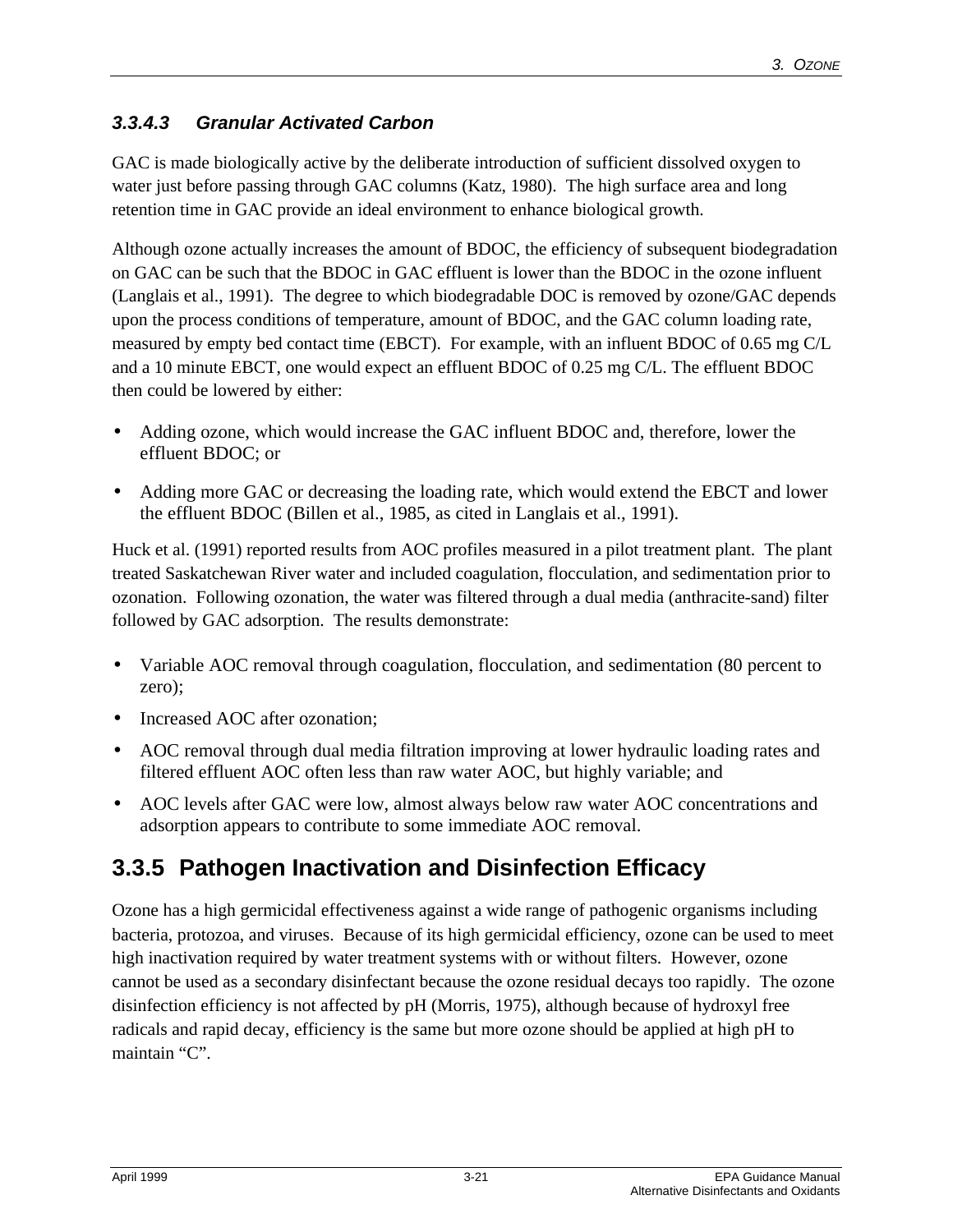## **3.3.6 Inactivation Mechanisms**

Inactivation of bacteria by ozone is attributed to an oxidation reaction (Bringmann, 1954; Chang, 1971). The first site to be attacked appears to be the bacterial membrane (Giese and Christensen, 1954) either through the glycoproteins or glycolipids (Scott and Lesher, 1963) or through certain amino acids such as typtophan (Goldstein and McDonagh, 1975). In addition, ozone disrupts enzymatic activity of bacteria by acting on the sulfhydryl groups of certain enzymes. Beyond the cell membrane and cell wall, ozone may act on the nuclear material within the cell. Ozone has been found to affect both purines and pyrimidines in nucleic acids (Giese and Christensen, 1954; Scott and Lesher, 1963).

The first site of action for virus inactivation is the virion capsid, particularly its proteins (Cronholm et al.*,* 1976 and Riesser et al.*,* 1976). Ozone appears to modify the viral capsid sites that the virion uses to fix on the cell surfaces. High concentrations of ozone dissociate the capsid completely. One researcher found that the mechanism of ozone inactivation of bacteriophage f2 ribonucleic acid (RNA) included releasing RNA from the phage particles after the phage coat was broken into many pieces (Kim et al.*,* 1980). This finding suggests that ozone breaks the protein capsid, thereby liberating RNA and disrupting adsorption to the host pili. Further, the naked RNA may be secondarily inactivated by ozone at a rate less than that for RNA within the intact phage. The mechanism for inactivation of deoxyribonucleic acid (DNA) bacteriophage T4 has been found to be quite similar to RNA inactivation: ozone attacks the protein capsid, liberates the nucleic acid, and inactivates the DNA (Sproul et al.*,* 1982). In contrast, more recent work on the tobacco mosaic virus (TMV) shows that ozone has a specific effect on RNA. Ozone was found to attack both the protein coat and RNA. The damaged RNA cross-links with amino acids of the coat protein subunits. The authors concluded that TMV loses its infectivity because of its loss of protein coating.

Microscopic observation of inactivation of trophozoites of *Naegleria* and *Acanthamoeba* showed that they were rapidly destroyed and the cell membrane was ruptured (Perrine et al.*,* 1984). Perrine and Langlais showed that ozone affect the plugs in *Naegleria gruberi* cysts (Langlais and Perrine, 1984). Depending on the ozonation conditions, these plugs were completely removed or were partially destroyed. It has been speculated that ozone initially affects the *Giardia muris* cysts wall and makes it more permeable (Wickramanayake, 1984c). Subsequently, aqueous ozone penetrates into the cyst and damages the plasma membranes, additional penetration of ozone eventually affects the nucleus, ribosomes, and other ultrastructural components.

# **3.3.7 Disinfection Parameters**

Hoigné and Bader demonstrated that the rate of decomposition of ozone is a complex function of temperature, pH, and concentration of organic solutes and inorganic constituents (Hoigné and Bader, 1975, and 1976). The following sections describe the effects that pH, temperature, and suspended matter have on the reaction rate of ozone and pathogen inactivation.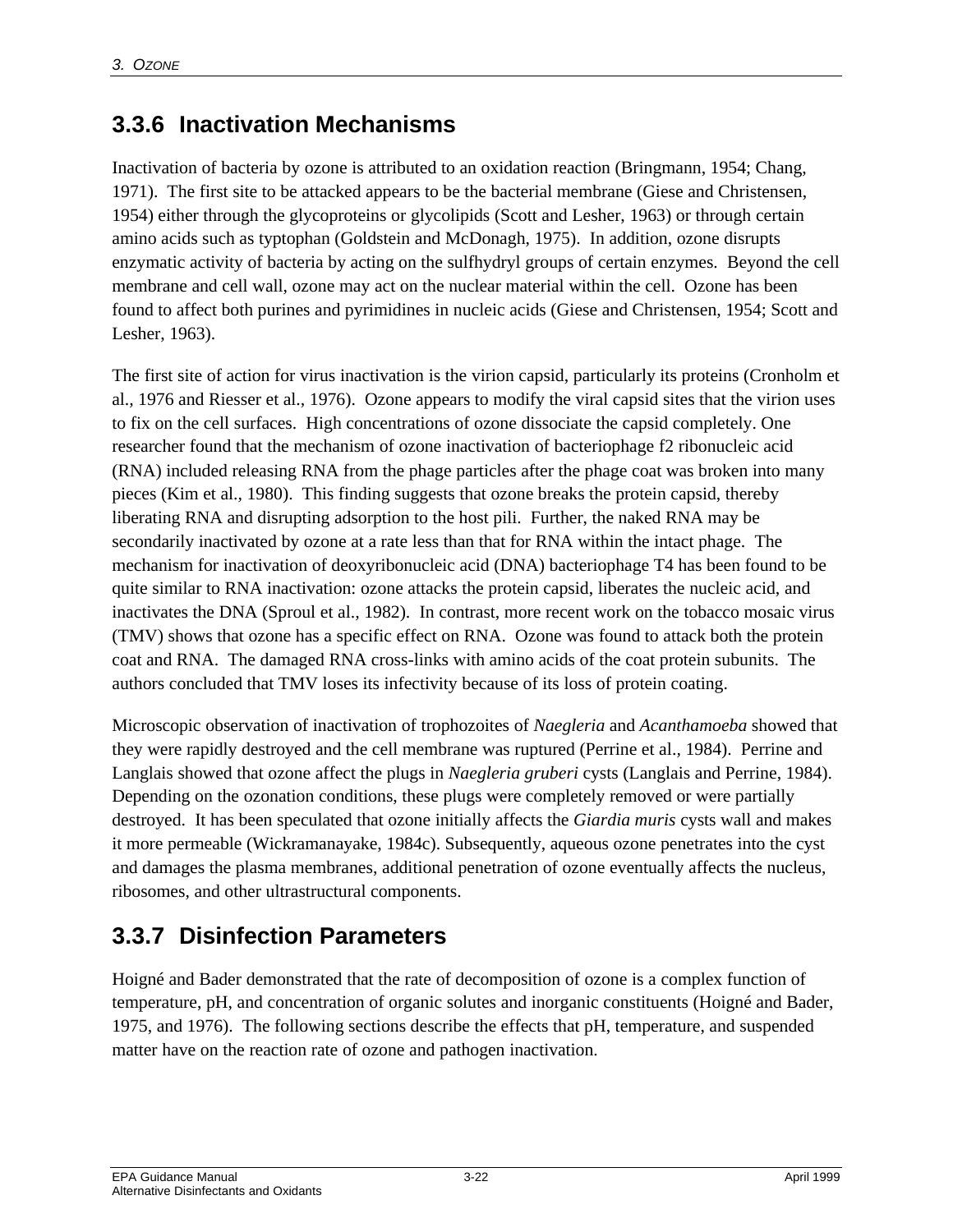The ability to maintain a high aqueous ozone concentration is critical from a regulatory disinfection compliance standpoint. This means that factors that accelerate ozone decomposition are undesirable for inactivation because the ozone residual dissipates faster and therefore reduces the CT credit, requiring a corresponding increase in the ozone applied, thus increasing cost.

#### *3.3.7.1 pH*

Studies have indicated that pH has little effect on the ability of dissolved ozone residuals to inactivate acid-fast bacteria, such as *Mycobacteria* and *Actinomycetes* (Farooq, 1976). A slight decrease has been found in the virucidal efficacy of ozone residuals as pH decreased (Roy, 1979). However, the opposite effect was observed by Vaughn et al. (1987) (cited in Hoff, 1986). Changes in disinfection efficacy with variations in pH appear to be caused by the ozone decomposition rate. Ozone decomposition occurs faster in higher-pH aqueous solutions and forms various types of oxidants with differing reactivities (Langlais et al., 1991). Tests carried out at constant ozone residual concentration and different pH values showed that the degree of microorganism inactivation remained virtually unchanged (Farooq et al.*,* 1977). More recent studies have indicated decreased virus inactivation by ozone at alkaline pH (pH 8 to 9) for poliovirus 1 (Harakeh and Butler, 1984) and rotaviruses SA-11 and Wa (Vaughn et al.*,* 1987).

Inactivation of *Giardia muris* cysts was found to improve when the pH increased from 7 to 9 (Wickramanayake, 1984a). This phenomenon was attributed to the possible changes in cyst chemistry making it easier for ozone to react with the cyst constituents at the higher pH levels. However, the same study found that inactivation of *Naegleria gruberi* cysts was slower at a pH 9 than at lower pH levels, thereby indicating that pH effects are organism-specific.

#### *3.3.7.2 Temperature*

As temperature increases, ozone becomes less soluble and less stable in water (Katzenelson et al.*,* 1974); however, the disinfection and chemical oxidation rates remain relatively stable. Studies have shown that although increasing the temperature from 0 to  $30^{\circ}$ C can significantly reduce the solubility of ozone and increases its decomposition rate, temperature has virtually no effect on the disinfection rate of bacteria (Kinman, 1975). In other words, the disinfection rate was found to be relatively independent of temperature at typical water treatment plant operating temperatures despite the reduction in solubility and stability at higher temperatures.

#### *3.3.7.3 Suspended Matter*

Ozone inactivation of viruses and bacteria contained in aluminum floc (in the size range comparable to those that could typically escape filtration) was not reduced at floc turbidity levels of 1 and 5 NTU (Walsh et al.*,* 1980). This study demonstrated that the microorganisms received no protection from the aluminum floc. Similar results have been obtained for poliovirus 1, coxsackie virus A9, and *E. coli* associated with bentonite clay (Boyce et al.*,* 1981). However, adsorption of the f2 bacteriophage at 1 and 5 NTU of bentonite clay was found to retard the rate of inactivation of ozone (Boyce et al.*,* 1981).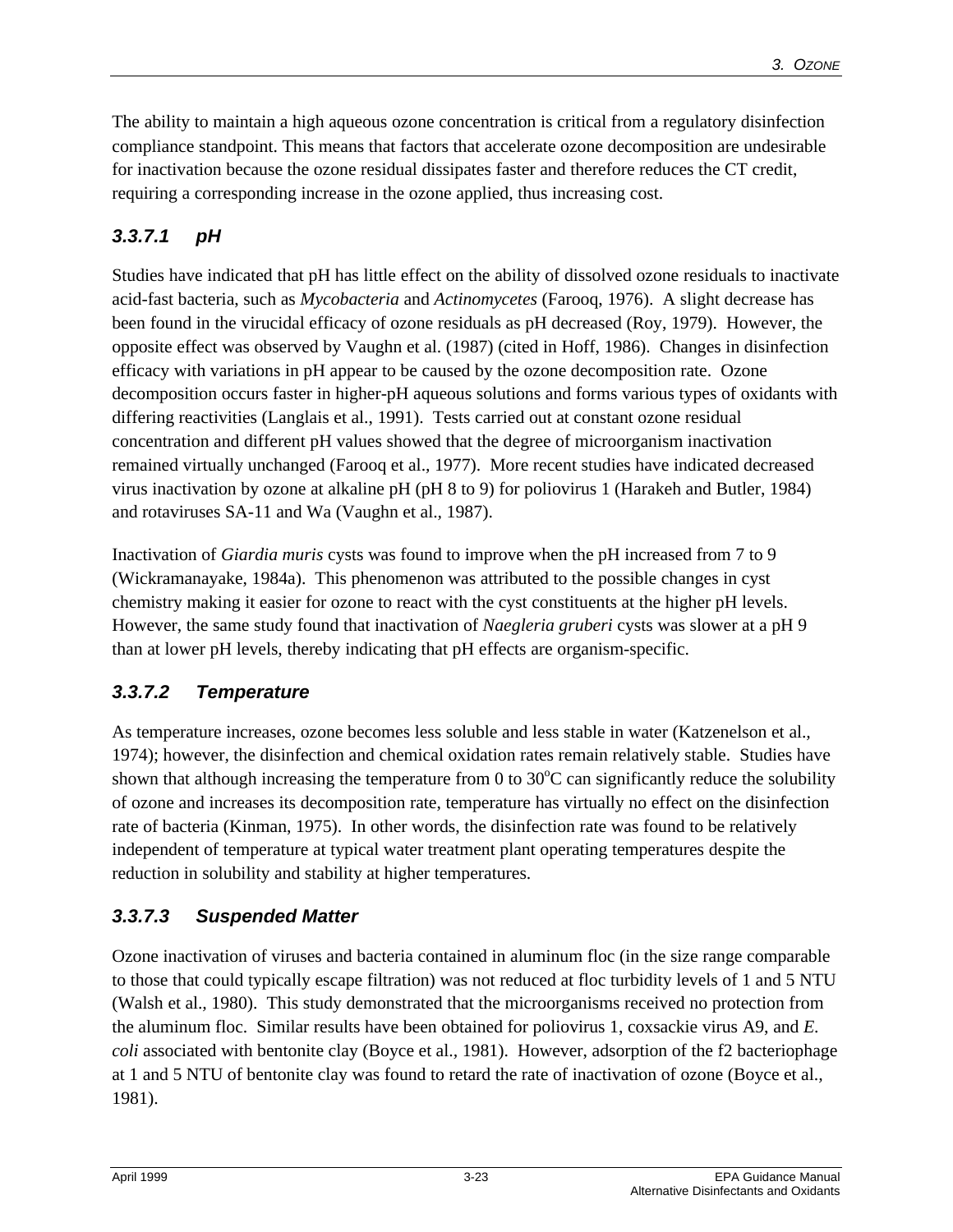In some instances, river waters heavily polluted with organic matter were ozonated, and the results indicated a degradation of large organic molecules into fragments more easily metabolized by microorganisms. This fragmentation coupled with the inability of ozone to maintain an active concentration in the distribution system, has led to increased slime growth and, consequently, water quality deterioration during distribution (Troyan and Hanson, 1989).

# **3.3.8 Inactivation of Microorganisms**

The following sections contain a description of the disinfection efficiency of ozone in terms of bacteria, virus, and protozoa inactivation.

#### *3.3.8.1 Bacterial Inactivation*

Ozone is very effective against bacteria. Studies have shown the effect of small concentrations of dissolved ozone (i.e., 0.6 μg/L) on *E. coli*. (Wuhrmann and Meyrath, 1955) and *Legionella pneumophila* (Domingue, et al.*,* 1988). *E. coli.* levels were reduced by 4 logs (99.99 percent removal) in less than 1 minute with a ozone residual of 9  $\mu$ g/L at a temperature of 12<sup>o</sup>C. *Legionella pneumophila* levels were reduced by greater than 2 logs (99 percent removal) within a minimum contact time of 5 minutes at a ozone concentration of 0.21 mg/L. Results similar to those obtained for *E. coli.* have been found for *Staphyloccus* sp. and *Pseudomonas fluorescens* inactivation. *Streptococcus faecalis* required a contact time twice as long with the same dissolved ozone concentration, and *Mycobacterium tuberculosis* required a contact time six times as long for the same reduction level as *E. coli*.

In regard to vegetative bacteria, *E. coli* is one of the most sensitive types of bacteria. Furthermore, significant difference has been found among all the Gram-negative bacillae, including *E. coli* and other pathogens such as *Salmonella*, which are all sensitive to ozone inactivation. whereas the Grampositive cocci (*Staphyloccus* and *Streptococcus*), the Gram-positive bacillae (*Bacillus*), and the *Mycobacteria* are the most resistant forms of bacteria. Sporular bacteria forms are always far more resistant to ozone disinfection than vegetative forms (Bablon, et al.*,* 1991), but all are easily destroyed by relatively low levels of ozone.

#### *3.3.8.2 Protozoa Inactivation*

Protozoan cysts are much more resistant to ozone and other disinfectants than vegetative forms of bacteria and viruses. *Giardia lamblia* has a sensitivity to ozone that is similar to the sporular forms of *Mycobacteria*. Both *Naegleria* and *Acanthamoeba* cysts are much more resistant to ozone (and all other disinfectants) than *Giardia* cysts. (Bablon et al.*,* 1991). CT products for 99 percent inactivation of *Giardia lamblia* and *N. gruberi* at 5<sup>o</sup>C were 0.53 and 4.23 mg • min/L, respectively (Wickramanayake et al.*,* 1984a and 1984b). Data available for inactivation of *Cryptosporidium* oocysts, suggest that among protozoans, this microorganism is more resistant to ozone (Peeters et al.*,* 1989; Langlais et al.*,* 1990). One study found that *Cryptosporidium* oocysts are approximately 10 times more resistant to ozone than *Giardia* (Owens et al.*,* 1994).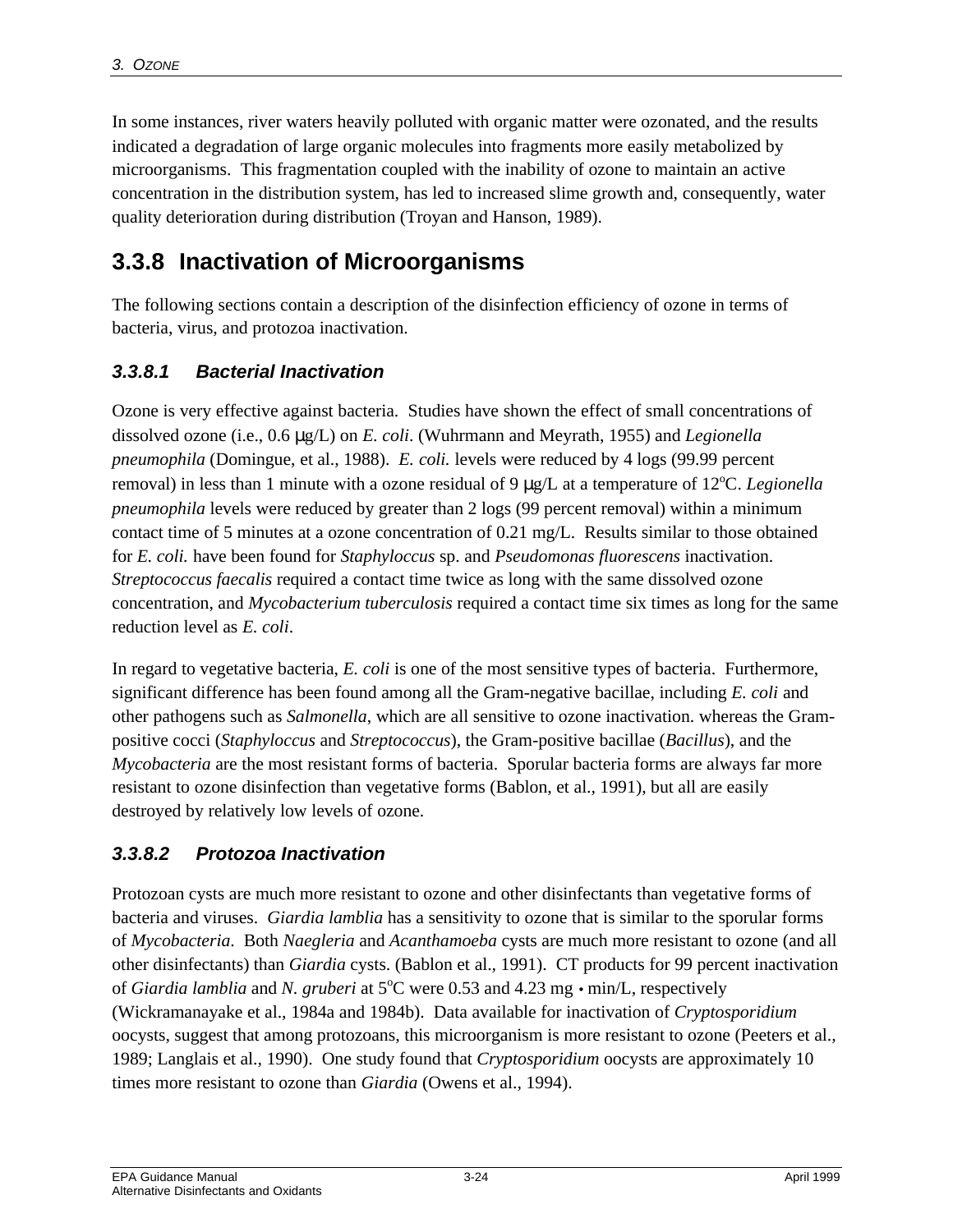#### *3.3.8.3 Virus Inactivation*

Typically, viruses are more resistant to ozone than vegetative bacteria but less resistant than sporular forms of *Mycobacteria* (Bablon, et al.*,* 1991). The most sensitive forms of viruses are phages, and there seems to be little difference between the polio- and coxsackie viruses. The sensitivity of human rotavirus to ozone was determined to be comparable to that of *Mycobacteria* and polio- and coxsackie viruses (Vaughn et al.*,* 1987).

Keller et al. (1974) studied ozone inactivation of viruses by using both batch tests and pilot plant data. Inactivation of poliovirus 2 and coxsackie virus B3 was more than 3 logs (99.9 percent) in the batch tests with an ozone residual of 0.8 mg/L and 1.7 mg/L and a contact time of 5 minutes. Greater than 5 log (99.999 percent) removal of coxsackie virus was achieved in the pilot plant with an ozone dosage of 1.45 mg/L, which provided an ozone residual of 0.28 mg/L in lake water.

#### *3.3.8.4 CT Curves for Giardia Lamblia*

CT values shown in Figure 3-9 are based on disinfection studies using in vitro excystation of *Giardia lamblia*. CT values obtained at 5<sup>o</sup>C and pH 7 were used as the basis for deriving the CT values at other temperatures. A safety factor of 2 has been applied to the values shown in Figure 3-9.



**Figure 3-9. CT Values for Inactivation of Giardia Cysts by Ozone (pH 6 to 9)**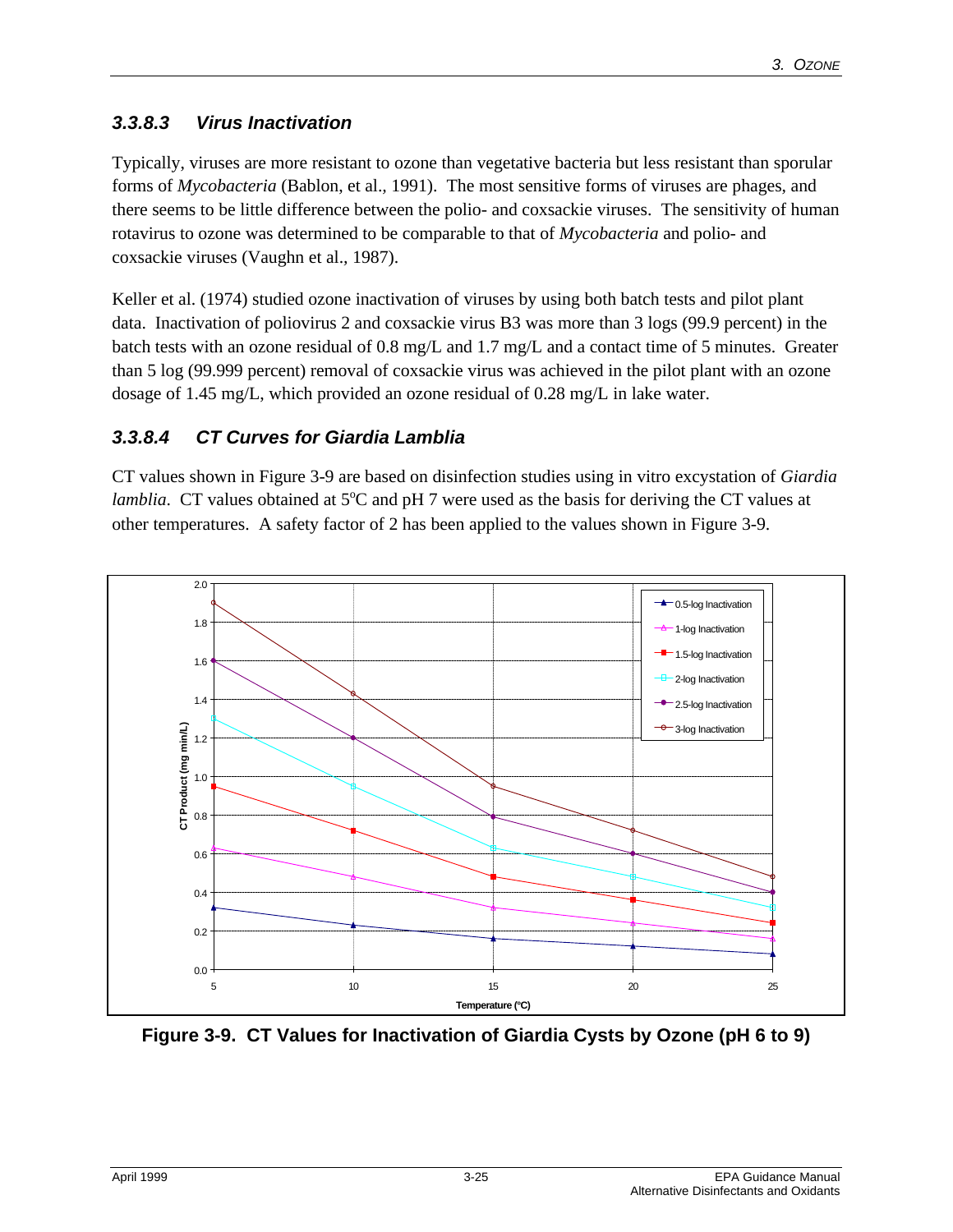CT values shown in Figure 3-10 for achieving 2-log inactivation of viruses were determined by applying a safety factor of 3 to data obtained from a previous study on poliovirus 1 (Roy et al.*,* 1982). CT values for 3 and 4-log removal were derived by applying first order kinetics and assuming the same safety factor of 3. Data obtained at a pH of 7.2 was assumed to apply for the pH range of 6 to 9.

Several research groups have investigated the efficiency of ozone for *Cryptosporidium* oocyst inactivation. Table 3-8 summarizes CT values obtained for 99 percent inactivation of *Cryptosporidium* oocysts. Results indicate that ozone is one of the most effective disinfectants for controlling *Cryptosporidium* (Finch, et al.*,* 1994) and that *Cryptosporidium muris* may be slightly more resistant to ozonation than *Cryptosporidium parvum* (Owens et al.*,* 1994). A wide range of CT values has been reported for the same inactivation level, primarily because of the different methods of *Cryptosporidium* measurements employed and pH, temperature, and above all, ozonation conditions.



**Figure 3-10. CT Values for Inactivation of Viruses by Ozone (pH 6 to 9)**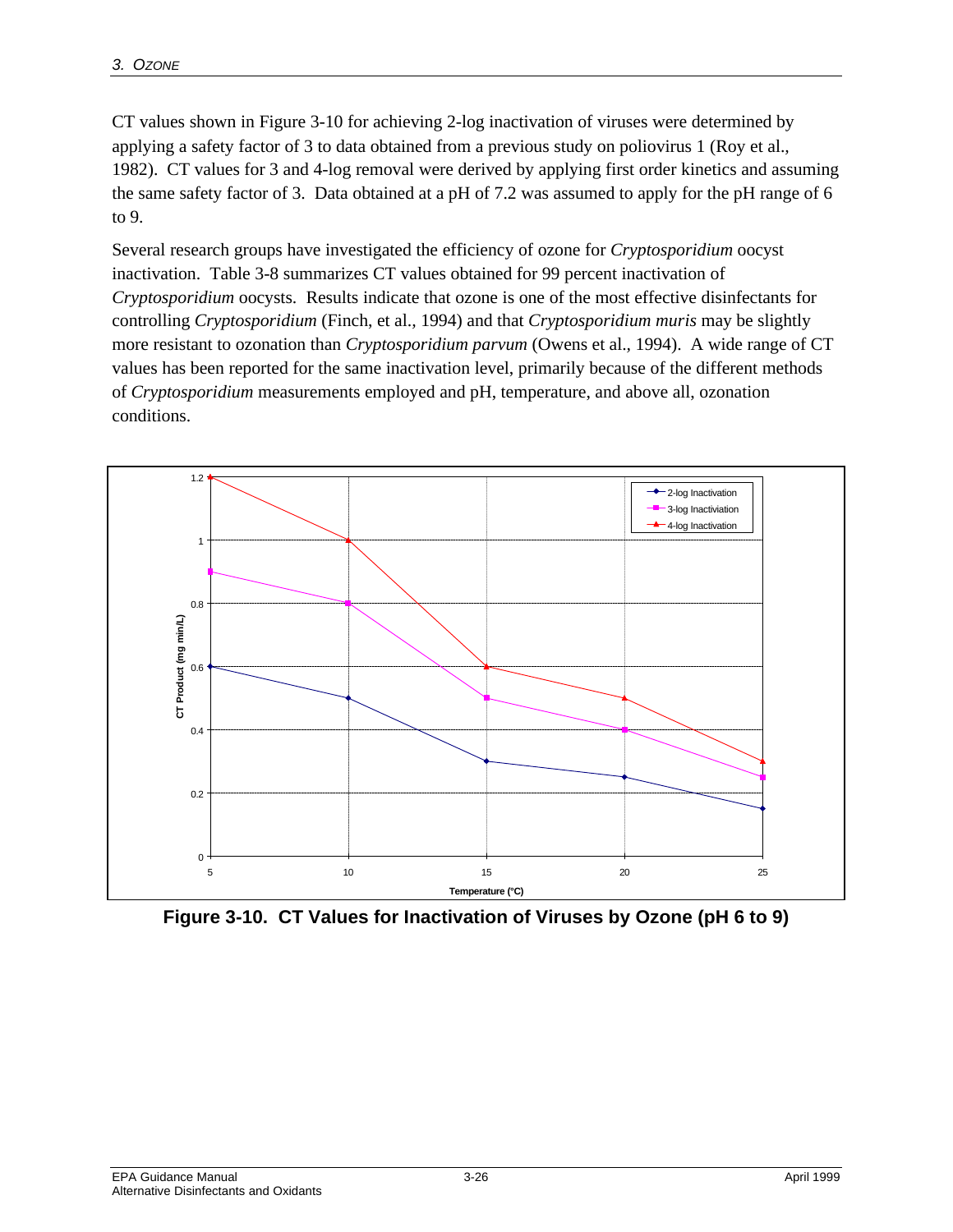|                |                                              | <b>Ozone</b> |              |             |             |                          |
|----------------|----------------------------------------------|--------------|--------------|-------------|-------------|--------------------------|
|                | Ozone                                        | residual     | Contact time | Temperature | CT          |                          |
| <b>Species</b> | protocol                                     | (mg/L)       | (min)        | (°C)        | (mq.min/L)  | Reference                |
| C. baileyi     | Batch liquid,<br>modified batch<br>ozone     | 0.6 & 0.8    | 4            | 25          | $2.4 - 3.2$ | Langlais et al.,<br>1990 |
| C. muris       | Flow through<br>contactor,<br>continuous gas |              |              | $22 - 25$   | 7.8         | Owens et al.,<br>1994    |
| C. parvum      | Batch liquid,                                | 0.50         | 18           | 7           | 9.0         | Finch et al.,            |
|                | batch ozone                                  | 0.50         | 7.8          | 22          | 3.9         | 1993                     |
| C. parvum      | Batch liquid,                                | 0.77         | 6            | Room        | 4.6         | Peeters et al.,          |
|                | batch ozone                                  | 0.51         | 8            |             | 4           | 1989                     |
| C. parvum      | Batch liquid,<br>continuous gas              | 1.0          | 5 & 10       | 25          | $5 - 10$    | Korich et al.,<br>1990   |
| C. parvum      | Flow through<br>contactor,<br>continuous gas |              |              | $22 - 25$   | 5.5         | Owens et al.,<br>1994    |

#### **Table 3-8. Summary of Reported Ozonation Requirements for 99 Percent Inactivation of** *Cryptosporidium* **Oocycts**

Ozone dose and contact time (CT) requirements for the inactivation of *Cryptosporidium* oocysts in drinking water when using ozone has not been established similar to the CT values for viruses and *Giardia* cyst inactivation. Inactivation requirements (log removals) for *Cryptosporidium* oocysts have not been established. In addition, as shown in Table 3-8, the CT requirements reported in the literature vary from study to study which adds uncertainty to design CT requirements for specific applications or regulatory needs.

# **3.4 Ozonation Disinfection Byproducts**

Ozone does not form halogenated DBPs (TTHMs and HAA5s) when participating in oxidation/reduction reactions with NOM but it does form a variety of organic and inorganic byproducts. Table 3-9 and Figure 3-11 show the principal known byproducts associated with ozonation. However, if bromide ion is present in the raw water halogenated DBPs may be formed. These brominated DBPs appear to pose a greater health risk than non-brominated DBPs.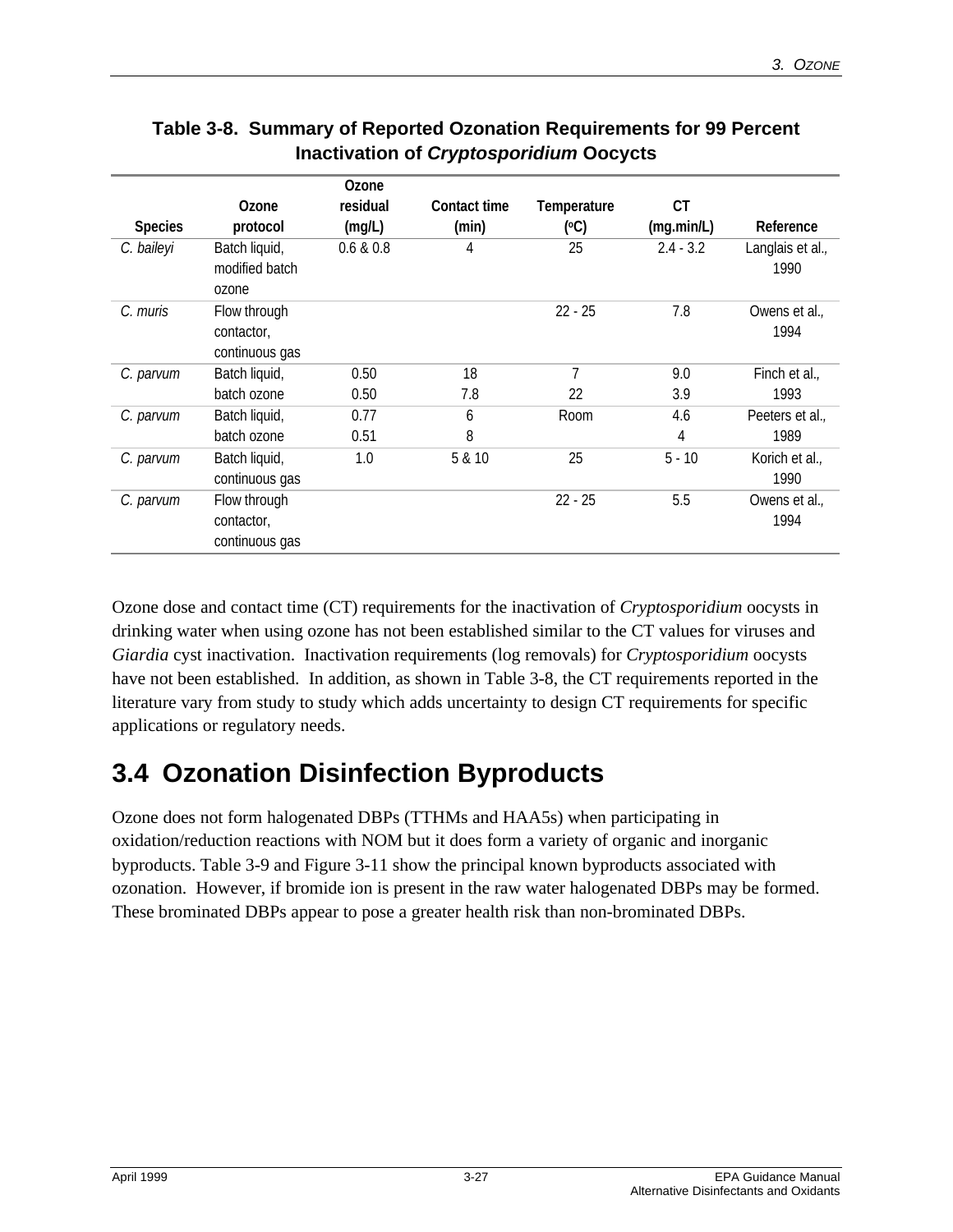| <b>Disinfectant Byproducts</b> |                                 |  |  |
|--------------------------------|---------------------------------|--|--|
| Aldehydes                      | Aldo- and Ketoacids             |  |  |
| Formaldehyde                   | Pyruvic acid                    |  |  |
| Acetaldehyde                   | <b>Brominated Byproducts*</b>   |  |  |
| Glyoxal                        | Bromate ion                     |  |  |
| Methyl Glyoxal                 | <b>Bromoform</b>                |  |  |
| Acids                          | Brominated acetic acids         |  |  |
| Oxalic acid                    | <b>Bromopicrin</b>              |  |  |
| Succinic acid                  | <b>Brominated acetonitriles</b> |  |  |
| Formic acid                    | <b>Others</b>                   |  |  |
| Acetic acid                    | Hydrogen peroxide               |  |  |

|  | Table 3-9. Principal Known Byproducts of Ozonation |
|--|----------------------------------------------------|
|--|----------------------------------------------------|

\*Brominated byproducts are produced only in waters containing bromide ion Source: Singer, 1992.

Although ozone is an effective oxidant and disinfectant, it should not be relied upon as a secondary disinfectant to maintain a residual in the distribution system. Monochloramine is attractive for this purpose because it produces little to no halogenated DBPs. Chlorine is a candidate for secondary disinfectant but the ozonated water may actually produce either more or less DBPs following the addition of free chlorine depending on the nature of the organic material following ozonation unless biologically active filtration precedes the addition of chlorine. The principal benefit of using ozone for controlling DBP formation is that it allows free chlorine to be applied later in the treatment process after precursors have been removed and at lower doses, thereby reducing DBPFP.



**Figure 3-11. Principal Reactions Producing Ozone Byproducts**

Application of a secondary disinfectant following ozonation requires special consideration for potential interaction between disinfectants. For example, chloral hydrate formation has been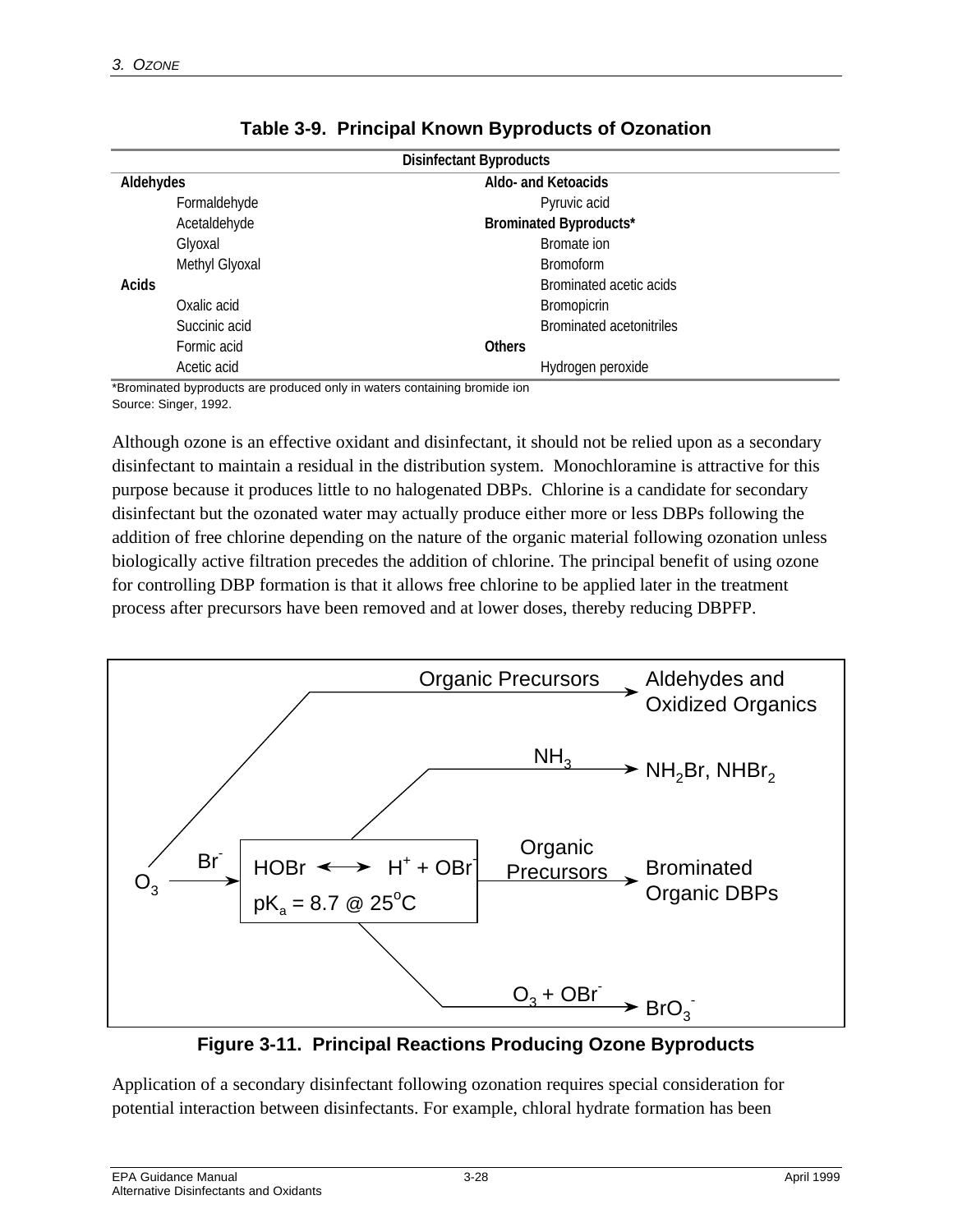observed when using chlorine as a secondary disinfectant with ozone (McKnight and Reckhow, 1992; Logsdon et al., 1992). The ozonation byproduct of acetaldehyde is a known precursor for chloral hydrate, a byproduct of chlorination. Enhancement of chloral hydrate has not been observed when monochloramine is applied as the secondary disinfectant, or if biologically active filtration is used following ozonation and prior to chlorination (Singer, 1992). Chloropicrin formation from free chlorine appears to be enhanced by pre-ozonation (Hoigné and Bader, 1988) in the absence of biologically active filtration prior to addition of chlorine.

Byproducts such as aldehydes, ketones, acids, and others will be formed upon ozonation of water. The primary aldehydes that have been measured are: formaldehyde, acetaldehyde, glyoxal, and methyl glyoxal (Glaze et al., 1991). Total aldehyde concentration in drinking water disinfected with ozone range from less than 5 μg/L to 300 μg/L, depending on the TOC concentration and the applied ozone to organic carbon ratio (Van Hoof et al., 1985; Yamada and Somiya, 1989; Glaze et al., 1989a; Krasner et al., 1989; Glaze et al., 1991; LeLacheur et al., 1991). Aldehydes with higher molecular weights have also been reported (Glaze et al., 1989b). Other organic byproducts of ozonation are indicated in Table 3-9

Ozonation of a source water containing bromide ion can produce brominated byproducts, the brominated analogues of the chlorinated DBPs. Song et al. (1997) found that bromate ion formation is an important consideration for waters containing more than 0.10 mg/L bromide ion. These brominated byproducts include bromate ion, bromoform, the brominated acetic acids and acetonitriles, bromopicrin, and cyanogen bromide (if ammonia is present). An ozone dose of 2 mg/L produced 53 μg/L of bromoform and 17 μg/L of dibromoacetic acid in a water containing 2 mg/L of bromide ion (McGuire et al., 1990). Ozonation of the same water spiked with 2 mg/L bromide ion showed cyanogen bromide formation of 10 μg/L (McGuire et al., 1990). Furthermore, ozone may react with the hypobromite ion to form bromate ion (Amy and Siddiqui, 1991; Krasner et al., 1993), a probable human carcinogen (Regli et al., 1992). Bromate ion concentrations in ozonated water up to 60 μg/L have been reported (Amy and Siddiqui, 1991; Krasner et al.*,* 1993). Note that the amount of bromide ion incorporated into the measured DBPs accounts for only one-third of the total raw water bromide ion concentration. This indicates that other brominated DBPs exist that are not yet identified (Krasner et al.*,* 1989; MWDSC and JMM, 1992). Figure 3-12 shows the major pathways for bromate ion formation.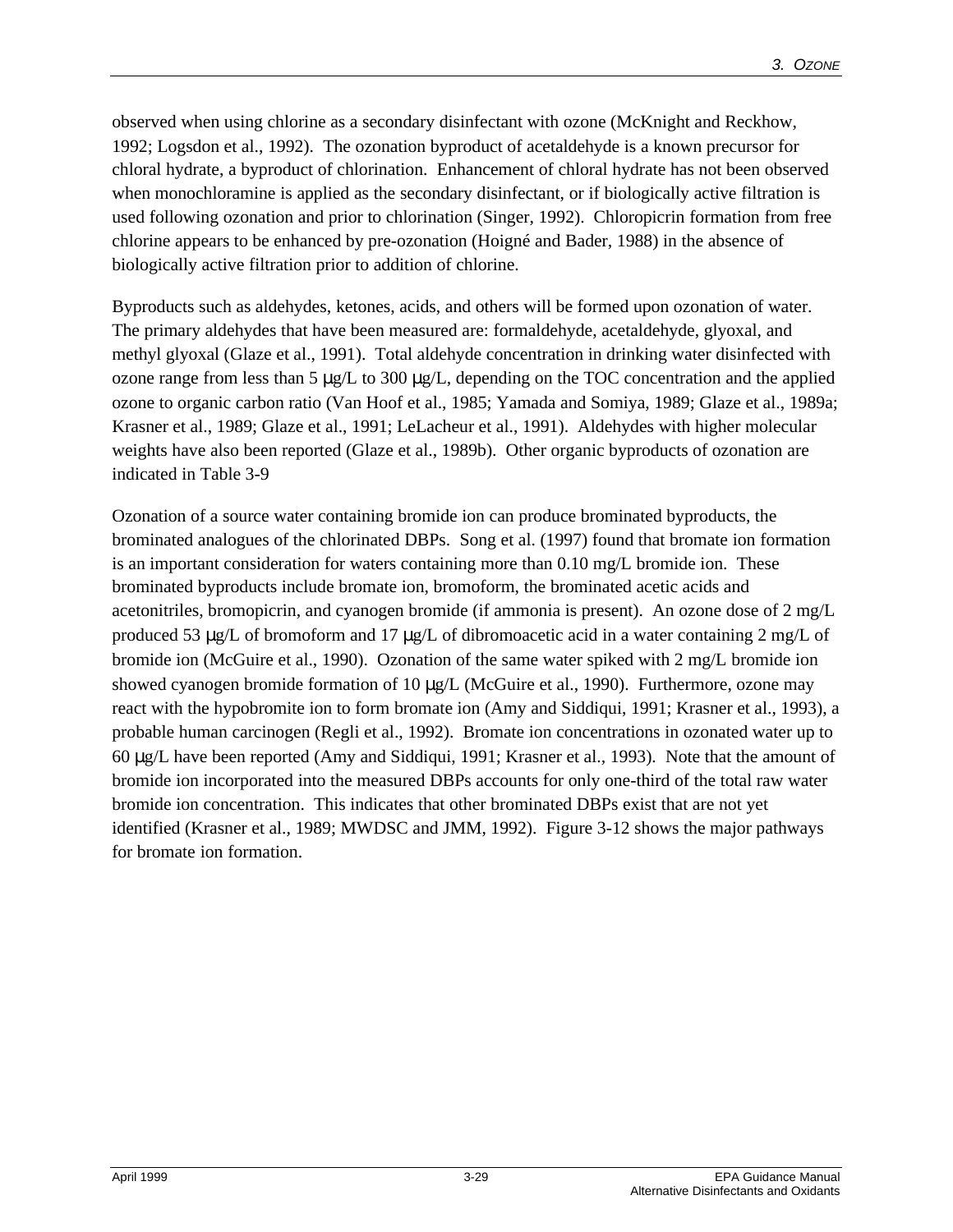

Source: Song et al., 1997.

**Figure 3-12. Main Pathways of Bromate Ion Formation when Ozone Reacts with Bromide Ion**

# **3.4.1 Ozone Byproduct Control**

The primary factors affecting the speciation and concentrations of brominated byproducts are pH and the ozone-to-bromide ion and TOC-to-bromide ion ratios (Singer, 1992). Bromate ion formation can be controlled by ozonation at acidic pH values of which hypobromous acid dominates over the now absent hypobromite ion (Haag and Hoigné, 1984; Amy and Siddiqui, 1991; Krasner et al., 1993). Conversely, under alkaline pH conditions, ozone can oxidize the hypobromous acid further to produce bromate ion. At low pH values, the brominated organic byproducts are favored, while at greater pH values, bromate ion formation is favored. Therefore, the application of ozone may be limited for source waters containing bromide ion. Bromate ion formation can be controlled by lowering the ambient bromide ion concentration, lowering the ozone residual, and lowering the ozonation pH. The addition of ammonia with ozonation to form bromamines reduces the formation of both bromate ion and organic byproducts (Amy and Siddiqui, 1991; MWDSC and JMM, 1992). However, ammonia can act as a nutrient for nitrifying bacteria.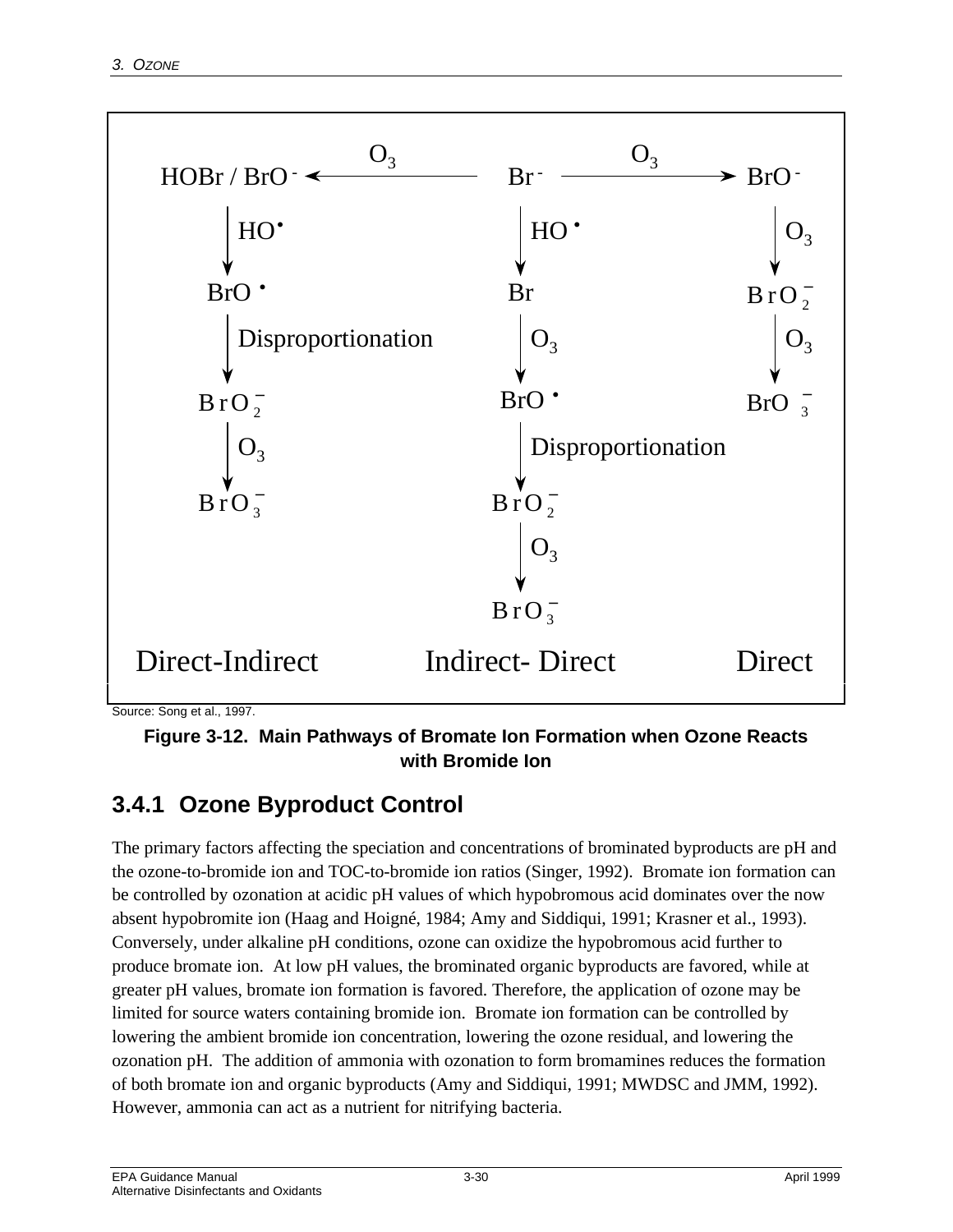The organic acid and aldehyde byproducts of ozonation discussed above appear to be readily biodegradable and are a component of the assimilable organic carbon (AOC) or biodegradable organic carbon (BDOC). Ozonation increases the BOM by oxidation. Therefore, if water disinfected with ozone is coupled with a biologically active process (i.e., biological active carbon), removal of these biodegradable byproducts can be reduced. The use of biologically active filters, maintained by discontinuing the application of a disinfectant to the filters, has been shown to successfully remove aldehydes and other compounds representing a portion of the BDOC in a water (Bablon et al., 1988; Rittman, 1990; Reckhow et al., 1992). See Section 3.3.4 for a detailed discussion on biological active filters.

A recent study has shown that bromate ion and brominated organics can be controlled during ozonation by the following techniques (Song et al., 1997):

- Low pH decreases bromate ion formation while increasing brominated organic formation;
- Ammonia addition with short ozone contact time decreases both bromate ion and brominated organic formation;
- Hydrogen peroxide decreases brominated organic formation and may increase or decrease bromate ion formation, depending on other water quality parameters; and
- Low ozone DOC ratio leads to low bromate ion and brominated organic formation.

# **3.5 Status of Analytical Methods**

During operation of an ozonation system it is necessary to analyze for ozone in both the liquid and gas phase to determine the applied ozone dose, ozone transfer efficiency and (for primary disinfection) residual ozone level. The gas stream exiting the ozone generator is monitored for ozone content to determine the applied ozone dose. The off-gas exiting the ozone contactor is monitored to determine the amount of ozone transferred to the liquid phase in the contactor and to calculate the ozone transfer efficiency. The disinfected water exiting the ozone contactor is monitored for residual ozone to ensure that CT values are met.

In addition, the ambient air in any ozone generating or handling room and ozone destruct off-gas are monitored for ozone concentration to protect workers in the event of leakages or destruct system failure.

# **3.5.1 Monitoring of Gas Phase Ozone**

Points in an ozone treatment system where gas-phase ozone is monitored include:

- Ozone generator output;
- Contactor off-gas;
- Ozone destruct off-gas; and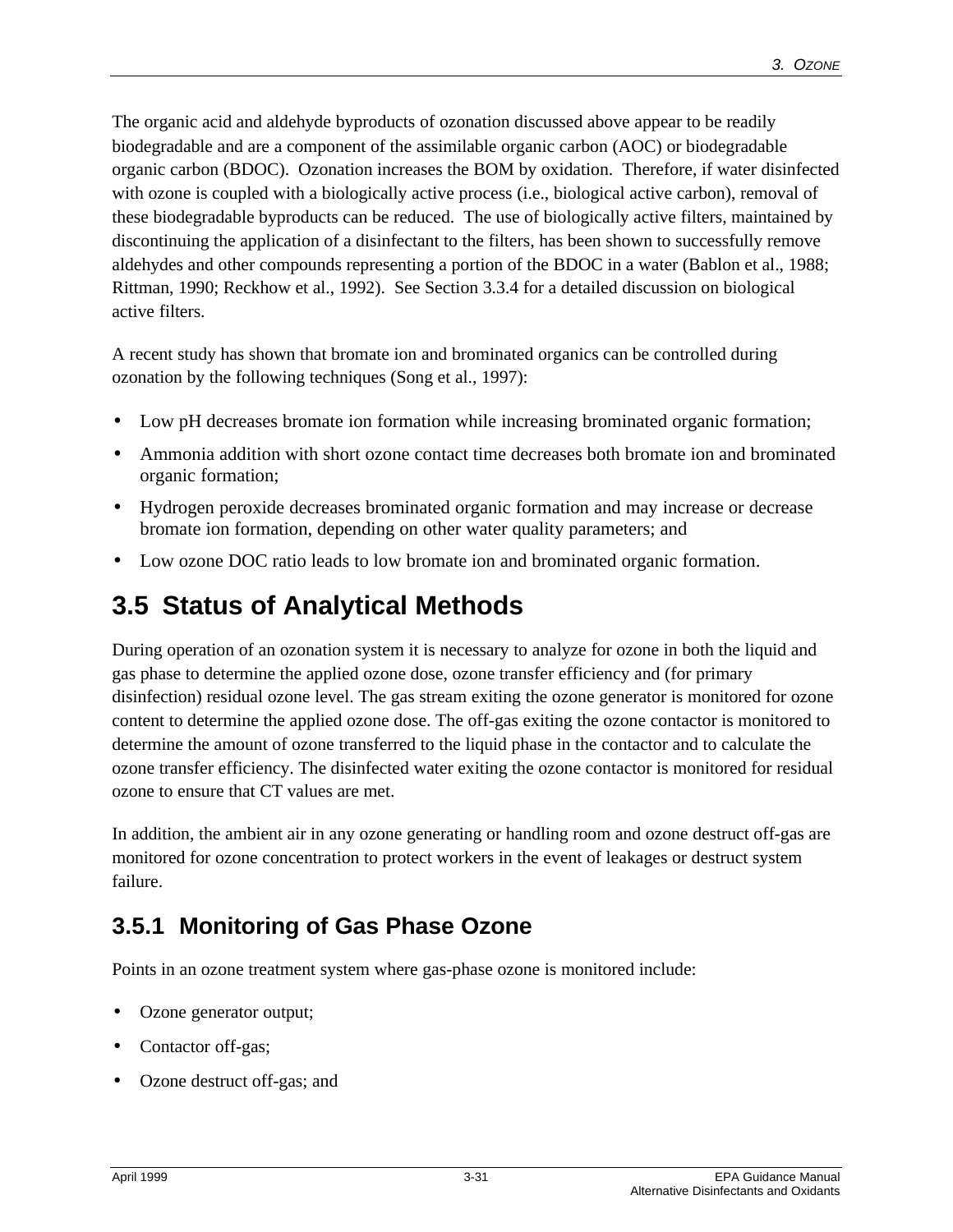• Ambient air in ozone process areas.

The range of ozone concentrations to be measured in the gas phase varies from less than 0.1 ppm by volume (0.2 mg/m<sup>3</sup> NTP) in ambient air and ozone destruct off-gas, to 1 to 2 percent (10 g/m<sup>3</sup> NTP) in contactor off-gas, to as high as 15 percent by weight  $(200 \text{ g/m}^3 \text{ NTP})$  in the ozone generator output.

Analytical methods for monitoring gas-phase ozone include:

- UV absorption;
- Iodometric methods;
- Chemiluminescence; and
- Gas-Phase titration.

Table 3-10 presents the working range, expected accuracy and precision, operator skill level required, interferences, and current status for gas phase ozone analysis.

#### *3.5.1.1 UV Absorption*

Gaseous ozone absorbs light in the short UV wavelength region with a maximum absorbance at 253.7 nm (Gordon et al., 1992). Instruments for measuring ozone by the absorption of UV radiation are supplied by several manufacturers for gas concentrations below 0.5 ppm by volume (1  $g/m<sup>3</sup>$ ) NTP). In general, these instruments measure the amount of light absorptions when no ozone is present and the amount of light absorptions when ozone is present. The meter output is the difference of the two readings, which is directly related to the actual amount of ozone present. The International Ozone Association (IOA) has accepted this procedure (IOA, 1989).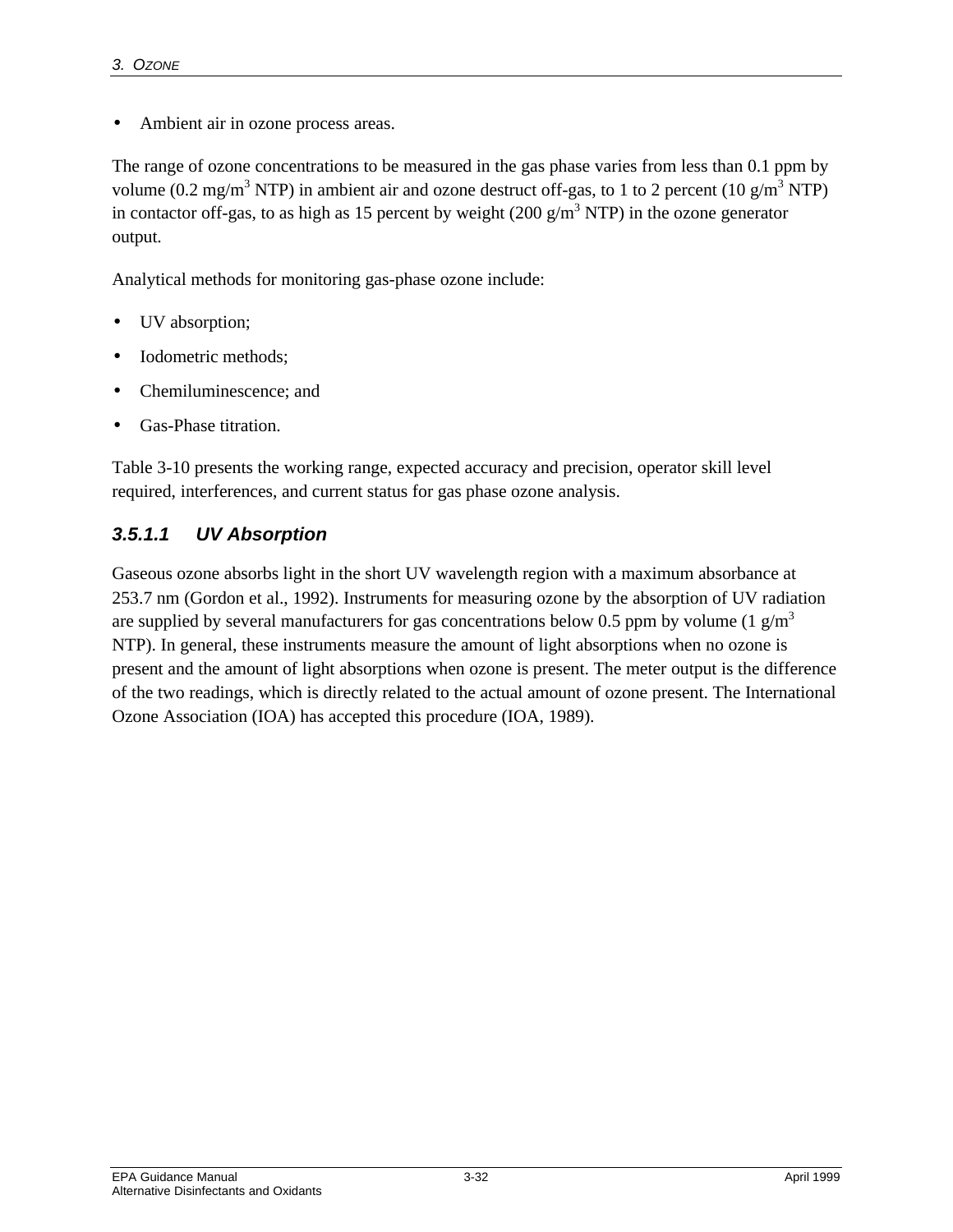| Type of Test<br><b>UV Absorption</b>     | Working<br>Range<br>(mg/L)<br>$0.5 - 50,000$ | Expected<br>Accuracy<br>$(\pm \%)$ | Expected<br>Precision<br>$(\pm \%)$<br>2.5 | Skill Level <sup>a</sup><br>1/2 | Interferences<br>None   | pH Range<br>ΝA | <b>Field Test</b><br>Yes | Automated<br>Test<br>Yes | <b>Current Status</b><br>Recommended |
|------------------------------------------|----------------------------------------------|------------------------------------|--------------------------------------------|---------------------------------|-------------------------|----------------|--------------------------|--------------------------|--------------------------------------|
| <b>Stripping Absorption</b><br>lodometry | $0.5 - 100$                                  | 1 - 35                             | - 2                                        |                                 | $SO2$ , NO <sub>2</sub> | ΝA             | Yes                      | <b>No</b>                | Not Recommended                      |
| Chemiluminescence                        | $0.005 - 1$                                  |                                    |                                            | 1/2                             | None                    | <b>NA</b>      | Yes                      | Yes                      | Recommended                          |
| <b>Gas-Phase Titration</b>               | $0.005 - 30$                                 | 8                                  | 8.5                                        |                                 | None                    | ΝA             | Yes                      | No                       | Not Recommended                      |

**Table 3-10. Characteristics and Comparisons of Gas-Phase Ozone Analytical Methods**

Source: Gordon et al., 1992.

Notes: <sup>a</sup> Operator Skill Levels: 1 = minimal, 2 = good technician, 3 = experienced chemist. NA = Not Applicable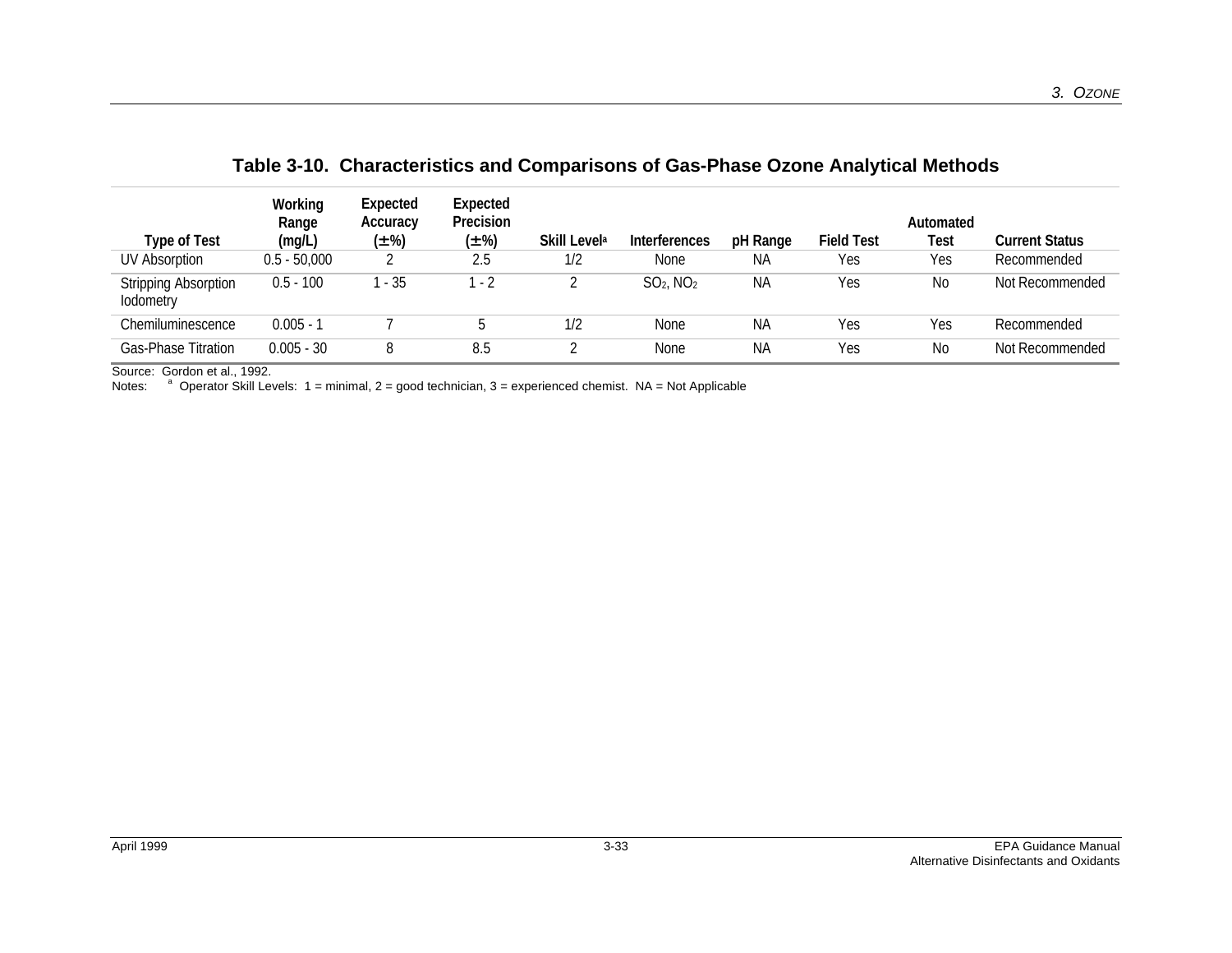#### *3.5.1.2 Iodometric Methods*

Iodometric procedures have been used for all of the ozone concentration ranges encountered in water treatment plants (Gordon et al., 1992). This includes measurement of ozone directly from the generator and of ozone as stripped from aqueous solution. For the iodometric method, the ozonecontaining gas is passed into an aqueous solution containing excess potassium iodide.

All other oxidizing materials act as interferences with iodometry (Gordon et al., 1992). Nitrogen oxides (that may be present when ozone is generated in air) also act as interferences to iodometric methods. The effects of nitrogen oxides may be eliminated by passing the ozone-containing gas through absorbents such as potassium permanganate that are specific for nitrogen oxide gases. However, no iodometric method is recommended for the determination of ozone in solution because of the unreliability of the method (Gordon et al., 1989).

#### *3.5.1.3 Chemiluminescence*

Chemiluminescence methods can be used for the determination of low concentrations of ozone in the gas phase (Gordon et al., 1992). One of the most commonly used methods is ethylene chemiluminescence. Gas-phase ozone can be measured using the chemiluminescent reaction between ethylene and ozone. This method is specific to ozone and is suitable for measurement of ozone in the ambient air. The ethylene chemiluminescence procedure was adopted in 1985 by the EPA as its reference method for determining ozone in the ambient atmosphere (McKee et al., 1975). Chemiluminescent instruments are approved by the EPA for monitoring ambient ozone concentrations of 0 to 0.5 or 0 to 1.0 ppm by volume. With regular calibration, this type of instrument is capable of providing reliable analysis of any ozone in the ambient air from an ozonation plant.

An alternative to ethylene chemiluminescence is rhodamine B/gallic acid chemiluminescence, which avoids the handling of ethylene (Gordon et al., 1992). This alternative method is considerably more complex than the more common ethylene chemiluminescence instruments. The sensitivity of this method tends to drift and a procedure has been developed by which corrections are made for the sensitivity on a frequent basis (Van Dijk and Falkenberg, 1977). Given the wide availability of ethylene chemiluminescence monitors and their approval by EPA, ethylene monitors should be considered before rhodamine B/gallic acid monitors.

#### *3.5.1.4 Gas-Phase Titration*

Two gas-phase titration methods have been studied as possible calibration methods for ambient ozone analyzers and monitors (Gordon et al., 1992). These procedures are based on titration with nitric oxide and back titration of excess nitric oxide (Rehme et al., 1980). These gas phase titration procedures, evaluated by EPA, were compared with UV absorption and iodometry as calibration methods for ethylene chemiluminescent ambient air ozone analyzers. As a result of these comparisons, UV absorption has been specified as the method of calibration for ambient ozone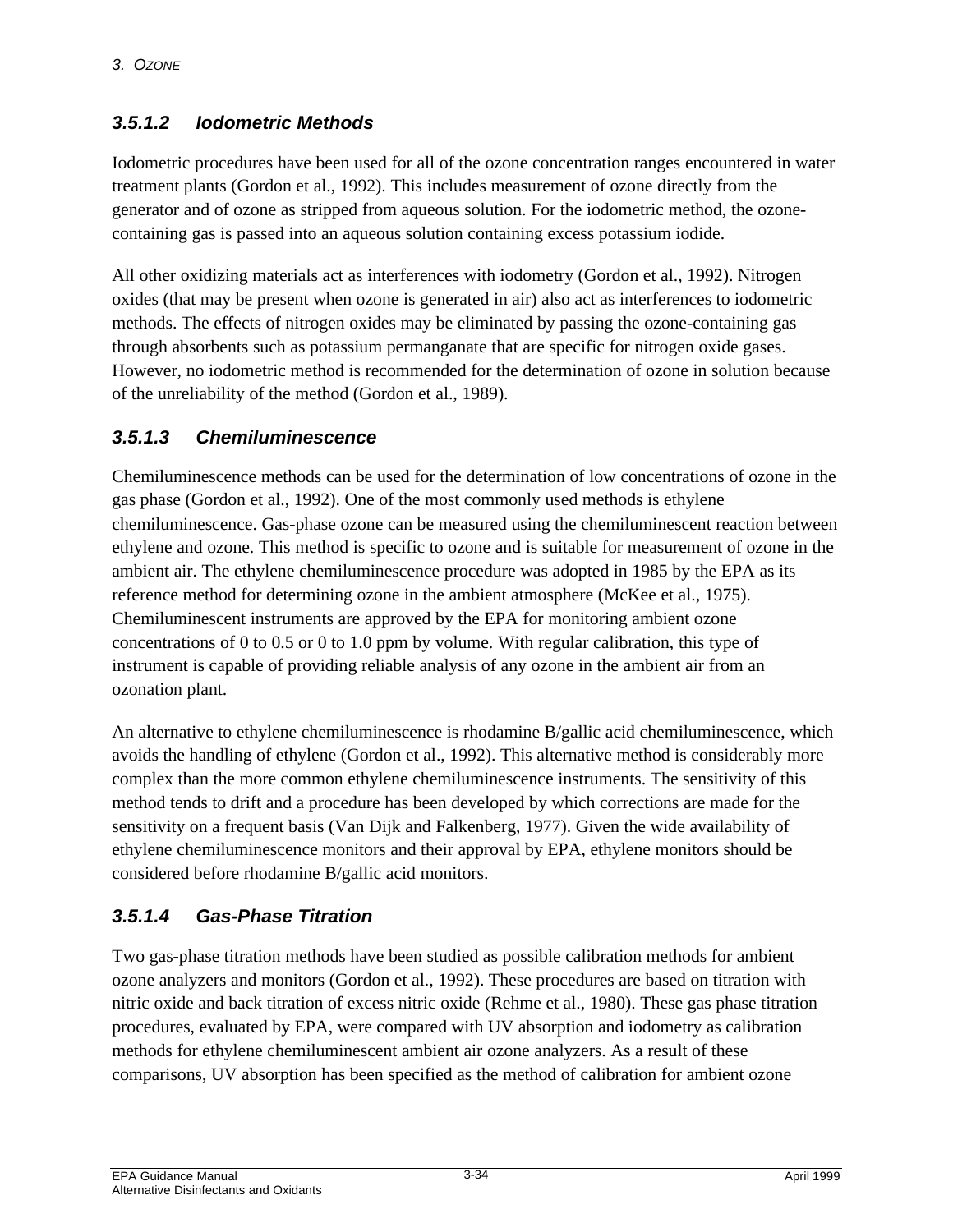analyzers. Therefore, gas-phase titration methods are not recommended for use at ozonation facilities (Gordon et al., 1992).

# **3.5.2 Monitoring of Liquid Phase Residual Ozone**

There are numerous methods for monitoring ozone in aqueous solutions. Gordon et al. (1992) recommended the following methods for analyzing residual ozone:

- Indigo colorimetric method;
- Acid chrome violet K (ACVK) method;
- Bis-(Terpyridine) iron(II) method; and
- Stripping into the gas-phase.

Table 3-11 shows the working range, expected accuracy and precision, operator skill level required, interferences and current status for liquid phase residual ozone analytical methods.

#### *3.5.2.1 Indigo Colorimetric Method*

The indigo colorimetric method is the only method for monitoring residual ozone in *Standard Methods*, 1995. The indigo colorimetric method is sensitive, precise, fast, and more selective for ozone than other methods. There are two indigo colorimetric methods: spectrophotometric and visual. For the spectrophotometric procedure the lower limit of detection is  $2 \mu g/L$ , while for the visual procedure the detection limit is 10 μg/L.

Hydrogen peroxide, chlorine, manganese ions, ozone decomposition products, and the products of organic ozonation exhibit less interference with the indigo colorimetric method than any of the other methods (Langlais et al., 1991). However, the masking of chlorine in the presence of ozone can make the indigo method problematic. In the presence of hypobromous acid, which forms during ozonation of bromide-ion containing methods, an accurate measurement cannot be made with this method (Standard Methods, 1995).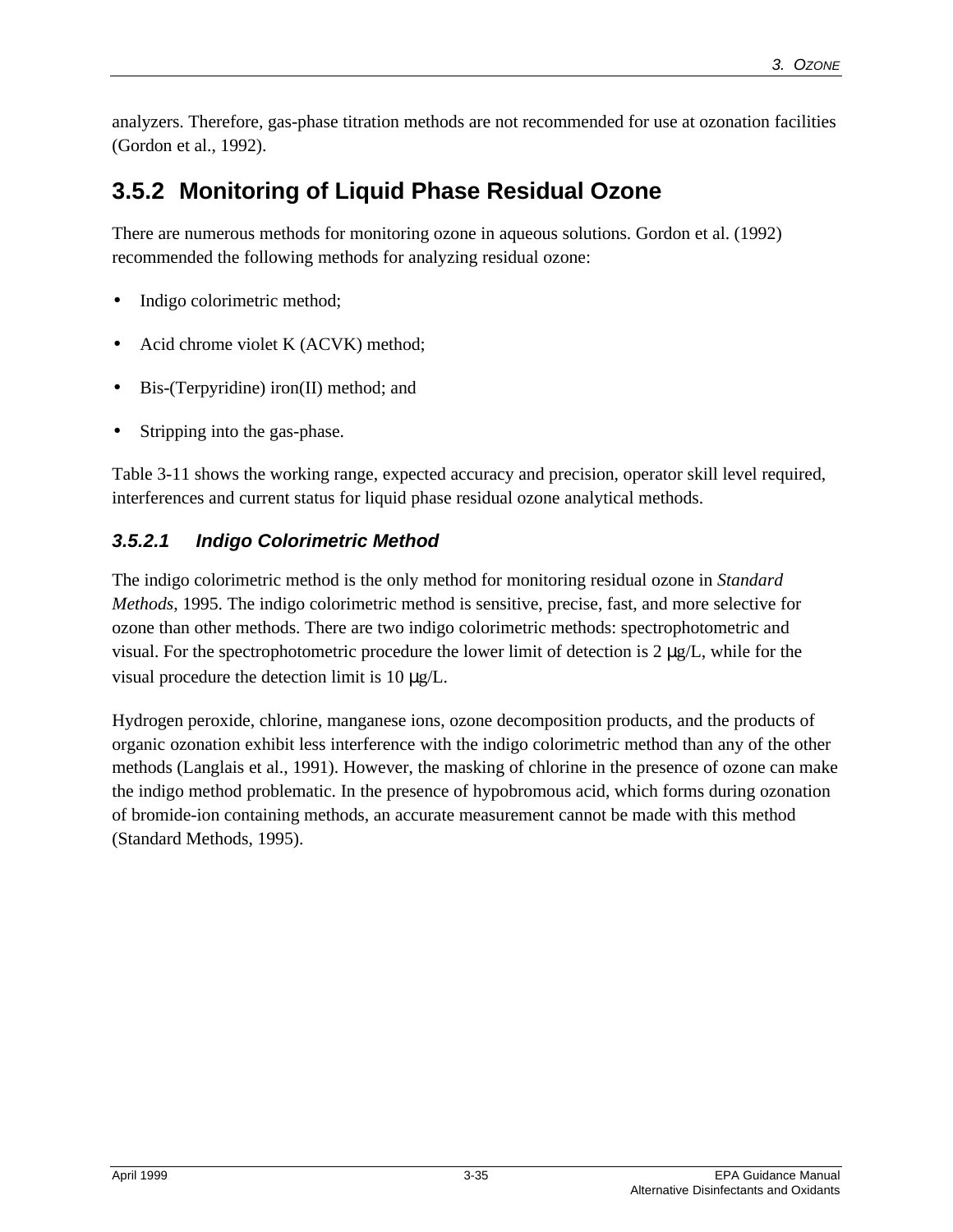| Type of Test               | Working<br>Range<br>(mg/L) | Expected<br>Accuracy<br>$(\pm \%)$ | Expected<br>Precision<br>$(\pm \%)$ | <b>Skill</b><br>Level <sup>a</sup> | <b>Interferences</b>                             | pH Range    | Field<br>Test | Automated<br>Test | <b>Current Status</b>   |
|----------------------------|----------------------------|------------------------------------|-------------------------------------|------------------------------------|--------------------------------------------------|-------------|---------------|-------------------|-------------------------|
| Indigo Colorimetric,       | $0.01 -$                   |                                    | 0.5                                 |                                    | Chlorine, Manganese ions,                        |             | No            | Yes               | Recommended             |
| Spectrophotometric         | > 0.3                      |                                    |                                     |                                    | Bromine, Iodine                                  |             |               |                   |                         |
| Indigo Colorimetric,       | $0.01 -$                   |                                    | 0.5                                 |                                    | Chlorine, Manganese ions,                        |             | <b>No</b>     | Yes               | Recommended             |
| Visual                     | > 0.1                      |                                    |                                     |                                    | Bromine, Iodine                                  |             |               |                   |                         |
| <b>ACVK</b>                | $0.05 - 1$                 | <b>NR</b>                          | <b>NR</b>                           |                                    | Manganese ions > 1 mg/L,<br>Chlorine $> 10$ mg/L |             | No            | No                | Recommended             |
| Bis-(Terpyridine) Iron(II) | $0.05 - 20$                | 2.7                                | 2.1                                 |                                    | Chlorine                                         | $\langle$ 7 | No            | Yes               | Recommended<br>Lab Test |

#### **Table 3-11. Characteristics and Comparisons of Residual Ozone Analytical Methods**

Source: Gordon et al.*,* 1992.

Notes: <sup>a</sup> Operator Skill Levels: 1 = minimal, 2 = good technician, 3 = experienced chemist. NR = Not reported in literature cited by referenced source.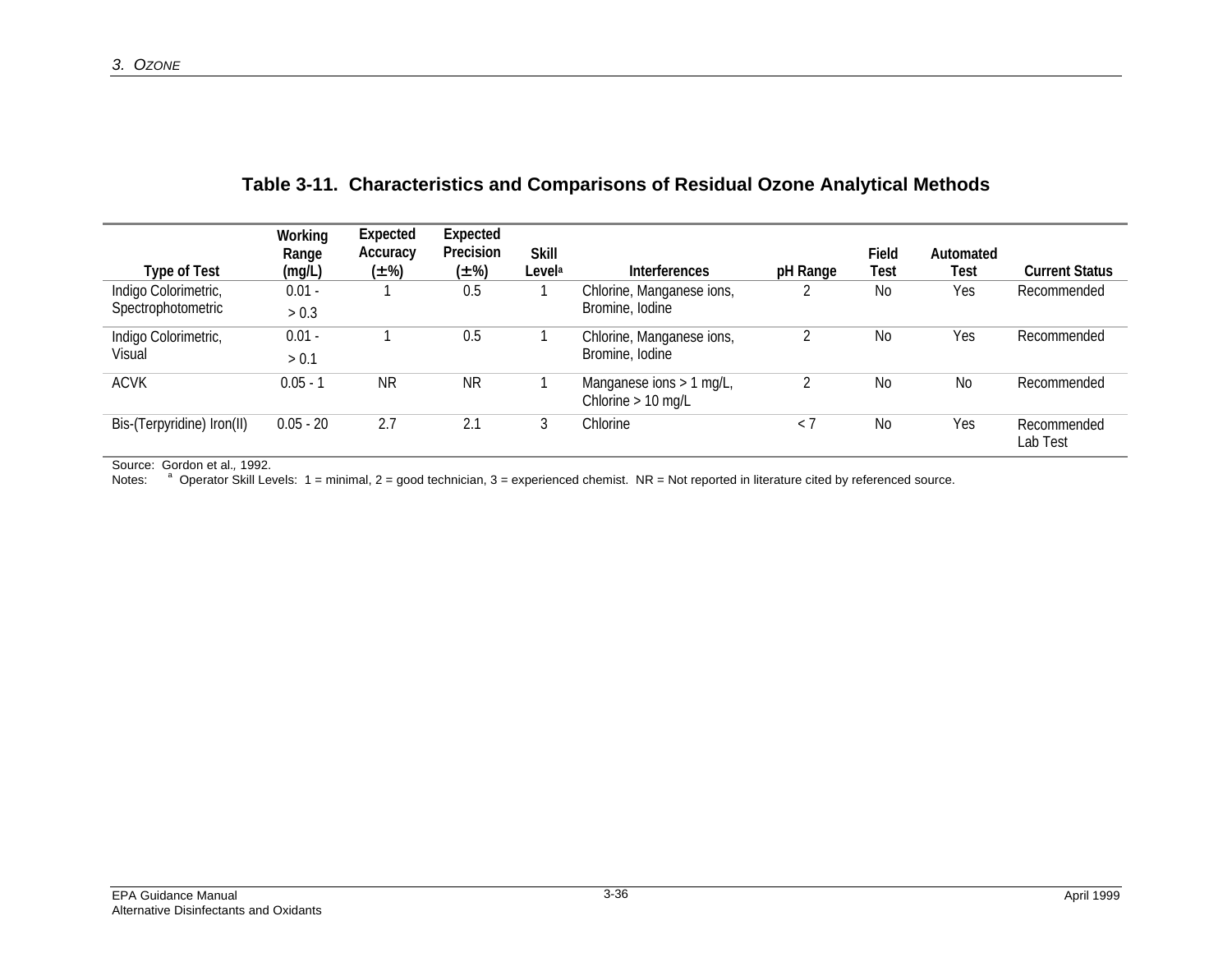#### *3.5.2.2 ACVK Method*

ACVK is readily bleached by ozone, which serves as the basis for this spectrophotometric procedure first reported by Masschelein (1977). The procedure has been developed further for the measurement of ozone in the presence of chlorine (Ward and Larder, 1973).

The advantages of this method (Langlais et al., 1991) are:

- Its ease of execution and stability of the dye reagent solution;
- A linear calibration curve over the range of 0.05 to 1.0 mg/L of ozone; and
- The apparent lack of interferences from low levels of manganese, chlorine or combined chlorine (up to 10 mg/L), organic peroxides, and other organic oxidation products.

#### *3.5.2.3 Bis-(Terpyridine)Iron(II) Method*

Bis-(Terpyridine)Iron(II) in dilute hydrochloric acid solution reacts with ozone to change the absorbance spectra measured at 552 nm (Tomiyasu and Gordon, 1984). The only known interferent is chlorine. However, chlorine interferences can be masked by the addition of malonic acid. Alternatively, since the reaction between chlorine and the reagent is slower than the reaction with ozone, the spectrophotometric measurements can be carried out immediately after reagent mixing to reduce the chlorine interference. Chlorine dioxide does not interfere (Gordon et al, 1992).

The primary advantages of the Bis-(Terpyridine)Iron(II) Method are its lack of interferences, low limits of detection (4 μg/L), broad working range (up to 20 mg/L), excellent reproducibility, and agreement with the indigo colorimetric method.

#### *3.5.2.4 Stripping into the Gas-Phase*

In this indirect procedure, residual ozone is stripped from the solution using an inert gas. The amount of ozone present in the gas phase is then analyzed by gas-phase analytical methods such as UV absorption or chemiluminescence described previously. This stripping technique was developed to minimize the complications caused by the presence of other oxidants in solution.

The success of this procedure initially depends upon the ability to strip ozone from the treated water without any decomposition. Since stripping conditions such as temperature, pH, and salinity can vary, the reliability of this method is suspect (Langlais et al., 1991).

# **3.5.3 Bromate Monitoring for Systems Using Ozone**

The DBPR requires that community water systems and non-transient non-community water systems that use ozone for disinfection or oxidation must monitor their system for bromate. These systems are required to take one sample per month for each treatment plant with samples collected at the entrance to the distribution system while the ozonation system is operating under normal conditions.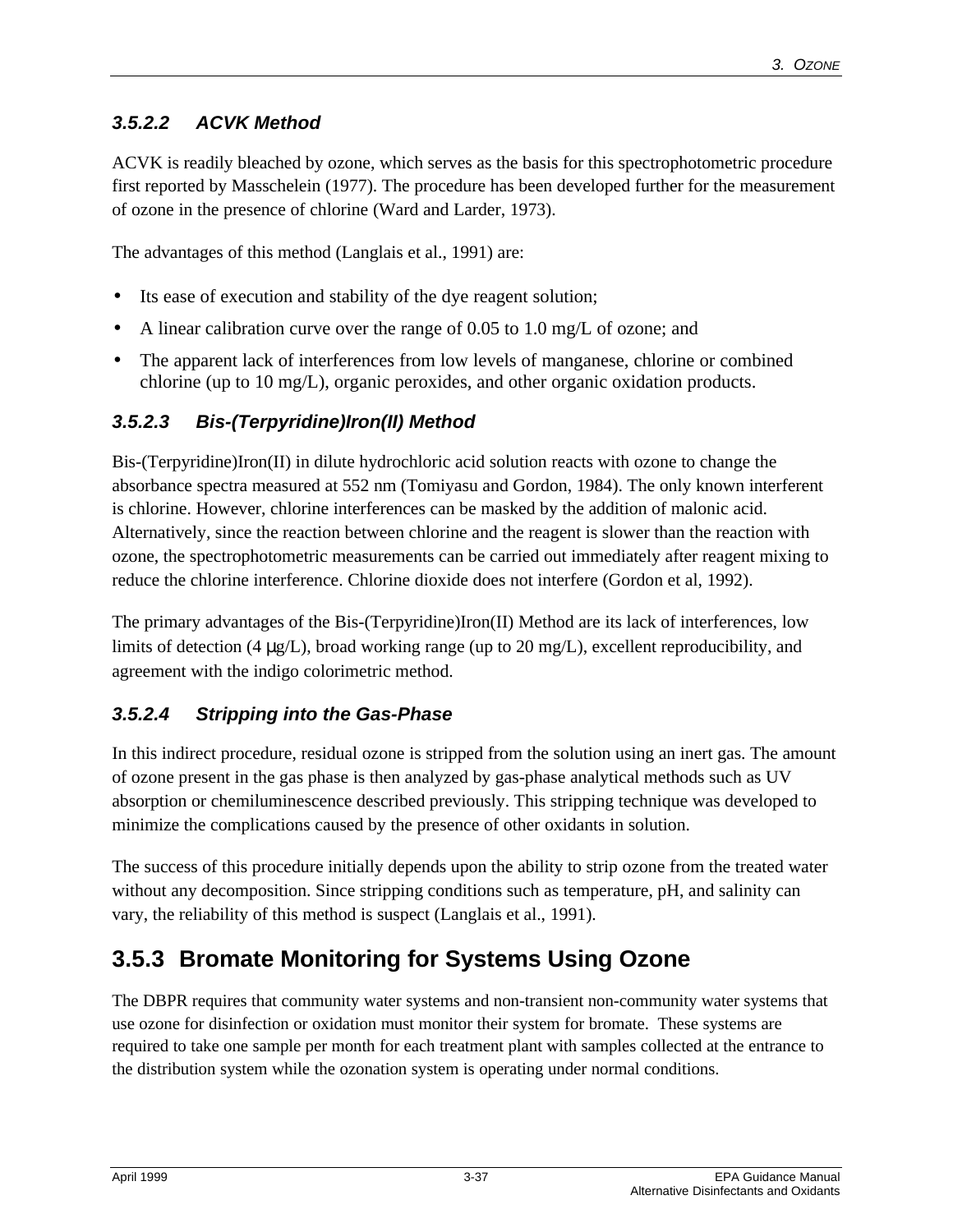The DBPR provides reduced monitoring opportunities (i.e., quarterly rather than monthly samples) if the system demonstrates that the average source water bromide concentration is less than 0.05 mg/L based upon representative monthly bromide measurements for one year. Systems can remain on the reduced monitoring schedule until the running annual average source water bromide concentration, computed quarterly, is equal to or greater than 0.05 mg/L based upon representative monthly measurements.

For compliance monitoring for bromate, systems must use the ion chromatography analytical method as specified in *USEPA Method 300.1, Determination of Inorganic Anions in Drinking Water by Ion Chromatography, Revision 1.0* (USEPA, 1997).

If the average of samples covering any consecutive four-quarter period exceeds the MCL, the system is in violation of the MCL and must notify the public pursuant to 40 CFR §141.32. The system must also report to the State pursuant to 40 CFR §141.134. If the system fails to complete 12 consecutive months' monitoring, compliance with the MCL for the last four-quarter compliance period must be based on an average of the available data.

# **3.6 Operational Considerations**

# **3.6.1 Process Considerations**

Because ozone is such a strong oxidant, it will react with many organic and inorganic compounds present in the water. Ozone is used to remove tastes and odors by breaking down organic compounds, and to aid in the removal of iron and manganese by oxidizing these compounds to less soluble forms. These demands should be satisfied before any ozone is available to satisfy primary disinfection requirements. The presence and concentration of these compounds can dictate the location of ozone addition, depending on the process goals.

Stolarik and Christie (1997) present the results of 10 years of operation at the 600 mgd Los Angeles Aqueduct Filtration and Ozone Facility. Operational experiences at this facility showed lower particle counts (greater than one micron) with ozone use. The optimum ozone concentration in the gas phase applied was found to be 6 percent when using the cryogenic oxygen production facilities, and 4 to 5 percent when using liquid oxygen (LOX).

# **3.6.2 Space Requirements**

Storage of LOX is subject to regulations in building and fire codes. These regulations will impact the space requirements and may dictate the construction materials of adjacent structures if the certain setback requirements cannot be met. In general, the footprint for ozone generated from air is smaller than that required for chloramination and chloride dioxide applications. However, the footprint area for ozone generated from pure oxygen is comparable to that of chlorine dioxide because of the additional area needed for storage.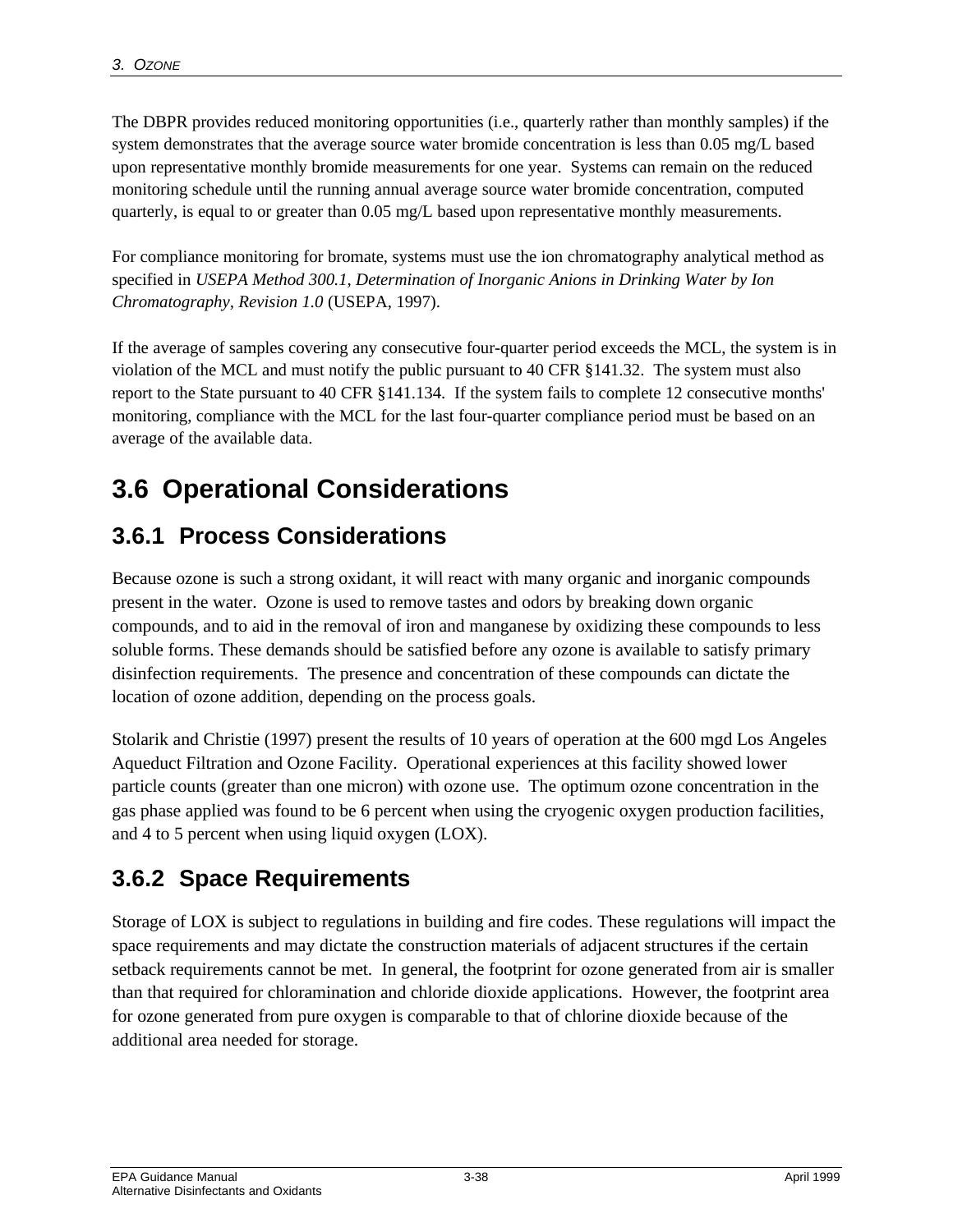# **3.6.3 Material Selection**

Ozone-resistant materials should be used from the ozone generators through the off-gas destruct unit. If oxygen is used for the feed gas, oxygen resistant materials should be used up to the generators. Pure oxygen piping should be specially cleaned after installation for oxygen service, which increases construction cost. Materials for air preparation systems can be those normally used for compressed air systems. Langlais et al. (1991) recommended that piping beyond the desiccant dryers be ozoneresistant, as some backflow and ozone diffusion can occur. If a receiver is provided following the desiccant dryer, the piping should be ozone-resistant, downstream of the pressure regulator. Ozoneresistant (oxygen resistant as well if high purity oxygen is the feed gas) check valves should be placed in the piping ahead of the generator.

Ozone-resistant materials include the austenitic (300 series) stainless steels, glass and other ceramics, Teflon and Hypalon, and concrete. The 304 series stainless steels can be used for "dry" ozone gas (also for oxygen), 316 series should be used for "wet" service. Wet service includes piping in the contactors and all off-gas piping and the off-gas destruct unit. Teflon or Hypalon should be used for gasket materials. Concrete should be manufactured from Type II or Type IV cement. Typical practice in the United States is to provide 3 inches of cover for reinforcing to prevent corrosion by either ozone gas or ozone in solution, although Fonlupt (1979) reports that 4 cm (1.13 inches) is adequate for protection. Hatches for access into contactors should be fabricated from 316 series stainless steels and provided with ozone-resistant seals.

# **3.6.4 Ozone System Maintenance**

Stolarik and Christie (1997) provide a good overview of the operational and maintenance requirements during the 10 years of operating the 600 mgd Los Angeles Aqueduct Filtration and Ozone Plant. The ozone system has been available 97.1 percent of the time over the 10 year period.

Fuse failure and generator cleaning comprised the major maintenance chores on the ozone generators during the first years. Fuse failure was caused by a malfunction when its glass dielectric tube failed. Vessels are cleaned every three years or when exit gas temperatures rise due to  $Fe<sub>3</sub>O<sub>4</sub>$  deposits on the ground electrode/heat exchanger surfaces.

Rod shaped ceramic diffusers worked well as ozone diffusers for the initial two years. These were replaced by sintered stainless steel and ultimately a modified ceramic diffuser.

# **3.6.5 Ozone Safety**

Concern for safety even at the risk of being overcautious, would be to follow practices that have been successfully applied to other oxidants over the years. This would be to generally isolate the ozonation system from the remainder of the plant. This should not be interpreted to mean a separate building, but rather separate rooms, separate exterior entrances, separate heating and ventilation systems, noise control, etc. This method already is manifested in some of the European ozonation plants, but on a lesser scale.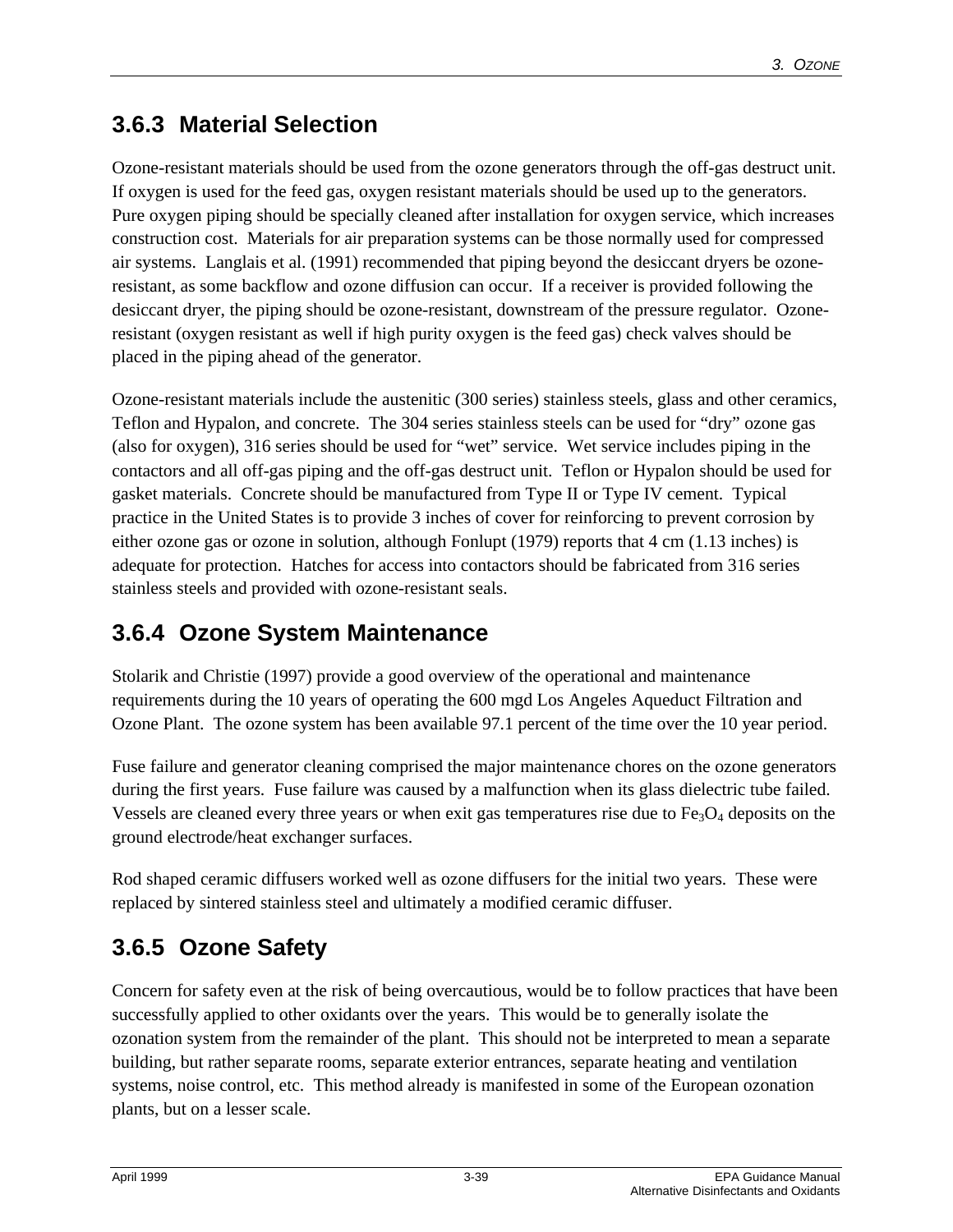Ozone generators should be housed indoors for protection from the environment and to protect personnel from leaking ozone in the case of a malfunction. Ventilation should be provided to prevent excess temperature rise in the generator room, and to exhaust the room in the case of a leak. Adequate space should be provided to remove the tubes from the generator shell and to service the generator power supplies. Air prep systems tend to be noisy; therefore, it is desirable to separate them from the ozone generators. Off-gas destruct units can be located outside if the climate is not too extreme. If placed inside, an ambient ozone detector should be provided in the enclosure. All rooms should be properly ventilated, heated, and cooled to match the equipment-operating environment.

Continuous monitoring instruments should be maintained to monitor levels of ozone in the rooms. Self-contained breathing apparatuses should be located in hallways outside the rooms liable to ozone hazards. Ambient ozone exposure levels, which have been proposed by appropriate U.S. organizations, are summarized below. The maximum recommended ozone levels are as follows:

- **Occupational Safety and Health Administration.** The maximum permissible exposure to airborne concentrations of ozone not in excess of 0.1 mg/L (by volume) averaged over an eighthour work shift.
- **American National Standards Institute/American Society for testing Materials (ANSI/ASTM).** Control occupational exposure such that the worker will not be exposed to ozone concentrations in excess of a time weighted average of 0.1 mg/L (by volume) for eight hours or more per workday, and that no worker be exposed to a ceiling concentration of ozone in excess of 0.3 mg/L 9by volume) for more than ten minutes.
- **American Conference of Government Industrial Hygienists (ACGIH).** Maximum ozone level of 0.1 mg/L (by volume) for a normal eight hour work day or 40 hour work week, and a maximum concentration of 0.3 mg/L (by volume) for exposure of up to 15 minutes.
- **American Industrial Hygiene Association.** Maximum, concentration for eight hour exposure of 0.1 mg/L (by volume).

There is a question of whether prolonged exposure to ozone may impair a worker's ability to smell or be aware of ozone levels at less than critical levels. Awareness of an odor of ozone should not be relied upon. Instrumentation and equipment should be provided to measure ambient ozone levels and perform the following safety functions:

- Initiate an alarm signal at an ambient ozone level of 0.1 mg/L (by volume). Alarms should include warning lights in the main control panel and at entrances to the ozonation facilities as well as audible alarms.
- Initiate a second alarm signal at ambient ozone levels of 0.3 mg/L (by volume). This signal would immediately shut down ozone generation equipment and would initiate a second set of visual and audible alarms at the control panel and at the ozone generation facility entrances. An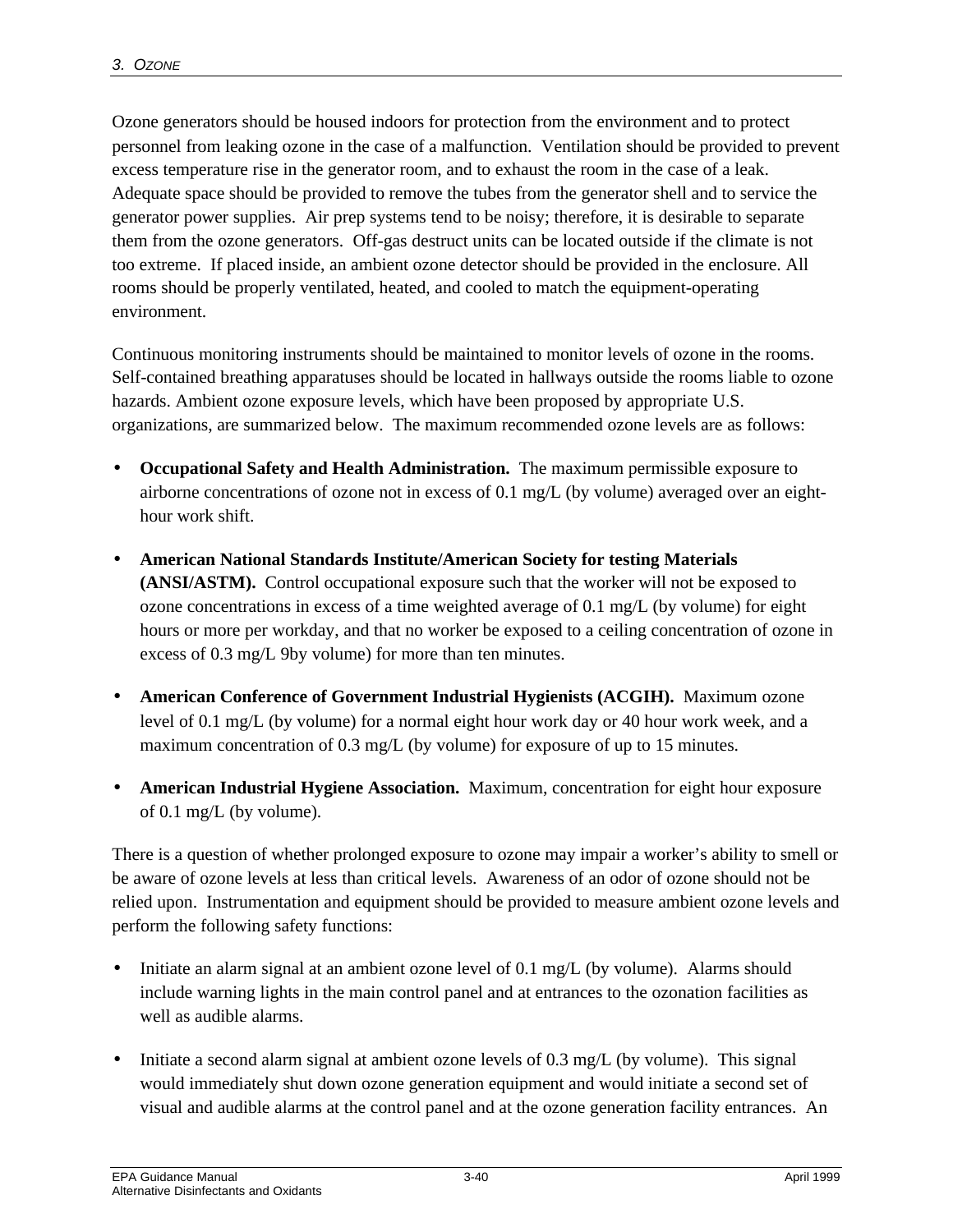emergency ventilation system capable of exhausting the room within a period of 2 to 3 minutes also would be interconnected to the 0.3 mg/L ozone level alarm.

Ozone gas is a hazardous gas and should be handled accordingly. Ambient ozone levels should be monitored and equipment shut- down and alarmed when levels exceed 0.1 ppm. Emergency ventilation is typically provided for enclosed areas. Building and fire codes will provide additional guidance. The OSHA exposure limit for an 8-hour shift is 0.1 ppm by volume. The pungent odor of ozone will provide warning to operators of any possible ozone leak.

# **3.7 Summary**

### **3.7.1 Advantages and Disadvantages of Ozone Use**

The following list highlights selected advantages and disadvantages of using ozone as a disinfection method for drinking water (Masschelein, 1992). Because of the wide variation of system size, water quality, and dosages applied, some of these advantages and disadvantages may not apply to a particular system.

#### **Advantages**

- Ozone is more effective than chlorine, chloramines, and chlorine dioxide for inactivation of viruses, *Cryptosporidium*, and *Giardia*.
- Ozone oxidizes iron, manganese, and sulfides.
- Ozone can sometimes enhance the clarification process and turbidity removal.
- Ozone controls color, taste, and odors.
- One of the most efficient chemical disinfectants, ozone requires a very short contact time.
- In the absence of bromide, halogen-substitutes DBPs are not formed.
- Upon decomposition, the only residual is dissolved oxygen.
- Biocidal activity is not influenced by pH.

#### **Disadvantages**

- DBPs are formed, particularly by bromate and bromine-substituted DBPs, in the presence of bromide, aldehydes, ketones, etc.
- The initial cost of ozonation equipment is high.
- The generation of ozone requires high energy and should be generated on-site.
- Ozone is highly corrosive and toxic.
- Biologically activated filters are needed for removing assimilable organic carbon and biodegradable DBPs.
- Ozone decays rapidly at high pH and warm temperatures.
- Ozone provides no residual.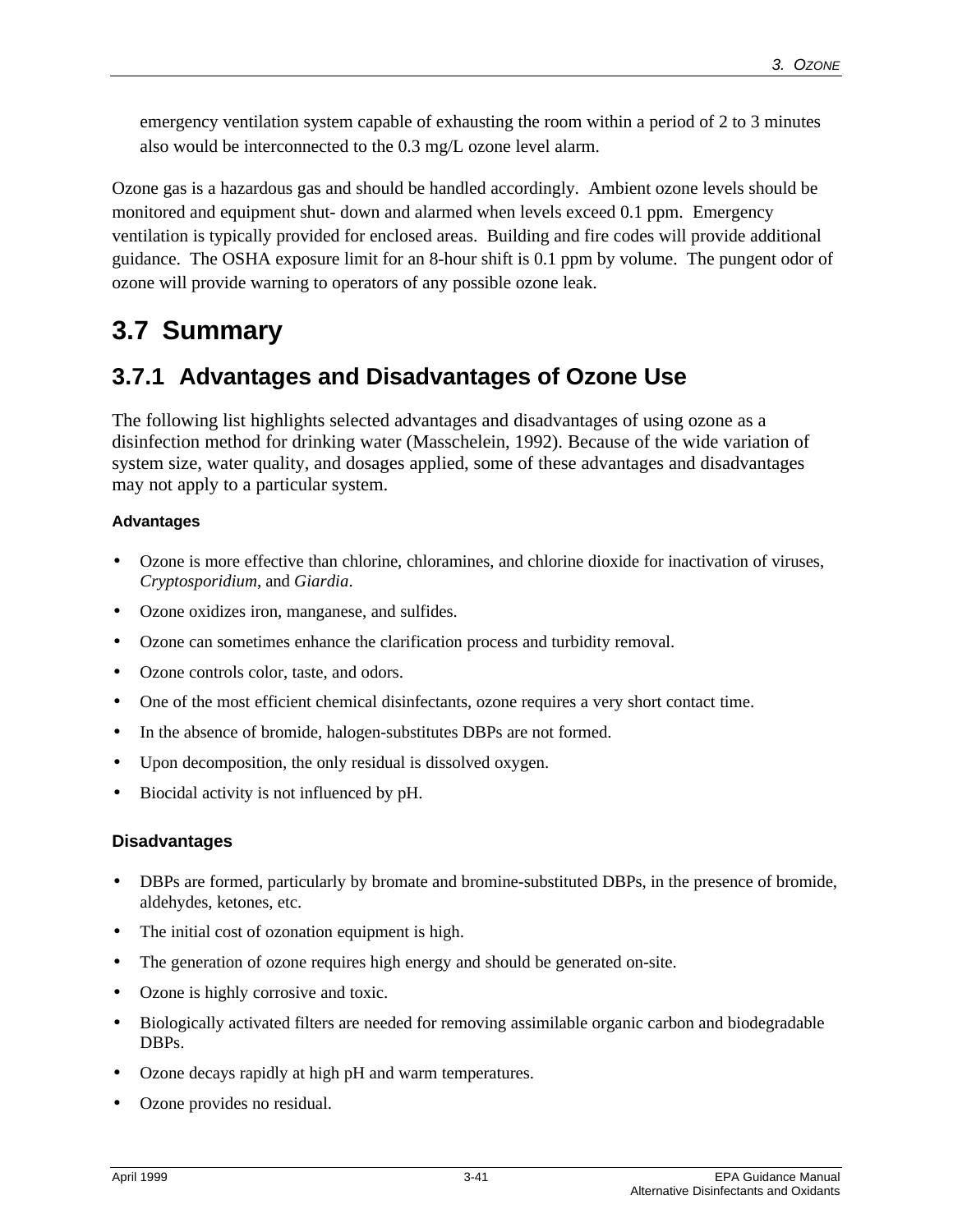• Ozone requires higher level of maintenance and operator skill.

# **3.7.2 Summary Table**

Table 3-12 presents a summary of the considerations for the use of ozone as a disinfectant.

| Consideration              | Description                                                                                                                                                                                                                                                                                                                                                                                                                                                            |
|----------------------------|------------------------------------------------------------------------------------------------------------------------------------------------------------------------------------------------------------------------------------------------------------------------------------------------------------------------------------------------------------------------------------------------------------------------------------------------------------------------|
| Generation                 | Because of its instability, ozone should be generated at the point of<br>use. Ozone can be generated from oxygen present in air or high purity<br>oxygen. The feed gas source should be clean and dry, with a maximum<br>dewpoint of -60°C. Ozone generation consumes power at a rate of 8 to<br>17 kWhr/kg O <sub>3</sub> . Onsite generation saves a lot of storage space.                                                                                           |
| Primary uses               | Primary uses include primary disinfection and chemical oxidation. As an<br>oxidizing agent, ozone can be used to increase the biodegradability of<br>organic compounds destroys taste and odor control, and reduce levels<br>of chlorination DBP precursors. Ozone should not be used for<br>secondary disinfection because it is highly reactive and does not<br>maintain an appreciable residual level for the length of time desired in<br>the distribution system. |
| Inactivation efficiency    | Ozone is one of the most potent and effective germicide used in water<br>treatment. It is effective against bacteria, viruses, and protozoan cysts.<br>Inactivation efficiency for bacteria and viruses is not affected by pH; at<br>pH levels between 6 and 9. As water temperature increases, ozone<br>disinfection efficiency increases.                                                                                                                            |
| <b>Byproduct formation</b> | Ozone itself does not form halogenated DBPs; however, if bromide ion<br>is present in the raw water or if chlorine is added as a secondary<br>disinfectant, halogenated DBPs, including bromate ion may be formed.<br>Other ozonation byproducts include organic acids and aldehydes.                                                                                                                                                                                  |
| Limitations                | Ozone generation is a relatively complex process. Storage of LOX (if<br>oxygen is to be the feed gas) is subject to building and fire codes.                                                                                                                                                                                                                                                                                                                           |
| Points of application      | For primary disinfection, ozone addition should be prior to<br>biofiltration/filtration and after sedimentation. For oxidation, ozone<br>addition can be prior to coagulation/sedimentation or filtration<br>depending on the constituents to be oxidized.                                                                                                                                                                                                             |
| Safety considerations      | Ozone is a toxic gas and the ozone production and application facilities<br>should be designed to generate, apply, and control this gas, so as to<br>protect plant personnel. Ambient ozone levels in plant facilities should<br>be monitored continuously.                                                                                                                                                                                                            |

|  |  |  |  | Table 3-12. Summary of Ozone Disinfection Considerations |
|--|--|--|--|----------------------------------------------------------|
|--|--|--|--|----------------------------------------------------------|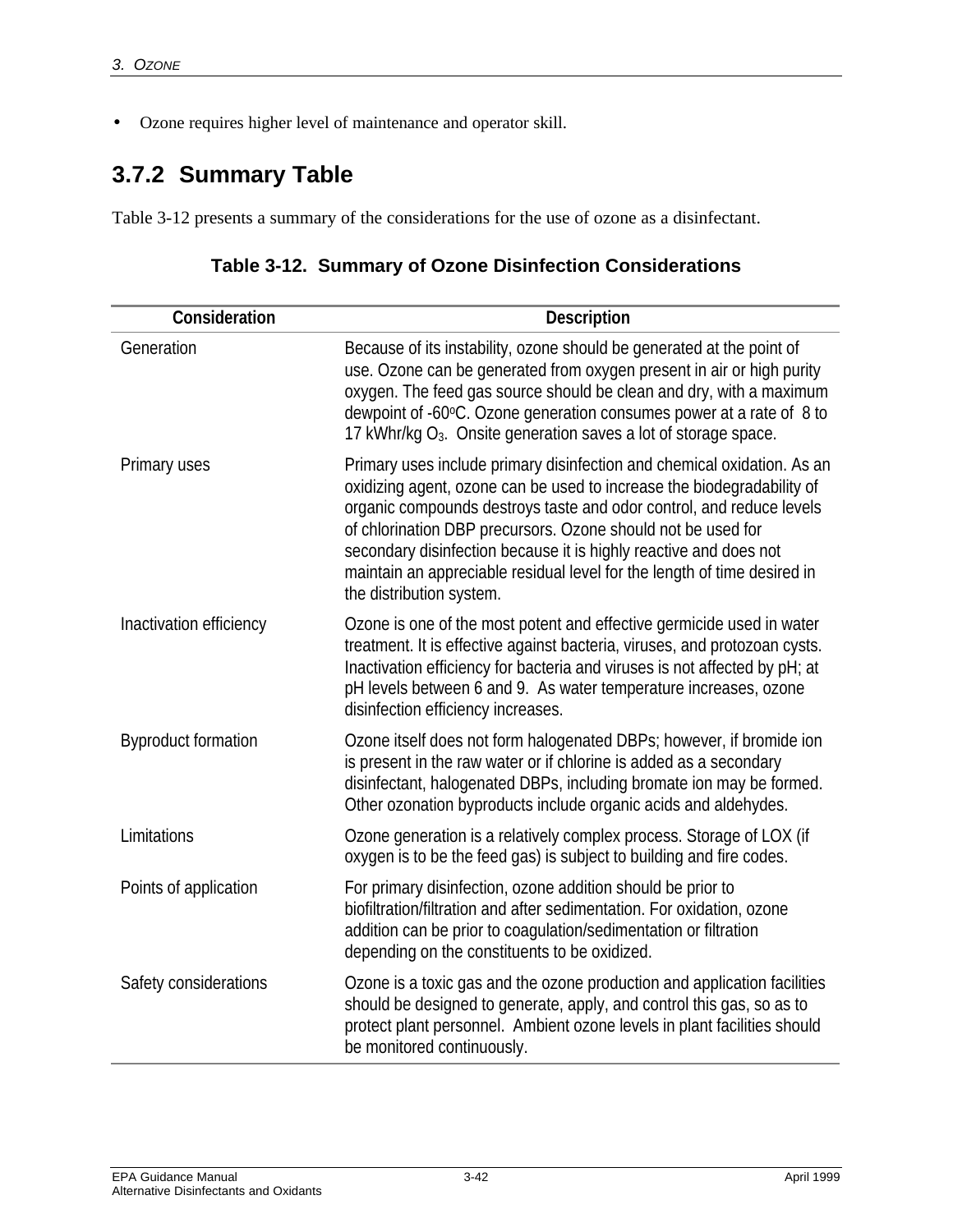# **3.8 References**

- 1. Alceon Corp. 1993. Overview of Available Information on the Toxicity of Drinking Water Disinfectants and Their By-products. Cambridge, MA.
- 2. Amy, G.L., M.S. Siddiqui. 1991. "Ozone-Bromide Interactions in Water Treatment." Conference proceedings, AWWA Annual Conference, Philadelphia, PA.
- 3. AWWA (American Water Works Association). 1990. *Water Quality and Treatment*. F.W. Pontius (editor), McGraw-Hill, New York, NY.
- 4. Bablon, G.P., C. Ventresque, R.B. Aim. 1988. "Developing a Sand-GAC Filter to Achieve High Rate Biological Filtration." *J. AWWA.*80(12):47.
- 5. Bablon, G., et al. 1991. "Practical Application of Ozone: Principles and Case Studies." *Ozone in Water Treatment Application and Engineering.* AWWARF.
- 6. Billen, G., et al. 1985. Action des Populations Bactériennes Vis-á-Vis des Matiéres Organiques dans les Filtres Biologiques. Report to Compagnie Genérale des Eaux, Paris.
- 7. Boyce, D.S., et al. 1981. "The Effect of Bentonite Clay on Ozone Disinfection of Bacteria and Viruses in Water." *Water Res.* 15:759-767.
- 8. Bringmann, G. 1954. "Determination of the Lethal Activity of Chlorine and Ozone on *E. coli*.*" Z. f.*, *Hygiene.* 139:130-139.
- 9. Chang, S.L. 1971. "Modern Concept of Disinfection." *J. Sanit. Engin. Division.* 97:689-707.
- 10. Cronholm, L.S., et al*.*1976. "Enteric Virus Survival in Package Plants and the Upgrading of the Small Treatment Plants Using Ozone." Research Report No. 98, Water Resources Research Institute, University of Kentucky, Lexington, KY.
- 11. DeMers, L.D. and R.C. Renner. 1992. *Alternative Disinfection Technologies for Small Drinking Water Systems.* AWWARF and AWWA, Denver, CO.
- 12. Dimitriou, M.A. (editor). 1990. *Design Guidance Manual for Ozone Systems*. International Ozone Association, Norwalk, CN.
- 13. Domingue, E. L., et al. 1988. "Effects of Three Oxidizing Biocides on *Legionella pneumophila*, Serogroup 1." *Appl. Environ. Microbiol.* 40:11-30.
- 14. Eighmy, T.T., S.K. Spanos, J. Royce, M.R. Collins, J.P. Malley. 1991. "Microbial Activity in Slow Sand Filters." Conference proceedings, Slow Sand Filtration Workshop, Timeless Technology for Modern Applications, Durham, NH.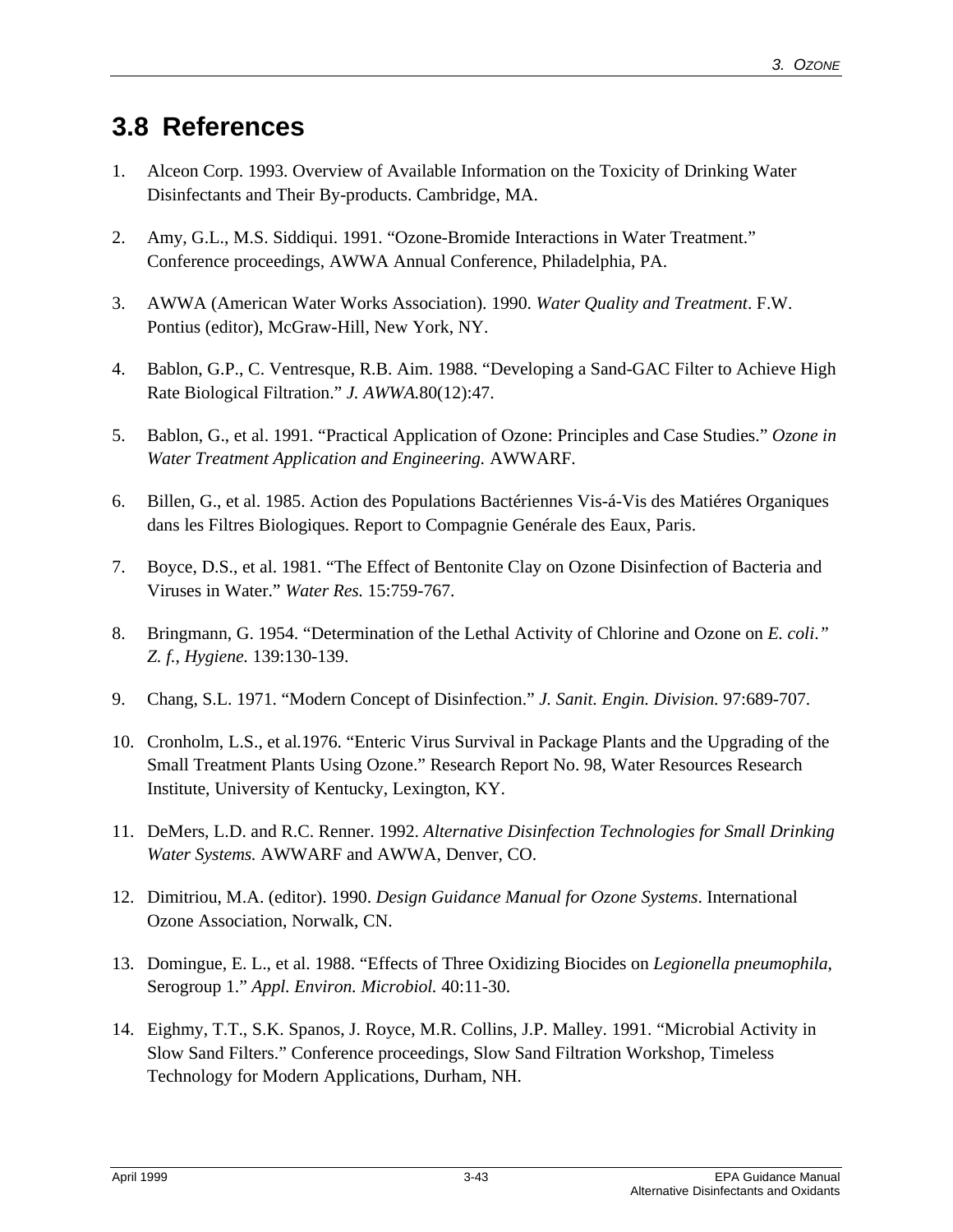- 15. Farooq, S. et al.1977. "The Effect of Ozone Bubbles on Disinfection." *Progr. Water Ozone Sci. Eng.* 9(2):233.
- 16. Farooq, S. 1976. *Kinetics of Inactivation of Yeasts and Acid-Fast Organisms with Ozone.* Ph.D. Thesis, University of Illinois at Urbana-Champaign, IL.
- 17. Farvardin, M.R. and A.G. Collins. 1990. "Mechanism(s) of Ozone Induced Coagulation of Organic Colloids." Conference proceedings, AWWA Annual Conference, Cincinnati, OH.
- 18. Finch, G. R., E.K. Black, and L.L. Gyürék. 1994. "Ozone and Chlorine Inactivation of *Cryptosporidium."* Conference proceedings, Water Quality Technology Conference, Part II, San Francisco, CA.
- 19. Franson, M.H., Eaton, A.D., Clesceri, L.S., and Greenberg, A.E., (editors). 1995. *Standard Methods for the Examination of Water and Wastewater, Nineteenth Edition. American Public* Health Association, AWWA, and Water Environment Federation, Washington D.C.
- 20. Georgeson, D.L. and A.A. Karimi. 1988. "Water Quality Improvements with the Use of Ozone at the Los Angeles Water Treatment Plant." *Ozone Sci. Engrg.* 10(3):255-276.
- 21. Giese, A.C. and E. Christensen. 1954. "Effects of Ozone on Organisms." *Physiol. Zool.* 27:101.
- 22. Glaze W.H., M. Koga, D. Cancilla. 1989a. "Ozonation Byproducts. 2. Improvement of an Aqueous-Phase Derivatizition Method for the Detection of Formaldehyde and Other Carbonyl Compounds Formed by the Ozonation of Drinking Water." *Environ. Sci. Technol.* 23(7):838.
- 23. Glaze, W.H., M. Koga M., D. Cancilla, et al. 1989b. "Evaluation of Ozonation Byproducts from Two California Surface Waters." *J. AWWA.* 1(8):66.
- 24. Glaze, W.H., et al.1987. "The Chemistry of Water Treatment Processes Involving Ozone, Hydrogen Peroxide, and Ultraviolet Radiation." *Ozone Sci. Engrg.* 9(4):335.
- 25. Glaze, W.H., and J.W. Kang. 1988. "Advanced Oxidation Processes for Treating Groundwater Contaminated with TCE and PCE: Laboratory Studies." *J. AWWA*. 88(5):57- 63.
- 26. Glaze, W.H., H.S. Weinberg, S.W. Krasner, M.J. Sclimenti. 1991. "Trends in Aldehyde Formation and Removal Through Plants Using Ozonation and Biological Active Filters." Conference proceedings, AWWA, Philadelphia, PA.
- 27. Goldstein, B.D., and E.M. McDonagh. 1975. "Effect of Ozone on Cell Membrane Protein Fluorescence I. *in vitro* Studies Utilizing the Red Cell Membrane." *Environ. Res.* 9:179-186.
- 28. Gordon, G. K. Rankness, D. Vornehm, and D. Wood. 1989. "Limitations of the Iodometric Determination of Ozone." *J. AWWA.* 81(6):72-76.
- 29. Gordon, G., W.J. Cooper, R.G. Rice, and G.E. Pacey. 1992. *Disinfectant Residual Measurement Methods*, second edition. AWWARF and AWWA, Denver, CO.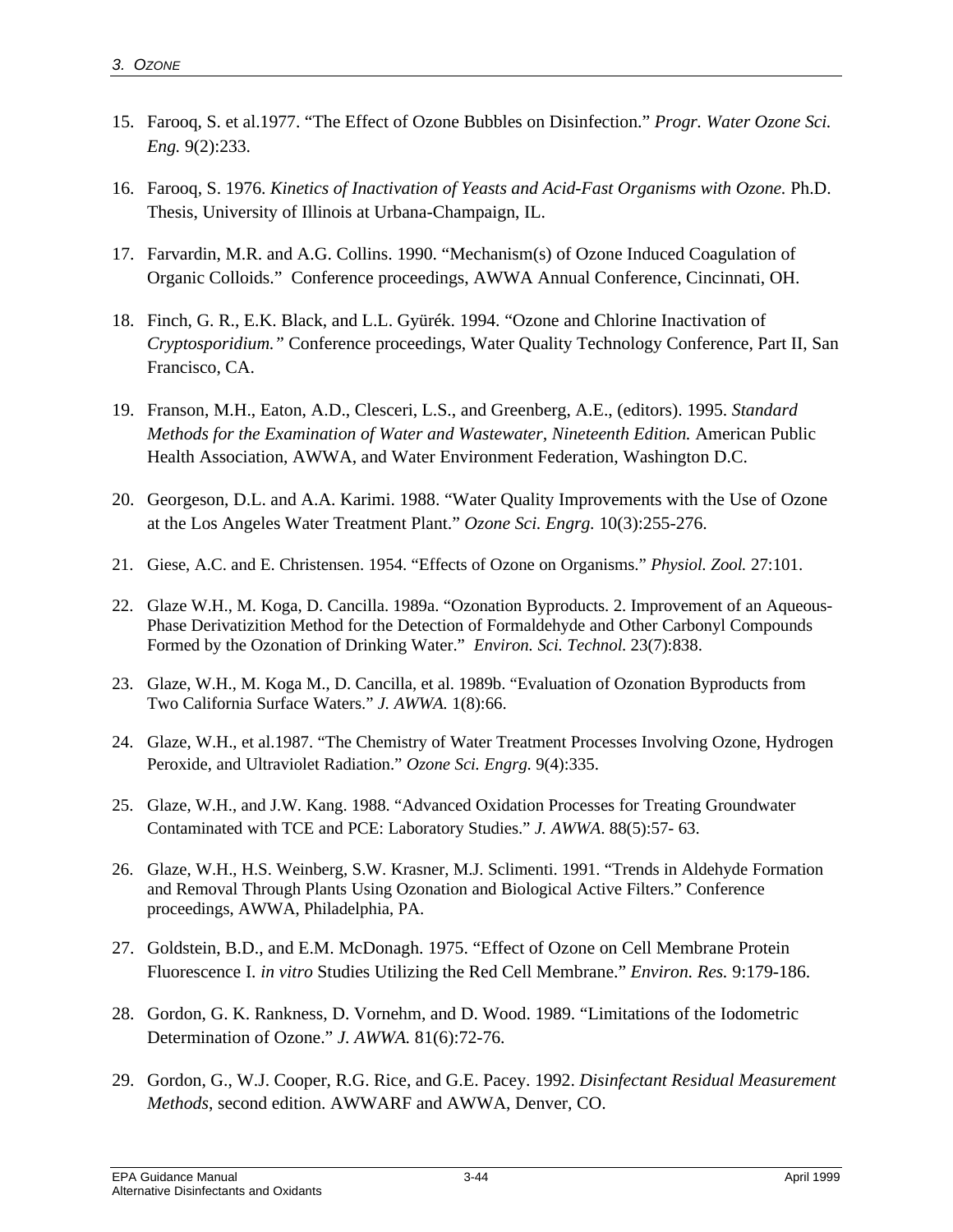- 30. Gurol, M.D. and M. Pidatella. 1983. "A Study of Ozone-Induced Coagulation." Conference proceedings, ASCE Environmental Engineering Division Specialty Conference. Allen Medine and Michael Anderson (editors), Boulder, CO.
- 31. Haag, W.R. and J. Hoigné. 1984. "Kinetics and Products of the Reactions of Ozone with Various Forms of Chlorine and Bromine in Water." *Ozone Sci. Engrg.* 6(2):103-14.
- 32. Hann, V.A. 1956. "Disinfection of Drinking Water with Ozone." *J. AWWA.* 48(10):1316.
- 33. Harakeh, M.S. and M. Butler. 1984. "Factors Influencing the Ozone Inactivation of Enteric Viruses in Effluent." *Ozone Sci. Engrg.* 6:235-243.
- 34. Hiltebrand, D.J., A.F. Hess, P.B. Galant, and C.R. O'Melia. 1986. "Impact of Chlorine Dioxide and Ozone Preoxidation on Conventional Treatment and Direct Filtration Treatment Processes." Conference proceedings, AWWA Seminar on Ozonation: Recent Advances and Research Needs, Denver, CO.
- 35. Hoff, J.C. 1986. *Inactivation of Microbial Agents by Chemical Disinfectants*, U. S. Environmental Protection Agency, EPA/600/2-86/067.
- 36. Hoigné J. and H. Bader. 1976. Role of Hydroxyl Radical Reactions in Ozonation Processes in Aqueous Solutions, *Water Res.* 10: 377.
- 37. Hoigné J., and H. Bader. 1988. "The Formation of Trichloronitromethane (chloropicrin) and Chloroform in a Combined Ozonation/Chlorination Treatment of Drinking Water." *Water Res.* 22(3):313.
- 38. Hoigné J., and H. Bader. 1983b. "Rate Constants of Reaction of Ozone with Organic and Inorganic Compounds in Water - II. Dissociating Organic Compounds." *Water Res.* 17:185-194.
- 39. Hoigné J., and H. Bader. 1977. "The Role of Hydroxyl Radical Reactions in Ozonation Processes in Aqueous Solutions." *Water Res.* 10:377-386.
- 40. Hoigné J., and H. Bader. 1983a. "Rate Constants of Reaction of Ozone with Organic and Inorganic Compounds in Water - I. Non-dissociating Organic Compounds." *Water Res.* 17:173- 183.
- 41. Hoigné, J. and Bader, H. 1975. Ozonation of Water: Role of Hydroxyl Radicals as Oxidizing Intermediates. *Science,* Vol. 190, pp. 782.
- 42. Huck, P.M., P.M. Fedorak, and W.B. Anderson. 1991. "Formation and Removal of Assimilable Organic Carbon During Biological Treatment." *J. AWWA.* 83(12):69-80.
- 43. IOA (International Ozone Association). 1989. *Photometric Measurement of Low Ozone Concentrations in the Gas Phase.* Standardisation Committee--Europe.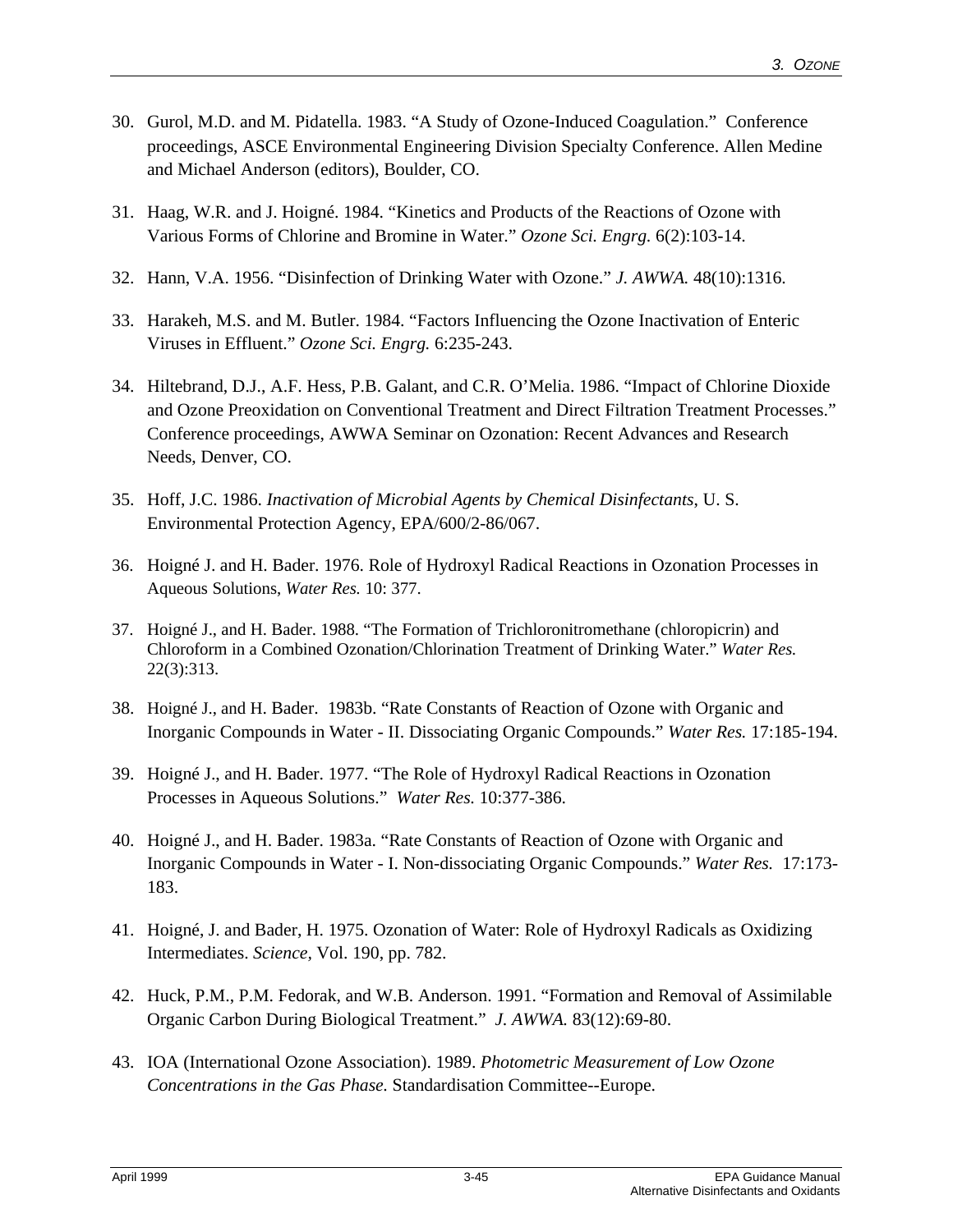- 44. Katz, J. 1980. *Ozone and Chlorine Dioxide Technology for Disinfection of Drinking Water*. Noyes Data Corporation, Park Ridge, New Jersey.
- 45. Katzenelson, E., et al. 1974. "Inactivation Kinetics of Viruses and Bacteria in Water by Use of Ozone*.*" *J. AWWA.* 66:725-729.
- 46. Keller, J.W., R.A. Morin, and T.J. Schaffernoth. 1974. "Ozone Disinfection Pilot Plants Studies at Laconia, New Hampshire." *J. AWWA.* 66:730.
- 47. Kim, C.K., et al*.* 1980. "Mechanism of Ozone Inactivation of Bacteriophage f2." *Appl. Environ. Microbiol.* 39:210-218.
- 48. Kinman, R.N. 1975. "Water and Wastewater Disinfection with Ozone: A Critical Review." *Crit. Rev. Environ. Contr.* 5:141-152.
- 49. Krasner, S.W., W.H. Glaze, H.S. Weinberg, et al. 1993. "Formation of Control of Bromate During Ozonation of Water Containing Bromide." *J. AWWA.* 85(5):62..
- 50. Krasner, S.W., et al. 1989. "The Occurrence of Disinfection By-products in US Drinking Water." *J. AWWA.*81(8):41.
- 51. Langlais, B., et al. 1990. "New Developments: Ozone in Water and Wastewater Treatment. The CT Value Concept for Evaluation of Disinfection Process Efficiency; Particular Case of Ozonation for Inactivation of Some Protozoa, Free-Living Amoeba and *Cryptosporidium*." Presented at the Int. Ozone Assn. Pan-American Conference, Shreveport, Louisiana, March 27- 29.
- 52. Langlais, B., D.A. Reckhow, and D.R. Brink (editors). 1991. *Ozone in Drinking Water Treatment: Application and Engineering*. AWWARF and Lewis Publishers, Boca Raton, FL.
- 53. Langlais B. and D. Perrine. 1986. "Action of Ozone on Trophozoites and Free Amoeba Cysts, Whether Pathogenic of Not." *Ozone Sci. Engrg*. 8(3):187-198.
- 54. LeChevallier, M.W., W.C. Becker, P. Schorr, and R.G. Lee. 1992. "Evaluating the Performance of Biologically Active Rapid Filters." *J. AWWA*. 84(4):136-146.
- 55. LeLacheur, R.M., P.C. Singer, and M.J. Charles. 1991. "Disinfection By-products in New Jersey Drinking Waters." Conference proceedings, AWWA Annual Conference, Philadelphia, PA.
- 56. Logsdon, G.S., S. Foellmi, and B. Long. 1992. "Filtration Pilot Plant Studies for Greater Vancouver's Water Supply." Conference proceedings, AWWA Annual Conference, Vancouver, British Columbia.
- 57. Malley, J.P., T.T. Eighmy, M.R. Collins, J.A. Royce, and D.F. Morgan. 1993. "The True Performance and Microbiology of Ozone - Enhanced Biological Filtration." *J. AWWA.* 85(12):47-57.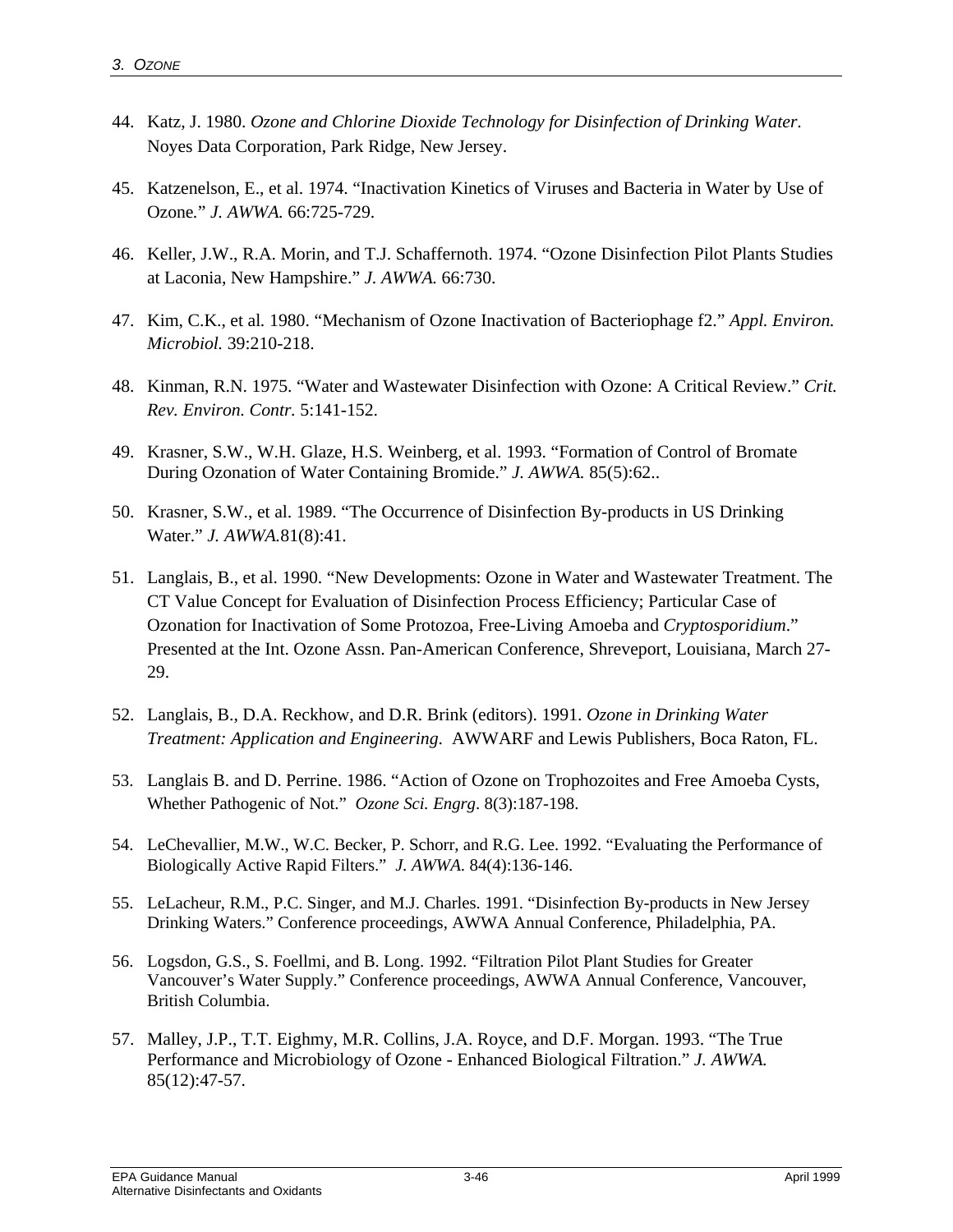- 58. Masschelein, W.J. 1992. "Unit Processes in Drinking Water Treatment." Marcel Decker D.C., New York , Brussels, Hong Kong.
- 59. Masschelein, W.J. 1977. "Spectrophotometric Determination of Residual Ozone in Water with ACVK." *J. AWWA.* 69:461-462.
- 60. McGuire, M.J., S.W. Krasner, and J. Gramith. 1990. Comments on Bromide Levels in State Project Water and Impacts on Control of Disinfection Byproducts Metropolitan Water District of Southern California.
- 61. McKee, H.C., R.E. Childers, and V.B. Parr 1975. *Collaborative Study of Reference Method for Measurement of Photochemical Oxidants in the Atmosphere*, EPA EPA-650/4-75-016, Washington, D.C. February.
- 62. McKnight A., and D.A. Reckhow. 1992. "Reactions of Ozonation Byproducts with Chlorine and Chloramines." Conference proceedings, AWWA Annual Conference, Vancouver, British Columbia.
- 63. MWDSC and JMM (Metropolitan Water District of Southern California and James M. Montgomery Consulting Engineers). 1992. "Pilot Scale Evaluation of Ozone and peroxone." AWWARF and AWWA, Denver, CO.
- 64. Morris, J.C. 1975. "Aspects of the Quantitative Assessment of Germicidal Efficiency." *Disinfection: Water and Wastewater*. J.D. Johnson (editor). Ann Arbor Science Publishers, Inc., Ann Arbor, MI.
- 65. Owens, J. H., et al. 1994. "Pilot-Scale Ozone Inactivation of *Cryptosporidium* and *Giardia*." Conference proceedings, Water Quality Technology Conference, Part II, San Francisco, CA.
- 66. Peeters, J. E. et al. 1989. "Effect of Disinfection of Drinking Water with Ozone or Chlorine Dioxide on Survival of *Cryptosporidium parvum* Oocysts." *Appl. Environ. Microbiol.* 55(6):1519-1522.
- 67. Perrine, D., et al. 1984. "Action d l'Ozone sur les Trophozoites d'Amibes Libres Pathogens ou Non." *Bull Soc.Frnac.* Parasitol. 3:81.
- 68. Prendiville, D.A. 1986. "Ozonation at the 900 cfs Los Angeles Water Purification Plant." *Ozone Sci. Engrg*. 8:77.
- 69. Price, M.L. 1994. *Ozone and Biological Treatment for DBP Control and Biological Stability.* AWWARF and AWWA, Denver, CO, pp. 252.
- 70. Rachwal, A.J., et al. 1988. "Advanced Techniques for Upgrading Large Scale Slow Sand Filters." *Slow Sand Filtration- Recent Developments in Water Treatment Technology*, Ellis Horwood Ltd, Chichester, U.K.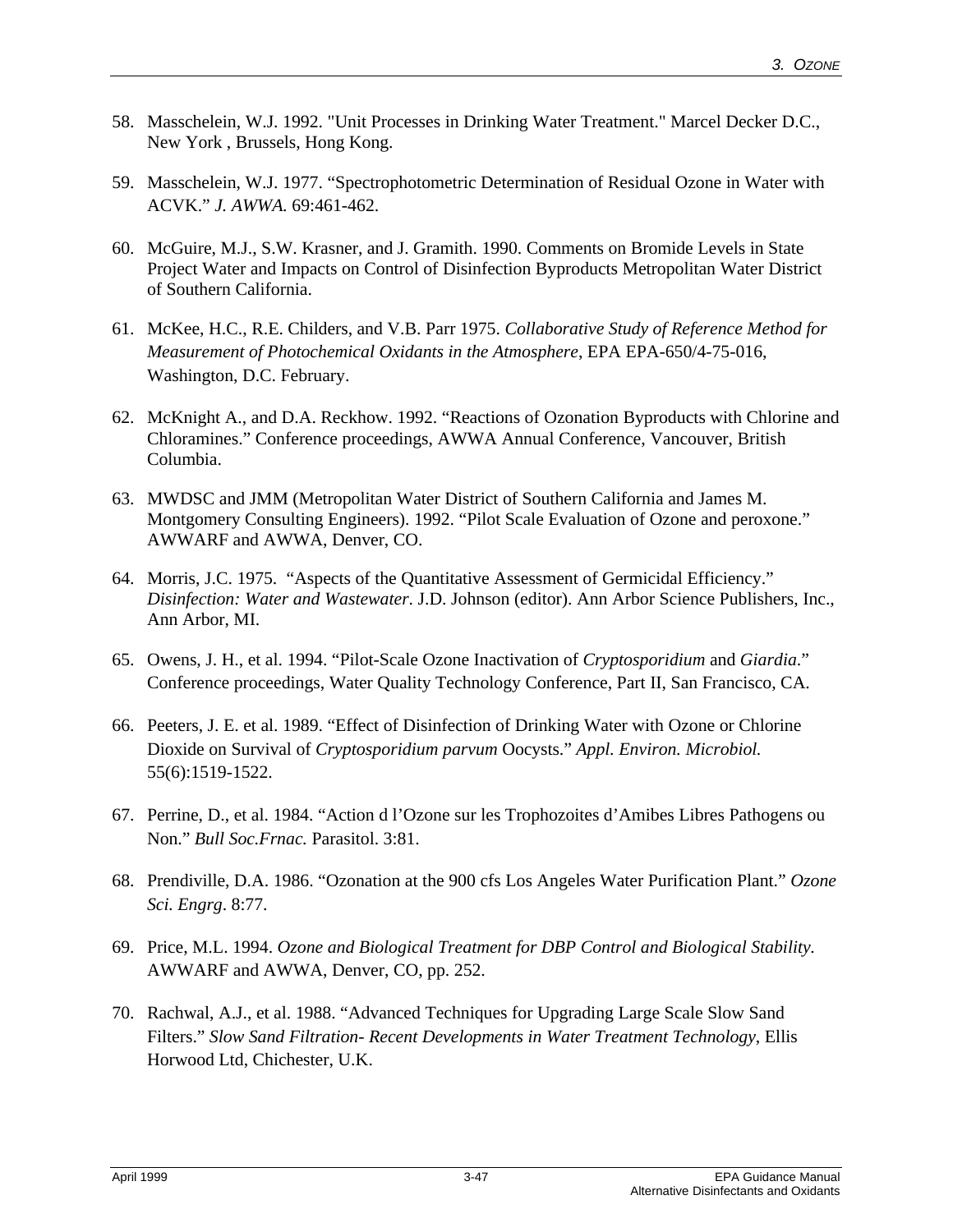- 71. Reckhow, D.A., J.K. Edzwald, and J.E. Tobiason. 1993. "Ozone as an Aid to Coagulation and Filtration." AWWARF and AWWA, Denver, CO.
- 72. Reckhow, D.A., P.C.Singer, and R.R. Trussell. 1986. Ozone as a coagulant aid. Seminar proceedings, Ozonation, Recent Advances and Research Needs*,* AWWA Annual Conference, Denver, CO.
- 73. Reckhow, D.A., J.E. Tobiason, M.S. Switzenbaum, R. McEnroe, Y. Xie, X. Zhou, P. McLaughlin, and H.J. Dunn. 1992. "Control of Disinfection Byproducts and AOC by Pre-Ozonation and Biologically Active In-Line Direct Filtration." Conference proceedings, AWWA Annual Conference, Vancouver, British Columbia.
- 74. Regli, S., J.E. Comwell, X. Zhang., et al. 1992. *Framework for Decision Making: An EPA Perspective.* EPA 811-R-92-005, EPA, Washington, D.C.
- 75. Rehme, K.A., J.C. Puzak, M.E. Beard, C.F. Smith, and R.J. Paur. 1980. *Evaluation of Ozone Calibration Procedures*, EPA-600/S4-80-050, EPA, Washington, D.C, February.
- 76. Renner, R.C., M.C. Robson, G.W. Miller, and A.G. Hill. 1988. "Ozone in Water Treatment The Designer's Role." *Ozone Sci. Engrg.* 10(1):55-87.
- 77. Rice, R.G. 1996. Ozone Reference Guide. Electric Power Research Institute, St. Louis, MO.
- 78. Rice, R.G., P.K. Overbeck, K. Larson. 1998. Ozone Treatment for Small Water Systems. Presented at the First International Symposium on Safe Drinking water in Small Systems. NSF International/PAHP/WHO, Arlington, VA, May 10-13, 1998.
- 79. Riesser, V.W., et al. 1976. "Possible Mechanisms of Poliovirus Inactivation by Ozone." *Forum on Ozone Disinfection*, E. G. Fochtman, R.G. Rice, and M.E. Browning (editors), pp. 186-192, International Ozone Institute, Syracuse, NY.
- 80. Rittman, B.E. 1990. "Analyzing Biofilm Processes Used in Biological Filtration." *J. AWWA*. 82(12):62.
- 81. Roy, D. 1979. *Inactivation of Enteroviruses by Ozone.* Ph.D. Thesis, University of Illinois at Urbana-Champaign.
- 82. Roy, D., R.S. Engelbrecht, and E.S.K. Chian. 1982. "Comparative Inactivation of Six Enteroviruses by Ozone." *J. AWWA.* 74(12):660.
- 83. Scott, D.B.M. and E.C. Lesher. 1963. "Effect of Ozone on Survival and Permeability of Escherichia coli." *J. Bacteriol.* 85:567-576.
- 84. Singer P.C. 1992. "Formation and Characterization of Disinfection Byproducts." Presented at the First International Conference on the Safety of Water Disinfection: Balancing Chemical and Microbial Risks.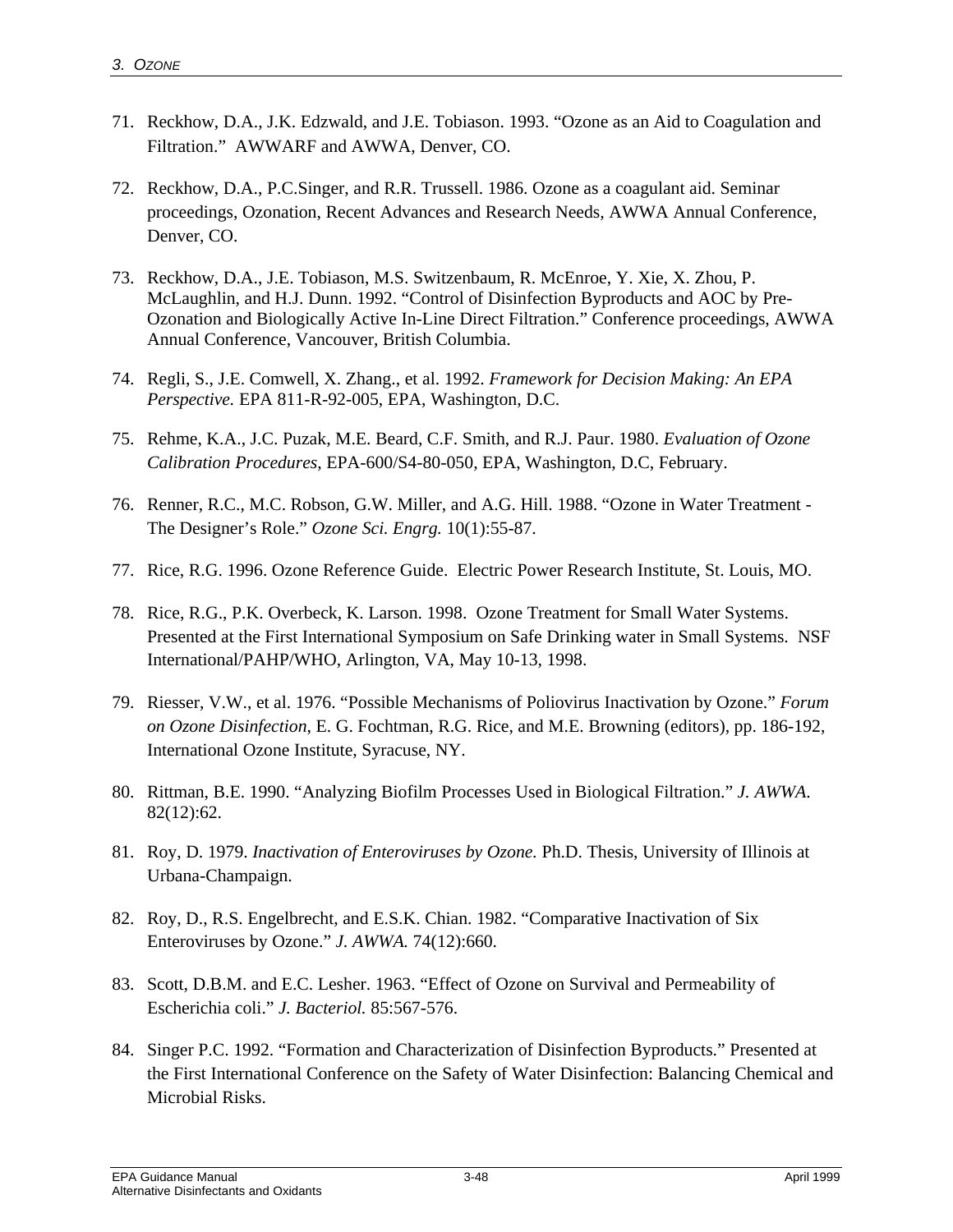- 85. Singer, P.C., et al. 1989. "Ozonation at Belle Glade, Florida: A Case History." Conference proceeding, IOA Ninth Ozone World Conference.
- 86. Song, R., et al. 1997. "Bromate Minimization During Ozonation." *J. AWWA.* 89(6):69.
- 87. Sproul, O. J., et al. 1982. "The Mechanism of Ozone Inactivation of Waterborne Viruses." *Water Sci. Technol.* 14:303-314.
- 88. Staehelin, J., R.E. Bühler, and J. Hoigné. 1984. "Ozone Decomposition in Water Studies by Pulse Radiolysis. 2 OH and HO4 as Chain Intermediates." *J. Phys. Chem*. 88:5999-6004.
- 89. Stolarik, G. F., and J.D. Christie. 1997. "A Decade of Ozonation in Los Angeles." Conference proceedings, IOA Pan American Group Conference, Lake Tahoe, NV.
- 90. Suffet, I.H., C. Anselme, and J. Mallevialle. 1986. "Removal of Tastes and Odors by Ozonation." Conference proceedings, AWWA Seminar on Ozonation: Recent Advances and Research Needs, Denver, CO.
- 91. Tobiason, J.E., J.K. Edzwald, O.D. Schneider, M.B. Fox, and H.J. Dunn. 1992. "Pilot Study of the Effects of Ozone and Peroxone on In-Line Direct Filtration." *J. AWWA.* 84(12):72-84.
- 92. Tomiyasu, H., and G. Gordon. 1984. "Colorimetric Determination of Ozone in Water Based on Reaction with Bis-(terpyridine)iron(II)." *Analytical Chem.* 56:752-754.
- 93. Troyan, J.J. and S.P. Hansen. 1989. *Treatment of Microbial Contaminants in Potable Water Supplies Technologies and Costs*. Noyes Data Corporation, Park Ridge, New Jersey.
- 94. Umphries, M.D., et al. 1979. "The Effects of Pre-ozonation on the Formation of Trihalomethanes." *Ozonews*. 6(3).
- 95. USEPA. 1997. USEPA Method 300.1, Determination of Inorganic Anions in Drinking Water by Ion Chromatography, Revision 1.0. EPA A/600/r-98/118.
- 96. Van Dijk, J.F.M., and R.A. Falkenberg. 1977. "The Determination of Ozone Using the Reaction with Rhodamine B/Gallic Acid." Presented at Third Ozone World Congress sponsored by the IOA, Paris, France, May.
- 97. Van Gunten, U. and J. Hoigné. 1996. "Ozonation of Bromide-Containing Waters: Bromate Formation through Ozone and Hydroxyl Radicals." *Disinfection By-Products in Water Treatment* , Minear, R.A. and G.L. Amy (editors). CRC Press, Inc., Boca Raton, FL.
- 98. Van Hoof, F., J.G. Janssens, H. van Dijck. 1985. "Formation of Mutagenic Activity During Surface Water Pre-ozonation and Its Removal in Drinking Water Treatment." *Chemosphere,* 14(5):501.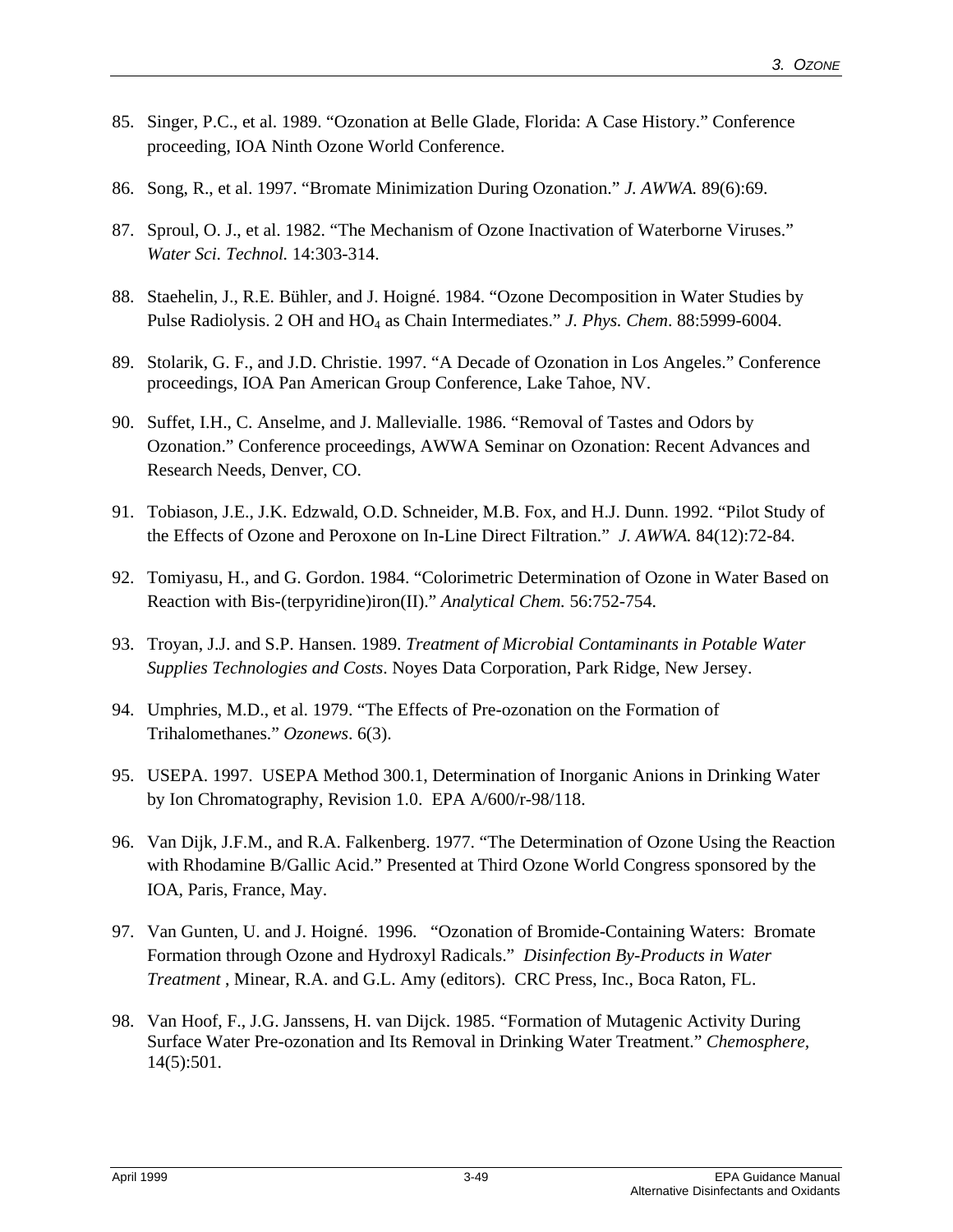- 99. Vaughn, J.M., et al. 1987. "Inactivation of Human and Simian Rotaviruses by Ozone." *Appl. Env. Microbiol.* 53:2218-2221.
- 100. Walsh, D.S., et al. 1980. "Ozone Inactivation of Floc Associated Viruses and Bacteria." *J. Environ. Eng. Div.* ASCE. 106:711-726.
- 101. Ward, S.B. and D.W. Larder. 1973. "The Determination of Ozone in the Presence of Chlorine." *Water Treatment Examination*. 22:222-229.
- 102. Wickramanayake, G.B., et al. 1984b. "Inactivation of Giardia lamblia Cysts with Ozone." *Appl. Env. Microbiol.* 48(3):671-672.
- 103. Wickramanayake, G.B., et al. 1984a. "Inactivation of Naegleria and Giardia cysts in Water by Ozonation." *J. Water Pollution Control Fed.* 56(8):983-988.
- 104. Wickramanayake, G.B. 1984c. *Kinetics and Mechanism of Ozone Inactivation of Protozoan Cysts.* Ph.D. dissertation, Ohio State University, Columbus, OH.
- 105. Wuhrmann, K., and J. Meyrath. 1955. "The Bactericidal Action of Ozone Solution. *Schweitz." J. Allgen. Pathol. Bakteriol.*, 18:1060.
- 106. Yamada, H. and I. Somiya. 1989. "The Determination of Carbonyl Compounds in Ozonated Water By the PFBOA Method." *Ozone Sci. Engrg*. 11(2):127.
- 107. Zabel, T.F. 1985. "The Application of Ozone for Water Treatment in the United Kingdom Current Practice and Recent Research." *Ozone Sci. Engrg.* 7(1):11.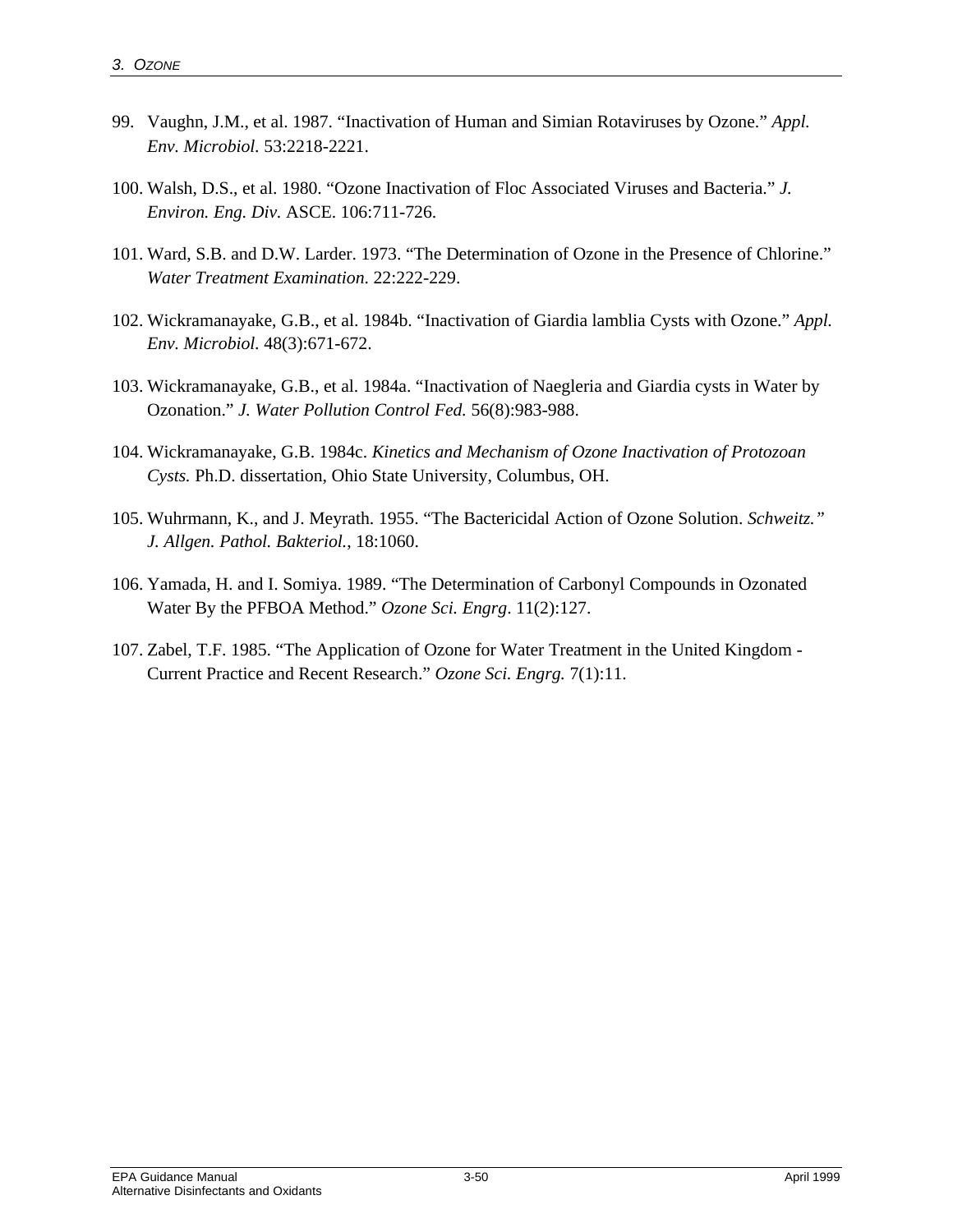| 3.1   |  |
|-------|--|
| 3.2   |  |
| 3.2.1 |  |
| 3.2.2 |  |
| 3.2.3 |  |
| 3.3   |  |
| 3.3.1 |  |
| 3.3.2 |  |
| 3.3.3 |  |
| 3.3.4 |  |
| 3.3.5 |  |
| 3.3.6 |  |
| 3.3.7 |  |
| 3.3.8 |  |
| 3.4   |  |
| 3.4.1 |  |
| 3.5   |  |
| 3.5.1 |  |
| 3.5.2 |  |
| 3.5.3 |  |
| 3.6   |  |
| 3.6.1 |  |
| 3.6.2 |  |
| 3.6.3 |  |
| 3.6.4 |  |
| 3.6.5 |  |
| 3.7   |  |
| 3.7.1 |  |
| 3.7.2 |  |
| 3.8   |  |

| Table 3-3. Comparison of Primary Characteristics of Low, Medium, and High Frequency Ozone Generators  3-10   |  |
|--------------------------------------------------------------------------------------------------------------|--|
|                                                                                                              |  |
|                                                                                                              |  |
|                                                                                                              |  |
|                                                                                                              |  |
| Table 3-8. Summary of Reported Ozonation Requirements for 99 Percent Inactivation of Cryptosporidium Oocycts |  |
|                                                                                                              |  |
|                                                                                                              |  |
|                                                                                                              |  |
|                                                                                                              |  |
|                                                                                                              |  |

| Figure 3-2. Reaction of Ozone and Bromide Ion Can Produce Bromate Ion and Brominated Organics3-3 |  |
|--------------------------------------------------------------------------------------------------|--|
|                                                                                                  |  |
|                                                                                                  |  |